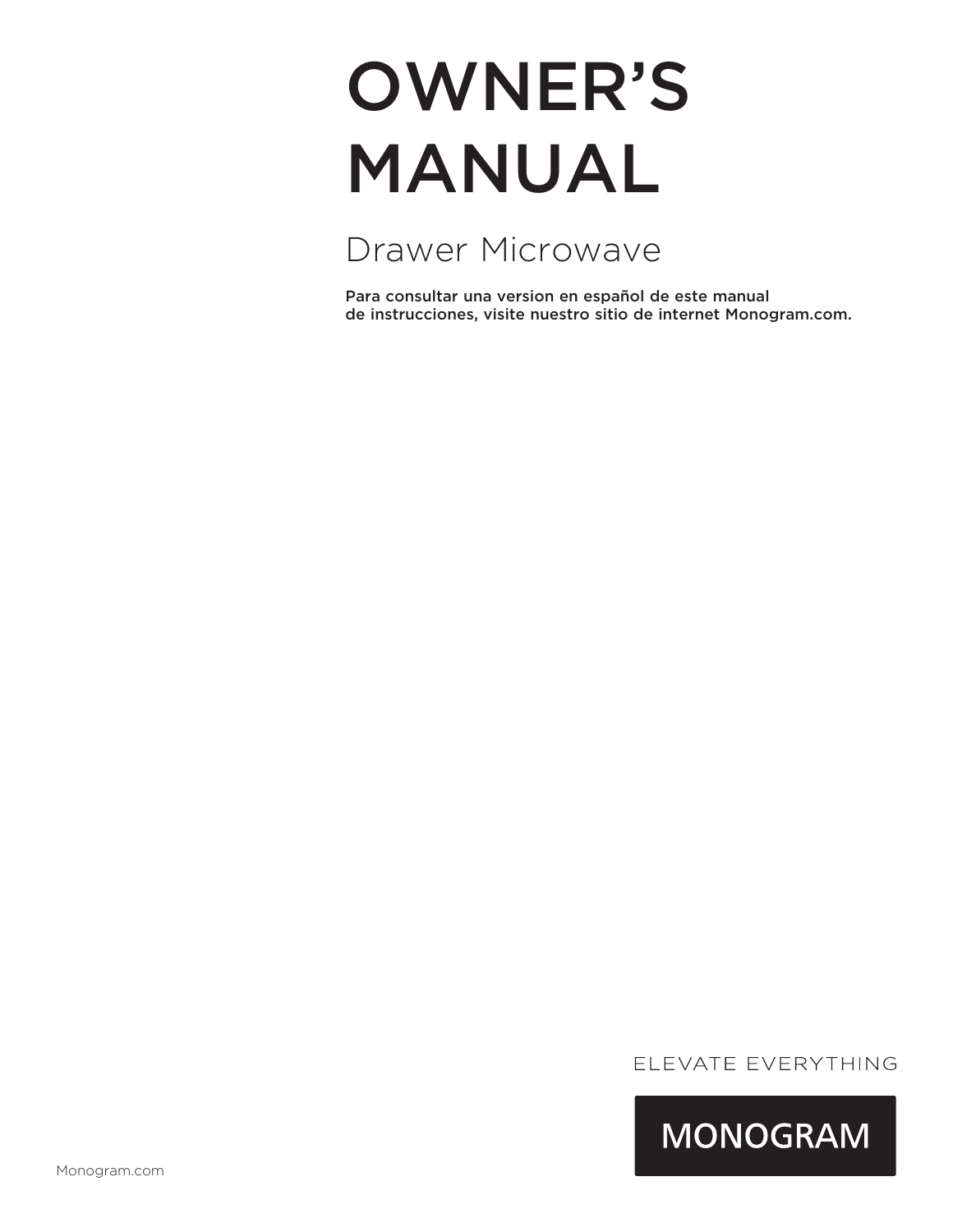## Consumer Information

*Drawer Microwave*

*Introduction* Your new Monogram Drawer Microwave makes an eloquent statement of style, convenience and kitchen planning flexibility. Whether you chose it for its purity of design, assiduous attention to detail—or for both of these reasons—you'll find that your Monogram ovens's superior blend of form and function will delight you for years to come.

> Your Monogram oven was designed to provide the flexibility to blend in with your kitchen cabinetry. Its sleek design can be beautifully integrated into the kitchen.

The information on the following pages will help you operate and maintain your oven properly.

If you have any questions, visit our Website at: **Monogram.com**. In Canada: **Monogram.ca.**

*Contents*

| Consumer Information. 2-3<br><b>Precautions To Avoid Possible</b>                                                                               |
|-------------------------------------------------------------------------------------------------------------------------------------------------|
| <b>Exposure To Excessive Microwave</b><br>Energy4<br>Safety Instructions. 4-7                                                                   |
| <b>Operating Instructions</b><br>Before you Begin. 10<br>Set the Clock 10<br>Set the Power Level 10<br>Sensor Features 11<br>Sensor Popcorn. 12 |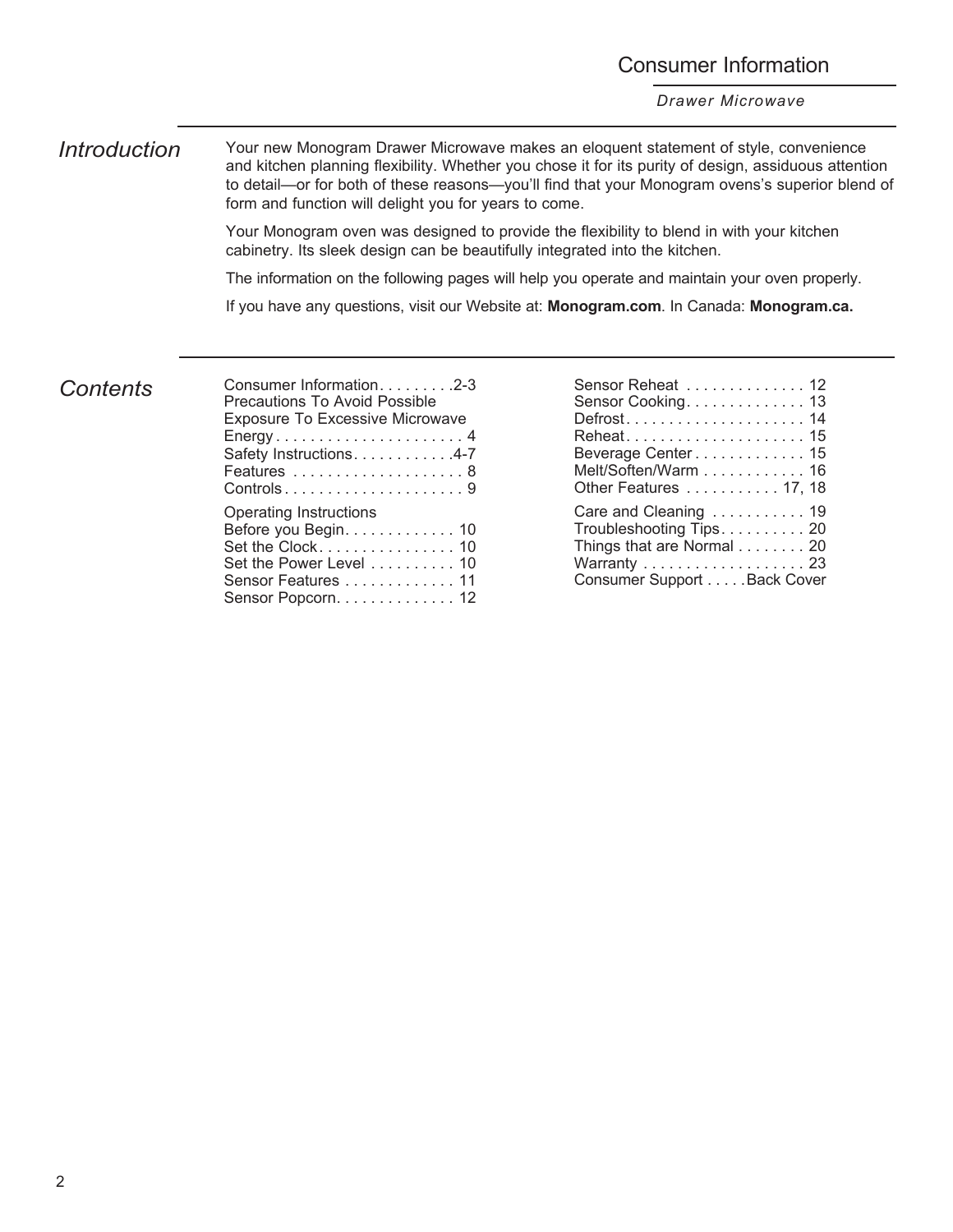|                                         |                                                                                                                                                                                                                                         | <b>Consumer Information</b>                                                                                                                                                                             |
|-----------------------------------------|-----------------------------------------------------------------------------------------------------------------------------------------------------------------------------------------------------------------------------------------|---------------------------------------------------------------------------------------------------------------------------------------------------------------------------------------------------------|
|                                         |                                                                                                                                                                                                                                         | Drawer Microwave                                                                                                                                                                                        |
| <b>Before</b><br>using your<br>oven     | Read this manual carefully. It is intended to<br>help you operate and maintain your new oven<br>properly.<br>Keep it handy for answers to your questions.                                                                               | If you don't understand something or need<br>more help, there is a list of toll-free consumer<br>service numbers included in the back section<br>of this manual.<br><b>OR</b>                           |
|                                         |                                                                                                                                                                                                                                         | Visit our Website at: Monogram.com.<br>In Canada: Monogram.ca.                                                                                                                                          |
| Write<br>down the<br>model              | You'll find them on a label under the oven.<br>Fill out and return the Consumer Product<br>Registration Card that is packed with this                                                                                                   | Before sending in the card, please write the<br>numbers here:                                                                                                                                           |
| & serial<br>numbers                     | product.                                                                                                                                                                                                                                | <b>Model Number</b>                                                                                                                                                                                     |
|                                         |                                                                                                                                                                                                                                         | <b>Serial Number</b>                                                                                                                                                                                    |
|                                         |                                                                                                                                                                                                                                         | Use these numbers in any correspondence or<br>service calls concerning your microwave.                                                                                                                  |
| If you<br>received a<br>damaged<br>oven | Immediately contact the dealer (or builder) that<br>sold you the oven.                                                                                                                                                                  |                                                                                                                                                                                                         |
| Save time<br>& money                    | Read this manual. Inside you will find many<br>helpful hints on how to use and maintain your<br>oven properly. Just a little preventive care on<br>your part can save you a great deal of time and<br>money over the life of your oven. | You'll find many answers to common problems<br>in the Before You Call for Service section. If<br>you review our chart of Troubleshooting Tips<br>first,<br>you may not need to call for service at all. |
| If you<br>need                          | To obtain service, see the Consumer Services<br>page in the back of this manual.                                                                                                                                                        | NEXT, if you are still not pleased, write all the<br>details-including your phone number-to:                                                                                                            |
| service                                 | We're proud of our service and want you to be<br>pleased. If for some reason you are not happy<br>with the service you receive, here are some<br>steps to follow for further help.                                                      | Manager, Customer Relations<br>Monogram<br>Appliance Park<br>Louisville, KY 40225                                                                                                                       |
|                                         | FIRST, contact the people who serviced your<br>appliance. Explain why you are not pleased.<br>In most cases, this will solve the problem.                                                                                               |                                                                                                                                                                                                         |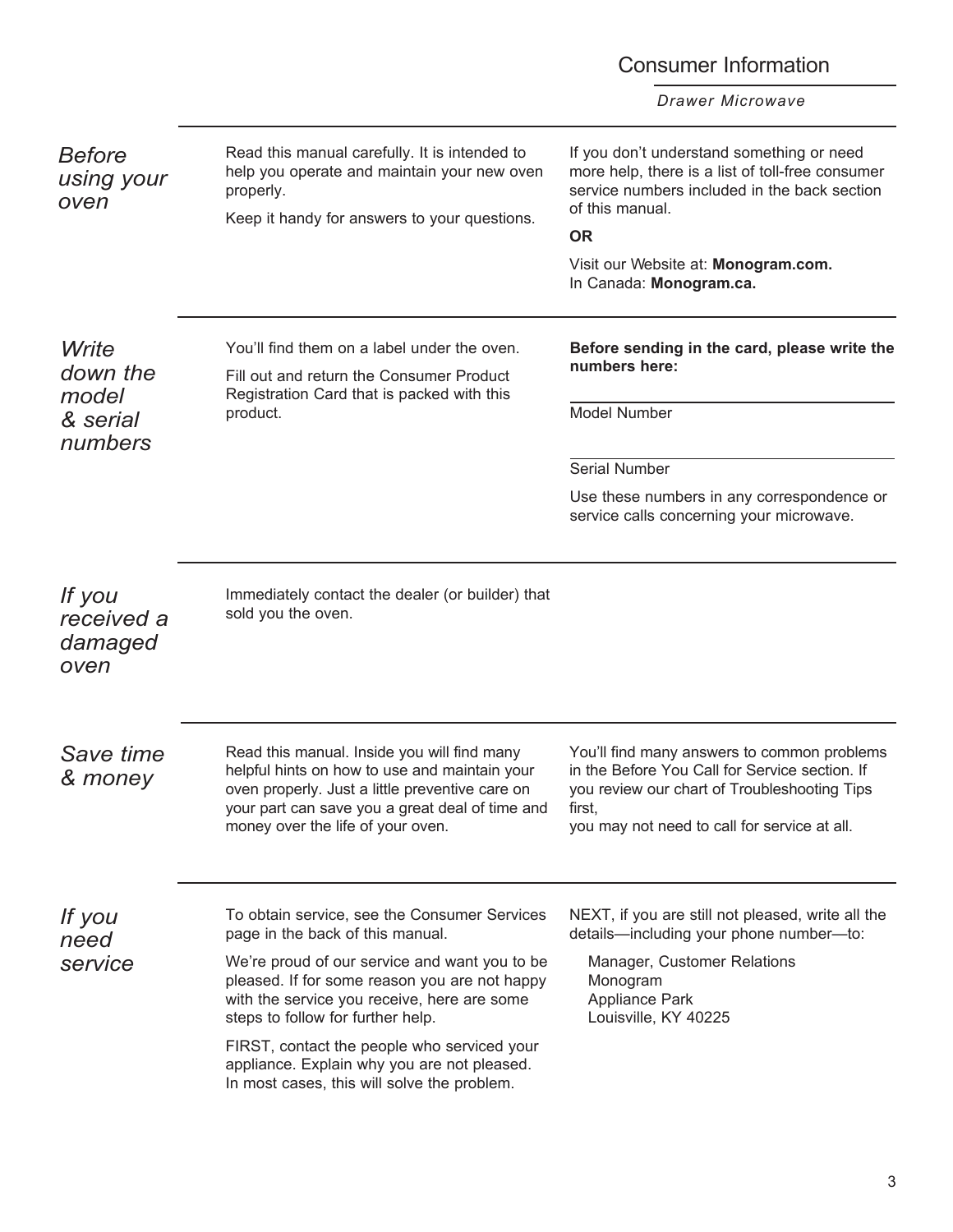*Drawer Microwave*

## **PRECAUTIONS TO AVOID POSSIBLE EXPOSURE TO EXCESSIVE MICROWAVE ENERGY**

- **(a) Do Not Attempt** to operate this oven with the door open since open-door operation can result in harmful exposure to microwave energy. It is important not to defeat or tamper with the safety interlocks.
- **(b) Do Not Place** any object between the oven front face and the door or allow soil or cleaner residue to accumulate on sealing surfaces.
- **(c) Do Not Operate** the oven if it is damaged. It is particularly important that the oven door close properly and that there is no damage to the:
	- (1) door (bent),
	- (2) hinges and latches (broken or loosened),
	- (3) door seals and sealing surfaces.
- **(d) The Oven Should Not** be adjusted or repaired by anyone except properly qualified service personnel.

## **WARNING**

*To reduce the risk of burns, electric shock, fire, injury to persons, or exposure to excessive microwave energy: Use this appliance only for its intended purpose as described in this Owner's Manual. When using electrical appliances basic safety precautions should be followed, including the following:*

- Read all instructions before using this appliance.
- Read and follow the specific precautions in the PRECAUTIONS TO AVOID POSSIBLE EXPOSURE TO EXCESSIVE MICROWAVE ENERGY section above.
- Use this appliance only for its intended use as described in this manual. Do not use corrosive chemicals or vapors in this appliance. This drawer microwave is specifically designed to heat, dry or cook food, and is not intended for laboratory or industrial use.
- Do not attempt to service the microwave oven yourself. If service is desired, this appliance should be serviced only by qualified service personnel. Contact the nearest authorized service facility for examination, repair or adjustment.
- If the appliance light fails, call for service.
- Install or locate this appliance only in accordance with the provided installation instructions.
- This appliance must be grounded. Connect only to a properly grounded outlet. See the *GROUNDING INSTRUCTIONS* section on page 7.
- This microwave oven is UL listed for installation under all gas or electric wall ovens and under the following GE cooktops: ZHU36, ZHU30, ZEU36, ZEU30, ZGU385NSMSS, and ZGU384NSMSS.
- Do not operate this appliance if it has a damaged power cord or plug, if it is not working properly, or if it has been damaged or dropped.
- Keep power cord away from heated surfaces.
- Do not immerse power cord or plug in water.
- Do not store this appliance outdoors. Do not use this product near water—for example, in a wet basement, near a swimming pool, near a sink or in similar locations.
- Do not mount this appliance over a sink.
- Do not operate any heating or cooking appliance beneath this appliance.
- Do not mount unit over or near any portion of a heating or cooking appliance.
- Do not store anything directly on top of the appliance surface when the appliance is in operation.
- Do not cover or block any openings on the appliance.
- $\blacksquare$  To reduce the risk of fire in the oven cavity:
- Do not overcook food. Carefully attend appliance when paper, plastic or other combustible materials are placed inside the oven while cooking.
- Remove wire twist-ties and metal handles from paper or plastic containers before placing them in the appliance.
- Do not use the appliance for storage purposes. Do not leave paper products, cooking utensils or food in the oven when not in use.
- If materials inside the oven ignite, keep the appliance door closed, turn the appliance off and disconnect the power cord, or shut off power at the fuse or circuit breaker panel. If the door is opened, the fire may spread.
- When cleaning appliance sealing surfaces that come together on closing the drawer, use only mild, nonabrasive soaps or detergents applied with a sponge or soft cloth. See cleaning instructions on page 19.

## **READ AND SAVE THESE INSTRUCTIONS**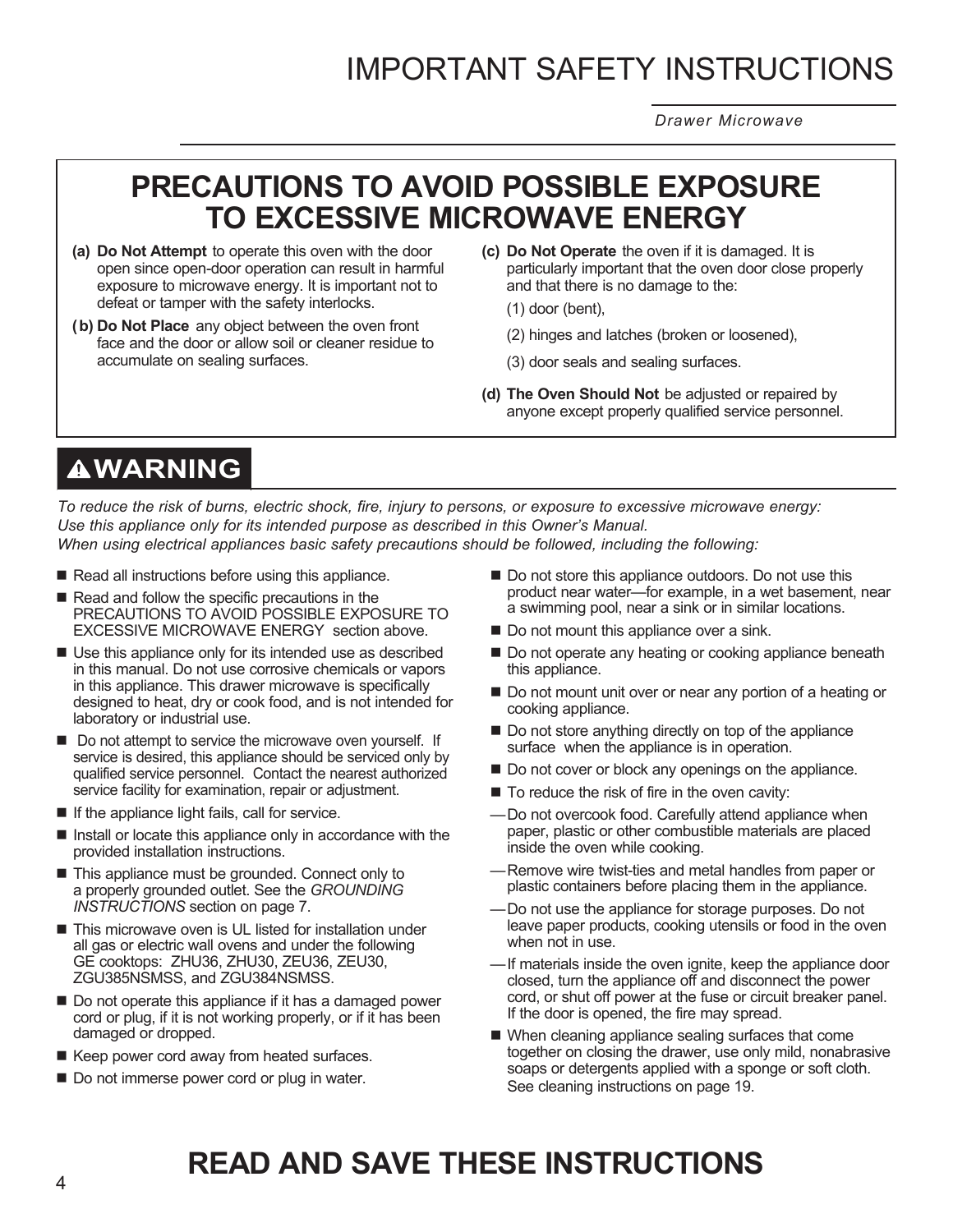*Drawer Microwave*

## **WARNING**

- Do not clean with metal scouring pads. Pieces can burn off the pad and touch electrical parts involving risk of electric shock.
- Do not climb or sit on the appliance.
- Keep fingers or other objects away from the appliance opening when closing the door.
- Do not put fingers or clothes around the drawer guides when the appliance is opened or closed because they

## *ARCING*

*If you see arcing, press the* **Stop/Clear** *pad and correct the problem.*

Arcing is the microwave term for sparks in the oven. Arcing is caused by:

- Metal or foil touching the side of the oven.
- Plates or dishes with metallic trim or glaze with a metallic sheen.

## *FOODS*

- Do not pop popcorn in your drawer microwave unless in a special microwave popcorn accessory or unless you use popcorn labeled for use in microwave ovens.
- Some products such as whole eggs and sealed containers—for example, closed jars—are able to explode and should not be heated in this drawer microwave. Such use of the drawer microwave could result in injury.
- Do not operate the microwave without food inside the oven.
- Foods with unbroken outer "skin" such as potatoes, hot dogs, sausages, tomatoes, apples, chicken livers and other giblets and egg yolks should be pierced to allow steam to escape during cooking.
- Avoid heating baby food in glass jars, even with the lid off. Make sure all infant food is thoroughly cooked. Stir food to distribute the heat evenly. Be careful to prevent scalding when warming formula. The container may feel cooler than the formula really is. Always test the formula before feeding the baby.
- could be caught in the guides.
- Be sure that the food and containers are shorter than the drawer before closing it. You can refer to the height of the side walls of the drawer.
- As with any appliance, close supervision is necessary when used by children
- $\blacksquare$  Be careful when touching the floor, door and walls of the oven which may become hot during use.
	- Foil not molded to food.
	- Metal, such as twist-ties, poultry pins or gold-rimmed dishes, in the microwave.
	- Recycled paper towels containing small metal pieces being used in the microwave.

#### **SUPERHEATED WATER**

*Liquids, such as water, coffee or tea are able to be overheated beyond the boiling point without appearing to be boiling. Visible bubbling or boiling when the container is removed from the drawer microwave is not always present. THIS COULD RESULT IN VERY HOT LIQUIDS SUDDENLY BOILING OVER WHEN THE CONTAINER IS DISTURBED OR A SPOON OR OTHER UTENSIL IS INSERTED INTO THE LIQUID.*

To reduce the risk of injury to persons:

- Do not overheat the liquid.
- Stir the liquid both before and halfway through heating it.
- Do not use straight-sided container with narrow necks.
- After heating, allow the container to stand in the drawer microwave for a short time before removing the container.
- Use extreme care when inserting a spoon or other utensil into the container.
- Do not overcook potatoes. They could dehydrate and catch fire, causing damage to your oven.
- Cook meat and poultry thoroughly—meat to at least an INTERNAL temperature of 160°F and poultry to at least an INTERNAL temperature of 180°F. Cooking to these temperatures usually protects against foodborne illness.

## **READ AND SAVE THESE INSTRUCTIONS**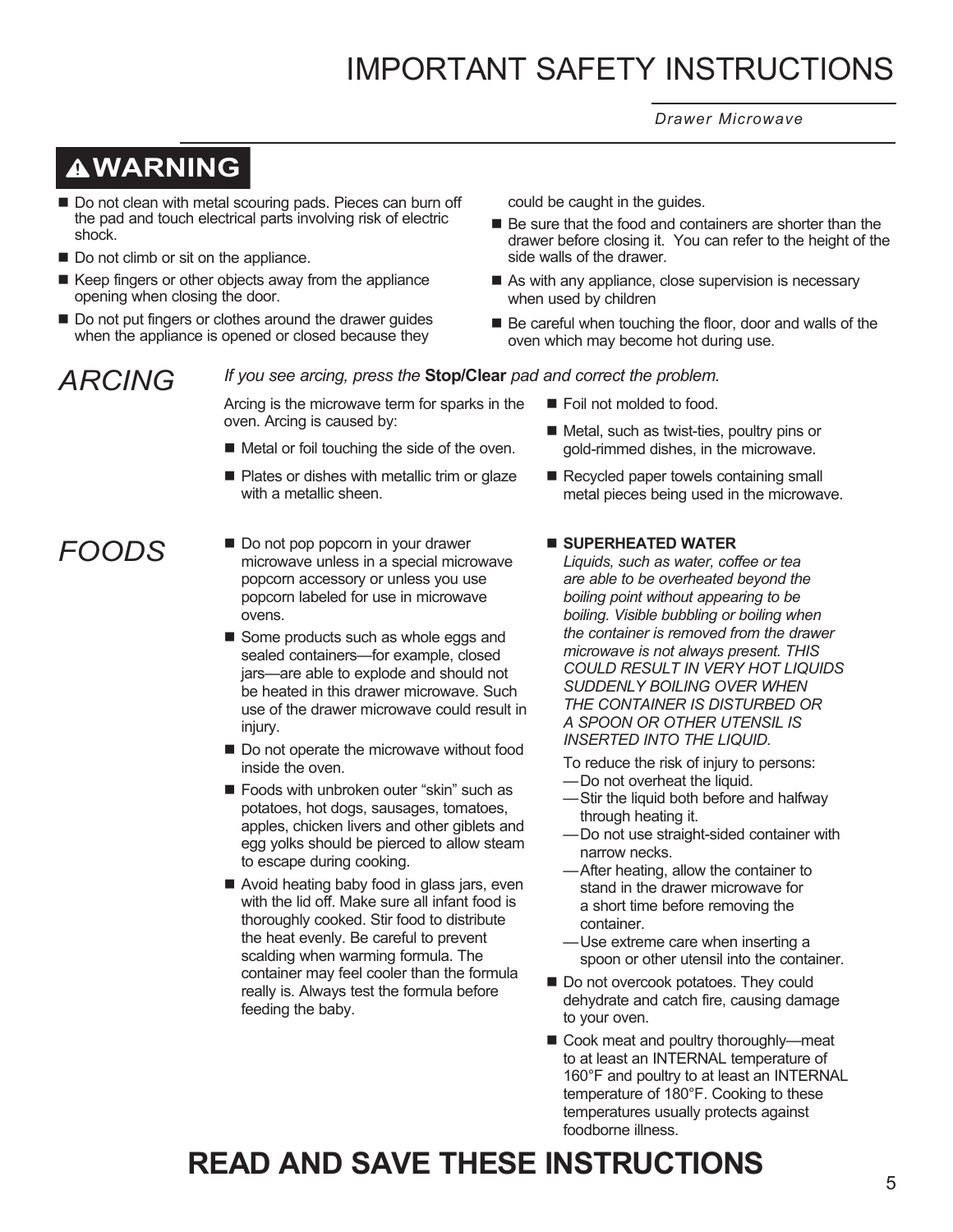*Drawer Microwave*

## **COOKWARE**

- Make sure all cookware used in your drawer microwave is suitable for microwaving. Most glass casseroles, cooking dishes, measuring cups, custard cups, pottery or china dinnerware which does not have metallic trim or glaze with a metallic sheen can be used. Some cookware is labeled "suitable for microwaving."
- $\blacksquare$  If you use a meat thermometer while cooking, make sure it is safe for use in microwave ovens.
- Some foam trays (like those that meat is packaged on) have a thin strip of metal embedded in the bottom. When microwaved, the metal can burn the floor of the oven or ignite a paper towel.
- $\blacksquare$  Not all plastic wrap is suitable for use in microwave ovens. Check the package for proper use.
- Paper towels, waxed paper and plastic wrap can be used to cover dishes in order to retain moisture and prevent spattering. Be sure to vent plastic wrap so steam can escape.
- Be careful when opening containers of hot food. Use potholders and direct steam away from face and hands.
- Vent, pierce, or slit containers, pouches, or plastic bags to prevent build-up of pressure.
- Plastic cookware—Plastic cookware designed for microwave cooking is very useful, but should be used carefully. Even microwave-safe plastic may not be as tolerant of overcooking conditions as are glass or ceramic materials and may soften or char if subjected to short periods of overcooking. In longer exposures to overcooking, the food and cookware could ignite.

#### *Follow these guidelines:*

- **1.** Use microwave-safe plastics only and use them in strict compliance with the cookware manufacturer's recommendations.
- **2.** Do not microwave empty containers.
- **3.** Do not permit children to use plastic cookware without complete supervision.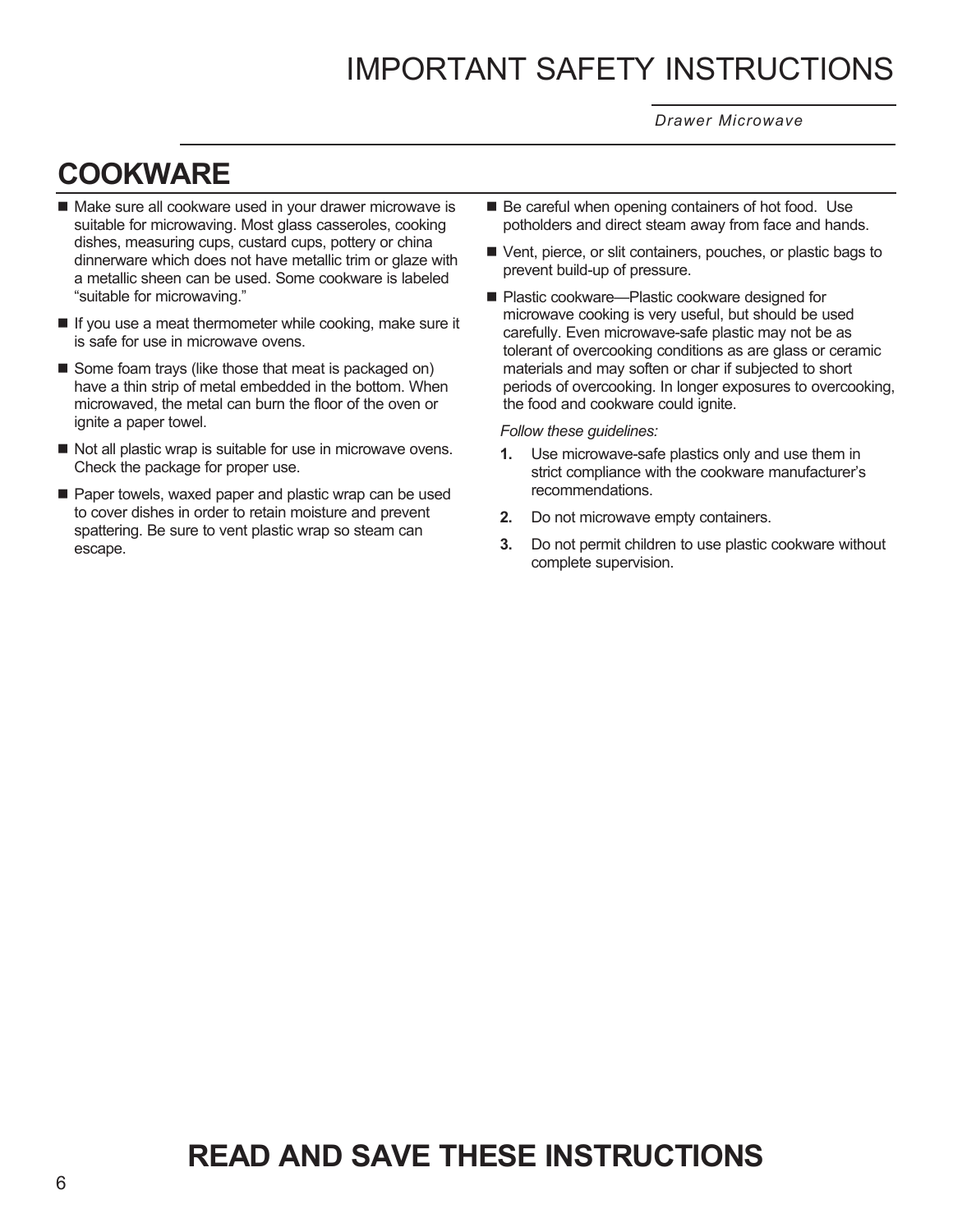*Drawer Microwave*

## **GROUNDING INSTRUCTIONS**

## **WARNING**

*—Improper use of the grounding plug can result in a risk of electric shock.*

This appliance must be grounded. In the event of an electrical short circuit, grounding reduces the risk of electric shock by providing an escape wire for the electric current.

This appliance is equipped with a power cord having a grounding wire with a grounding plug. The plug must be plugged into an outlet that is properly installed and grounded.

Consult a qualified electrician or service technician if the GROUNDING INSTRUCTIONS are not completely understood, or if doubt exists as to whether the appliance is properly grounded.

If the outlet is a standard 2-prong wall outlet, it is your personal responsibility and obligation to have it replaced with a properly grounded 3-prong wall outlet.

Do not under any circumstances cut or remove the third (ground) prong from the power cord.

Do not use an extension cord with this appliance. If the power cord is too short, have a qualified electrician or service technician install an outlet near the appliance.

For best operation, plug this appliance into its own electrical outlet to prevent flickering of lights, blowing of fuse or tripping of circuit breaker.

## **ADAPTER PLUGS**

## **Usage situations where appliance's power cord will be disconnected infrequently.**

Because of potential safety hazards under certain conditions, **we strongly recommend against the use of an adapter plug.** However, if you still elect to use an adapter, where local codes permit, a **TEMPORARY CONNECTION** may be made to a properly grounded wall receptacle by the use of a UL listed adapter which is available at most local hardware stores.

The larger slot in the adapter must be aligned with the larger slot in the wall receptacle to provide proper polarity in the connection of the power cord.

**CAUTION:** *Attaching the adapter ground terminal to the wall receptacle cover screw does not ground the appliance unless the cover screw is metal, and not insulated, and the wall receptacle is grounded through the house wiring.* 



You should have the circuit checked by a qualified electrician to make sure the receptacle is properly grounded.

When disconnecting the power cord from the adapter, always hold the adapter with one hand. If this is not done, the adapter ground terminal is very likely to break with repeated use. Should this happen, **DO NOT USE** the appliance until a proper ground has again been established.

### **Usage situations where appliance's power cord will be disconnected frequently.**

**Do not use an adapter plug** in these situations because frequent disconnection of the power cord places undue strain on the adapter and leads to eventual failure of the adapter ground terminal. You should have the 2-prong wall receptacle replaced with a 3-prong (grounding) receptacle by a qualified electrician before using the appliance.

## **PACEMAKERS**

Most pacemakers are shielded from interference from electronic products, including microwaves. However, patients with pacemakers may wish to consult their physicians if they have concerns.

## **READ AND SAVE THESE INSTRUCTIONS**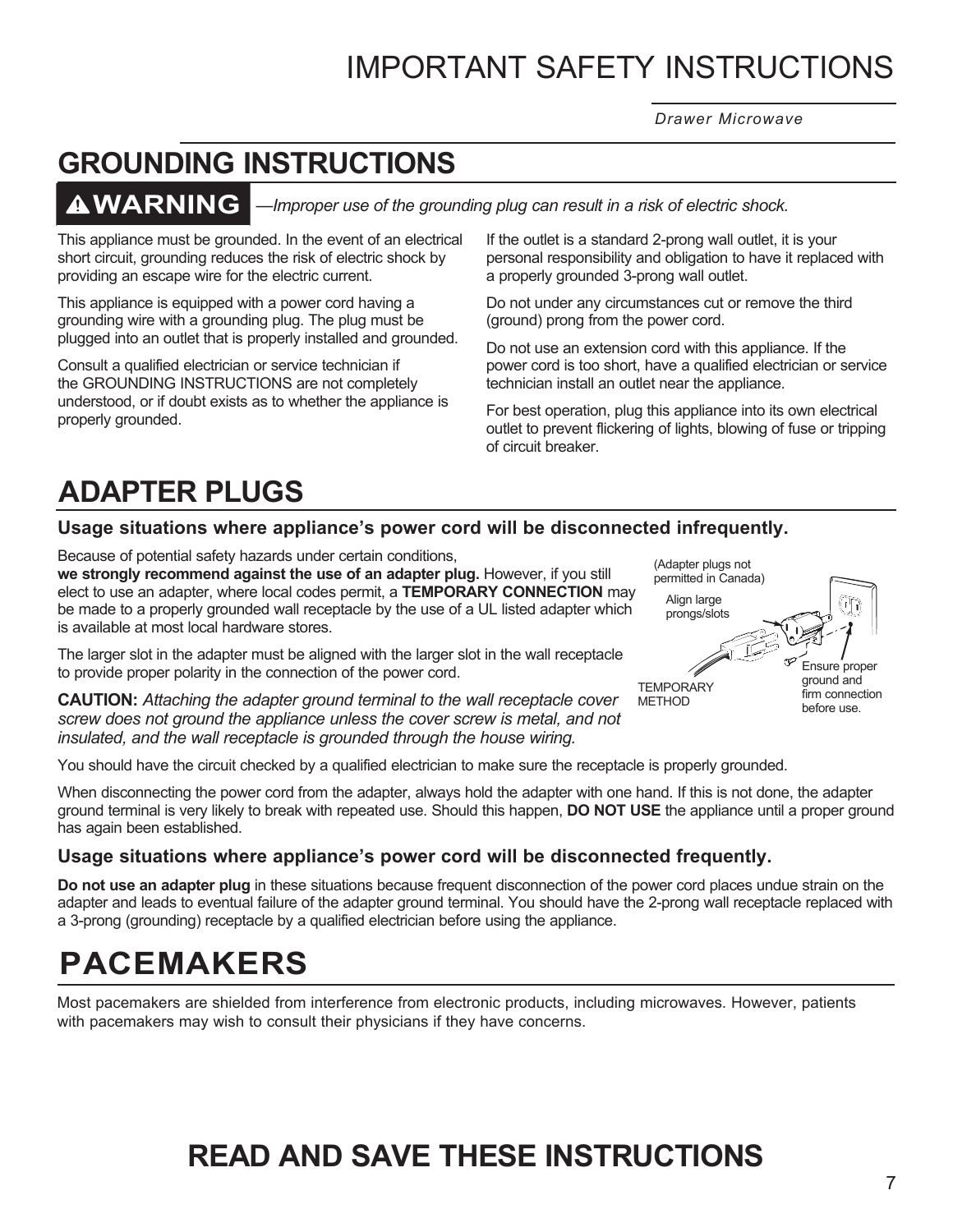## Features

*Throughout this manual, features and appearance may vary from your model.*



- **1 Control Panel** The door must be securely latched for the microwave to operate.
- **2 Waveguide cover DO NOT REMOVE.**
- **3 Drawer Microwave Menu Label.**
- **4 Drawer Sealing Surfaces.**
- **5 Drawer Light.**

**6 Drawer Microwave Guides.**

### **7 Vent.**

### **8 Name Plate.**

Open the Drawer Microwave fully. The label is beyond the back wall of the microwave cavity facing up from the flat surface.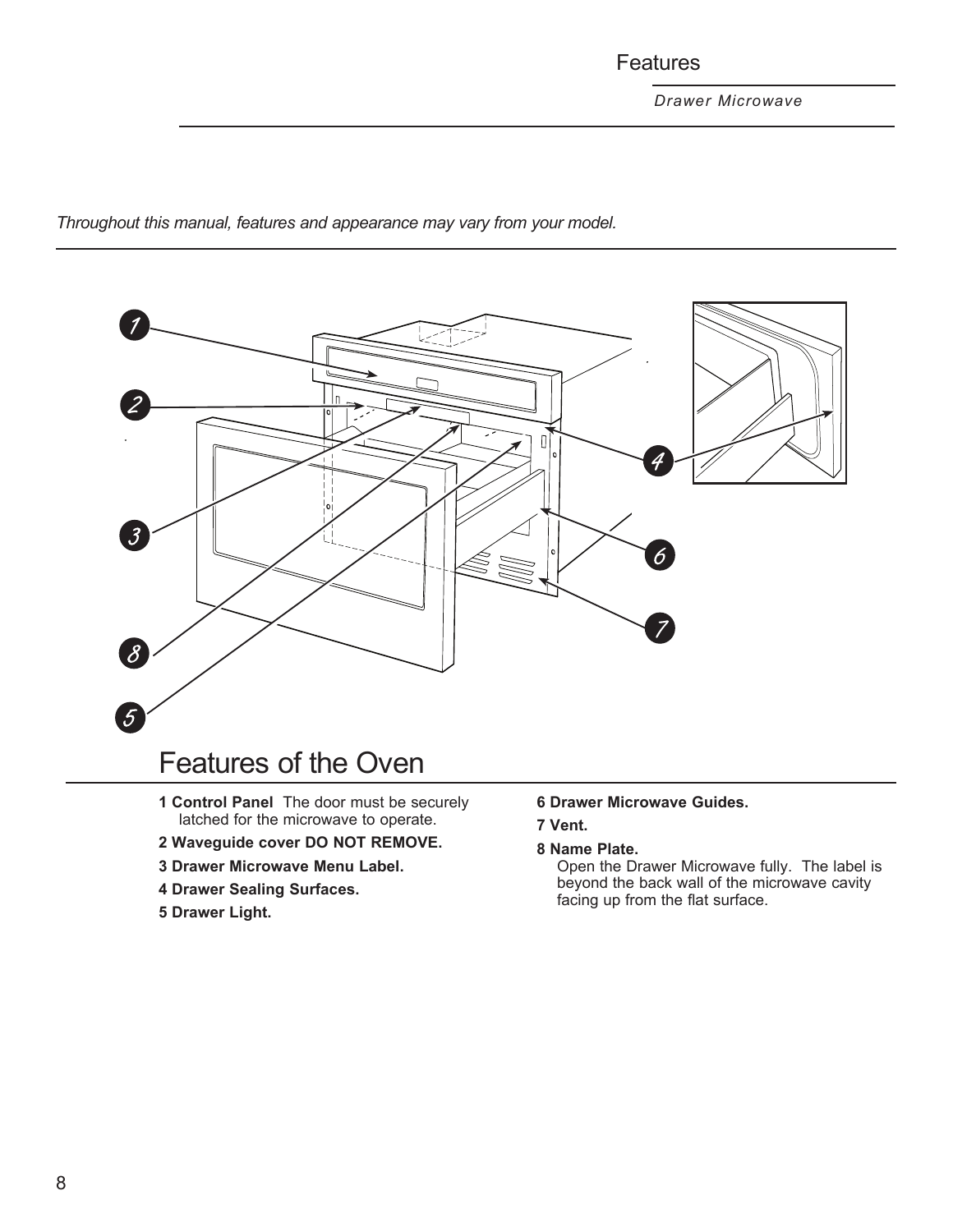**Controls** 

*Drawer Microwave*

*You can microwave by time or with the convenience features. Not all features on all models.*

| <b>SETUP</b><br>l<br><b>HELP</b>        | <b>MEL</b> | BEVERAGE<br>CENTER | SENSOR<br>POPCORN   | <b>SENSOR</b><br><b>COOK</b> | <b>SENSOR</b><br><b>REHEAT</b> | <b>OPEN</b><br><b>DRAWER</b>  | <b>START</b><br><b>EXTRA MINUTE</b> | ÷ |   | 4 | POWER<br>LEVEL               |
|-----------------------------------------|------------|--------------------|---------------------|------------------------------|--------------------------------|-------------------------------|-------------------------------------|---|---|---|------------------------------|
| <b>CONTROL</b><br><b>LOCK</b><br>ON/OFF | SOFTEN     | <b>WARM</b>        | KEEP<br><b>WARM</b> | <b>DEFROST</b>               | <b>REHEAT</b>                  | <b>CLOSE</b><br><b>DRAWER</b> | <b>STOP</b><br><b>CLEAR</b>         |   | Ō | ы | <b>TIMER</b><br><b>CLOCK</b> |

## **Cooking Controls**

| <b>Press</b>           | See page below for instructions |
|------------------------|---------------------------------|
| <b>Melt</b>            | See page 16                     |
| <b>Beverage Center</b> | See page 15                     |
| <b>Sensor Popcorn</b>  | See page 12                     |
| <b>Sensor Cook</b>     | See page 13                     |
| <b>Sensor Reheat</b>   | See page 12                     |
| <b>Soften</b>          | See page 16                     |
| Warm                   | See page 16                     |
| <b>Keep Warm</b>       | See page 17                     |
| <b>Defrost</b>         | See page 14                     |
| <b>Reheat</b>          | See page 15                     |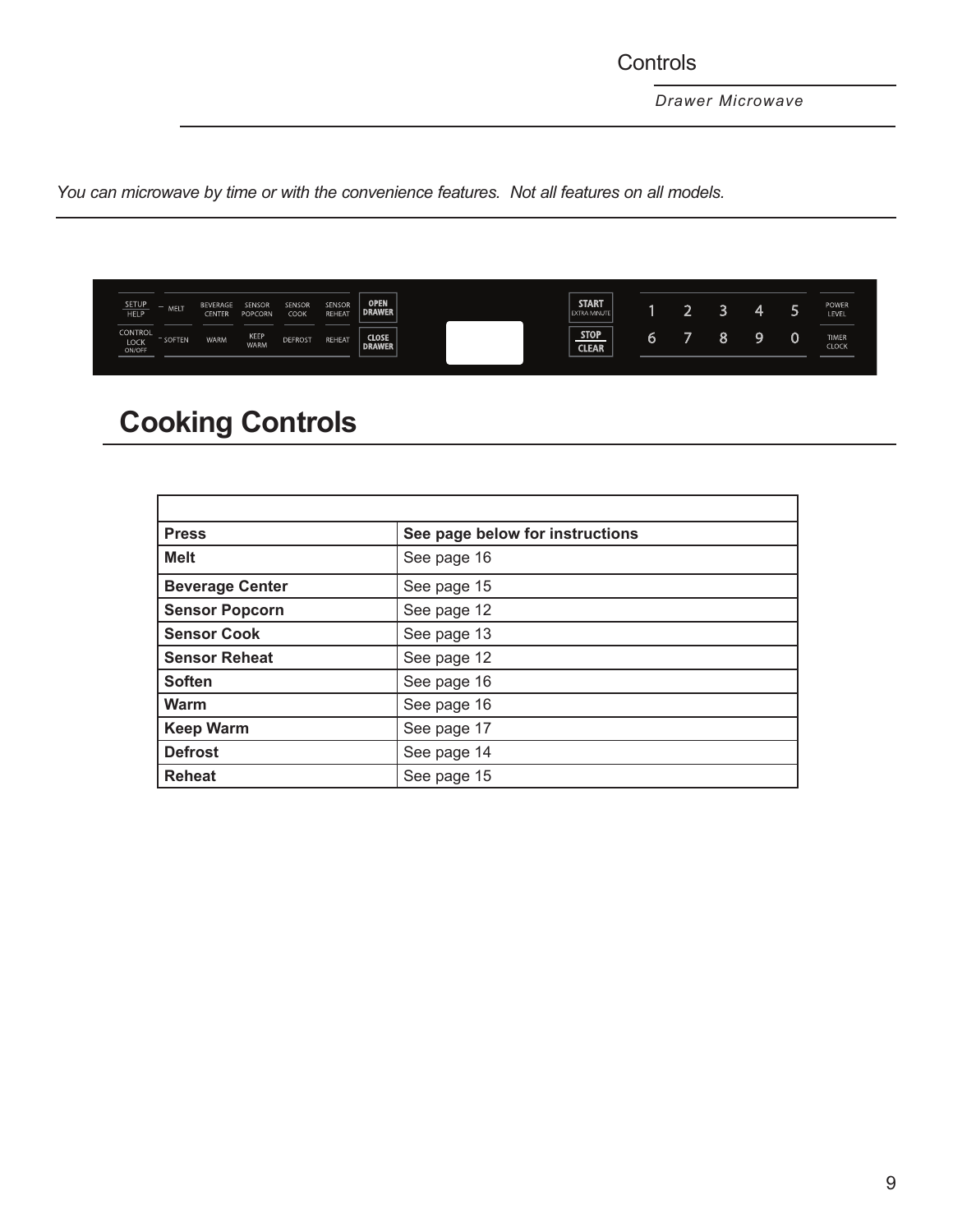## Operating Instructions

### *Drawer Microwave*

## **Before Operating**

Before operating your new Drawer Microwave make sure you read and understand this Owner's Manual completely. Before the Drawer Microwave can be used, follow these steps:

- 1. Plug in the Drawer Microwave, **"ENJOY YOUR MICROWAVE TOUCH CLEAR AND TOUCH CLOCK"** will appear in the display.
- 2. Press **Stop/Clear.**
- 3. Set the clock.

### **Set the Clock**

- 1. Press **Timer/Clock** and then press **2**.
- 2. Touch number pads for correct time of day then press **Timer/Clock** again.

This is a 12 hour clock. If you attempt to enter an incorrect clock time, "**ERROR"** will appear in the display. Touch the Stop/Clear pad and re-enter the time.

If the electrical power supply to your Drawer Microwave should be interrupted, the display will intermittently show "**ENJOY YOUR MICRO- WAVE TOUCH CLEAR AND TOUCH CLOCK"** after the power is reinstated. If this occurs during cooking, the program will be erased. The time of day will also be erased. Simply touch **Stop/Clear** pad and reset the clock for the correct time of day.

**NOTE:** The Drawer Microwave can be programmed with the drawer open except for **START/Extra Minute.**

### **Timer**

- 1. Press **Timer/Clock** and then press **1**.
- 2. Touch number pads for correct time then press **Timer/ Clock** again.

To Cancel timer, touch **Stop/Clear.**

### **Stop/Clear**

Press the **Stop/Clear** pad to:

- Erase if you make a mistake during programming.
- Cancel timer.
- Stop the Drawer Microwave temporarily during timed cooking.
- Return the time of day to the display.
- Cancel a program during cooking, touch twice for timed cooking.



### **Open or Close Drawer Microwave**

If you wish to use key operation to open/close the Drawer Microwave, touch the OPEN DRAWER or CLOSE DRAWER pad on the control panel to open or close the Drawer Microwave.

To close the Drawer Microwave, push the drawer with light pressure so that the drawer will close automatically. In case the Drawer Microwave is stopped in the middle, open or close the drawer manually to full open or close position by gently pulling or pushing with even pressure near the middle of the drawer.

## **Time Cooking**

Your Drawer Microwave can be programmed for 99 minutes 99 seconds (99.99). Always enter the seconds after the minutes, even if they are both zeros.

EXAMPLE: If you want to cook for 5 minutes at 100%:.

- 1. Enter cooking time 5:00
- 2. Then touch **START/Extra Minute** pad. The power level will automatically be set at 100% unless you change the Power Level.

## **To Set the Power Level**

There are eleven preset power levels. Using lower power levels increases the cooking time, which is recommended for foods such as cheese, milk and long slow cooking of meats. Consult a microwave cookbook or recipes for specific recommendations.

EXAMPLE: If you want to manually defrost for 5 minutes at 30%:.

- 1. Enter **Defrost** time 5:00
- 2. Then touch **Power Level** pad 8 times**.**
- 3. Touch **START/Extra Minute** pad.

| <b>Touch Power Level Pad</b><br><b>Number of Times for</b><br><b>Desired Power</b> | Approximate<br>Percentage of<br><b>Power</b> | <b>Common Words</b><br>for Power Levels |
|------------------------------------------------------------------------------------|----------------------------------------------|-----------------------------------------|
| Power Level x 1                                                                    | 100%                                         | High                                    |
| Power Level x 2                                                                    | 90%                                          |                                         |
| Power Level x 3                                                                    | 80%                                          |                                         |
| Power Level x 4                                                                    | 70%                                          | Medium High                             |
| Power Level x 5                                                                    | 60%                                          |                                         |
| Power Level x 6                                                                    | 50%                                          | Medium                                  |
| Power Level x 7                                                                    | 40%                                          |                                         |
| Power Level x 8                                                                    | 30%                                          | Med Low/<br>Defrost                     |
| Power Level x 9                                                                    | 20%                                          |                                         |
| Power Level x 10                                                                   | 10%                                          | Low                                     |
| l Power Level x 11                                                                 | 0%                                           |                                         |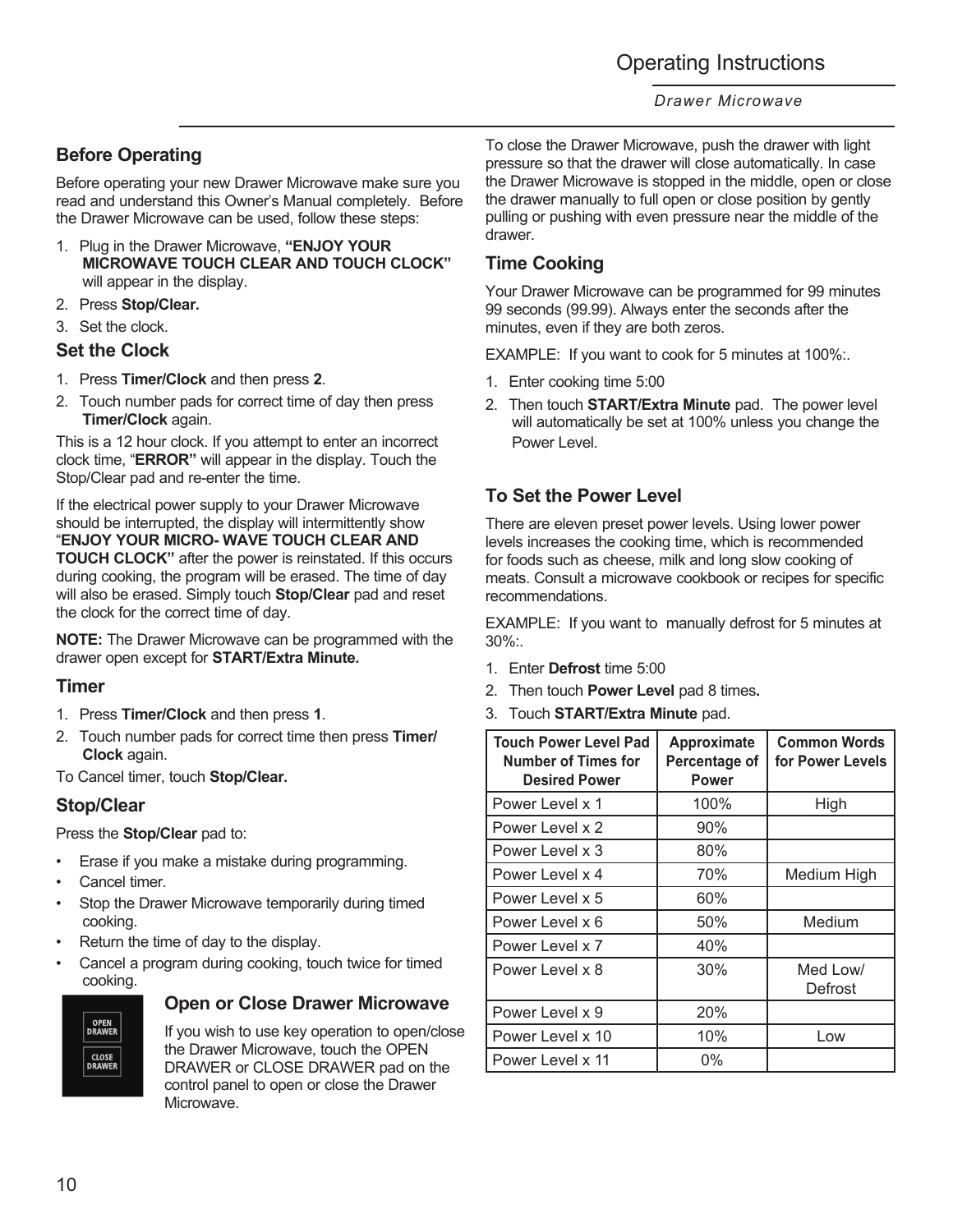### **Sensor features.**

The Sensor Features detect the increasing humidity released during cooking. The oven automatically adjusts the cooking time to various types and amounts of food.

Do not use the Sensor Features twice in succession on the same food portion—it may result in severely overcooked or burnt food. Be sure to let the oven cool down for 5-10 minutes before starting the next sensor cook.

If food is undercooked after the countdown, use time cooking for additional cooking time.

- The proper containers and covers are essential for best sensor cooking.
- **Always use microwave-safe containers and cover them with lids or vented plastic wrap. Never use tight-sealing plastic covers—** they can prevent steam from escaping and cause food to overcook.
- **Be sure the outside of the cooking container and the inside of the drawer microwave are dry** before placing food in the oven. Beads of moisture turning into steam can mislead the sensor.







Dry off dishes so they don't mislead the sensor.

## **Using Sensor Settings:**

- After the Drawer Microwave is plugged in, wait 2 minutes before using any sensor setting.
- Be sure the exterior of the cooking container and the interior of the Drawer Microwave are dry. Wipe off any moisture with a dry cloth or paper towel.
- The sensor works with foods at normal storage temperature. For example, popcorn would be at room temperature.
- Any sensor selection can be programmed with More or Less Time Adjustment. See page 17.
- More or less food than the quantity listed in the charts should be cooked following the guidelines in any microwave cookbook.
- During the first part of sensor use, the food name will appear on the display. Do not open the Drawer Microwave or touch **Stop/Clear** during this part of the cycle. The measurement of vapor will be interrupted. If this occurs, an error message will appear. To continue cooking, touch the **Stop/Clear** pad and cook manually.

 When the sensor detects the vapor emitted from the food, the remainder of cooking/reheating time will appear. The Drawer Microwave may be opened when the remaining time appears on the display. At this time, you may stir or season food, as desired.

- Except for Popcorn, if the sensor does not detect vapor properly when cooking other foods, ERROR will be displayed, and the microwave will turn off.
- Check food temperature after cooking. If additional time is needed, continue to cook manually.
- Each food has a cooking hint. Touch the **Help** pad when the HELP indicator is lighted in the display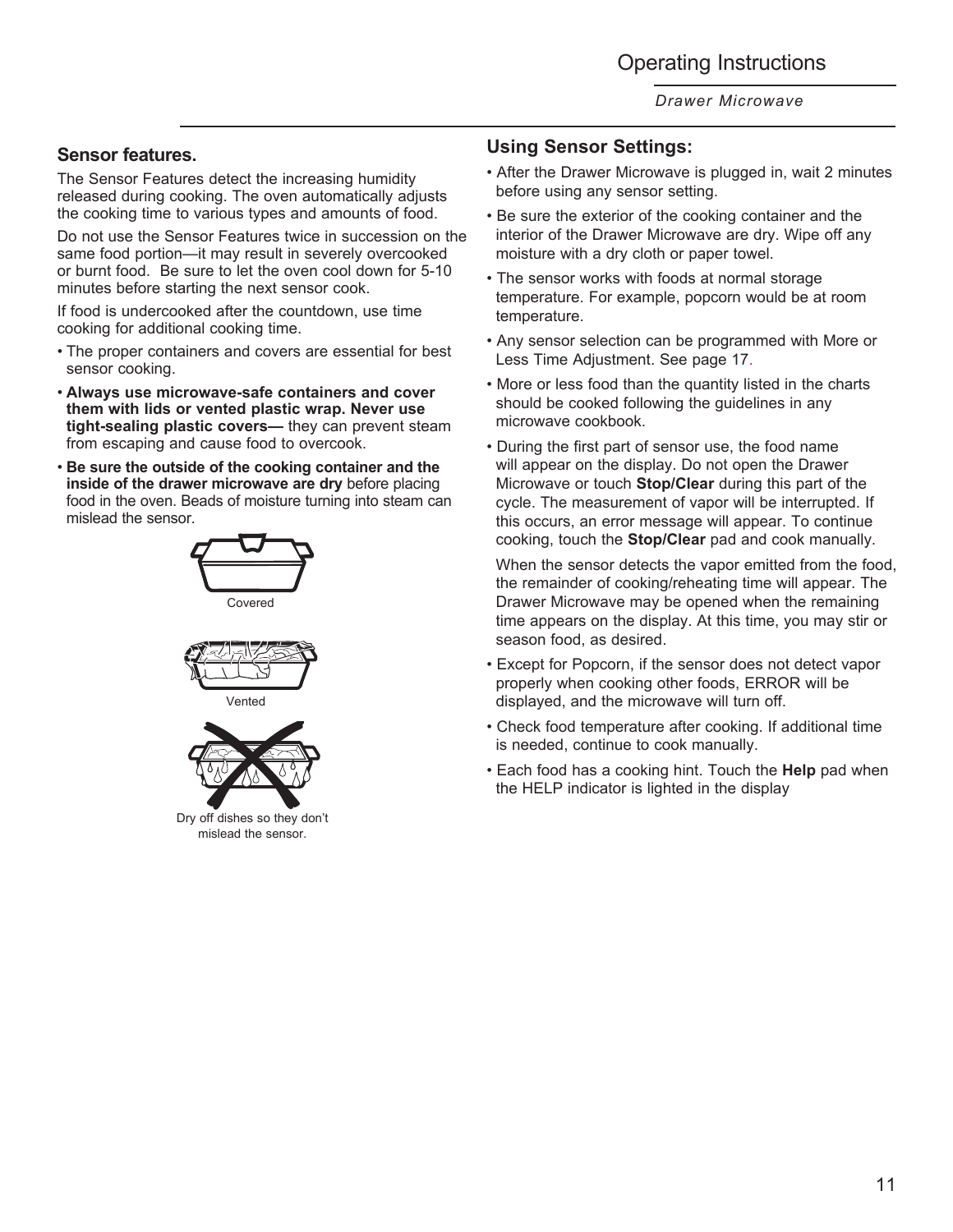Operating Instructions

*Drawer Microwave*

### **Sensor Popcorn/Sensor Reheat**

You can pop popcorn and reheat many foods and you don't need to calculate cooking time or power levels.

### Touch **Sensor Reheat** or **Sensor Popcorn** and **START/ Extra Minute** pad.

When the sensor detects the vapor emitted from the food, the remainder of cooking/reheating time will appear.

**NOTE:** The Sensor Popcorn setting has two choices, follow directions in the display to choose desired option.

| Food              | <b>Amount</b>                            | <b>Procedure</b>                                                                                                                                                                                                                                                                                                                                                                                                               |  |
|-------------------|------------------------------------------|--------------------------------------------------------------------------------------------------------------------------------------------------------------------------------------------------------------------------------------------------------------------------------------------------------------------------------------------------------------------------------------------------------------------------------|--|
| Sensor<br>Popcorn | Only 1 package at a<br>time              | Use only popcorn packaged for microwave. Try several brands to decide<br>which you like. Do not try to pop unpopped kernels.                                                                                                                                                                                                                                                                                                   |  |
|                   | $2.85 - 3.5$ oz<br>Regular/Regular light | Touch Sensor Popcorn pad once.                                                                                                                                                                                                                                                                                                                                                                                                 |  |
|                   | $1.2 - 1.75$ oz<br>Mini/Snack            | Touch Sensor Popcorn pad twice.                                                                                                                                                                                                                                                                                                                                                                                                |  |
| Sensor Reheat     | $4 - 36$ oz                              | Place in dish or casserole slightly larger than amount to be reheated.<br>Flatten, if possible. Cover with lid, plastic wrap or wax paper. Use covers<br>such as plastic wrap or lids with larger quantities of more dense foods such<br>as stews. After reheating, stir well, if possible. Re-cover and allow to stand 2<br>to 3 minutes. Foods should be very hot. If not, continue to heat with variable<br>power and time. |  |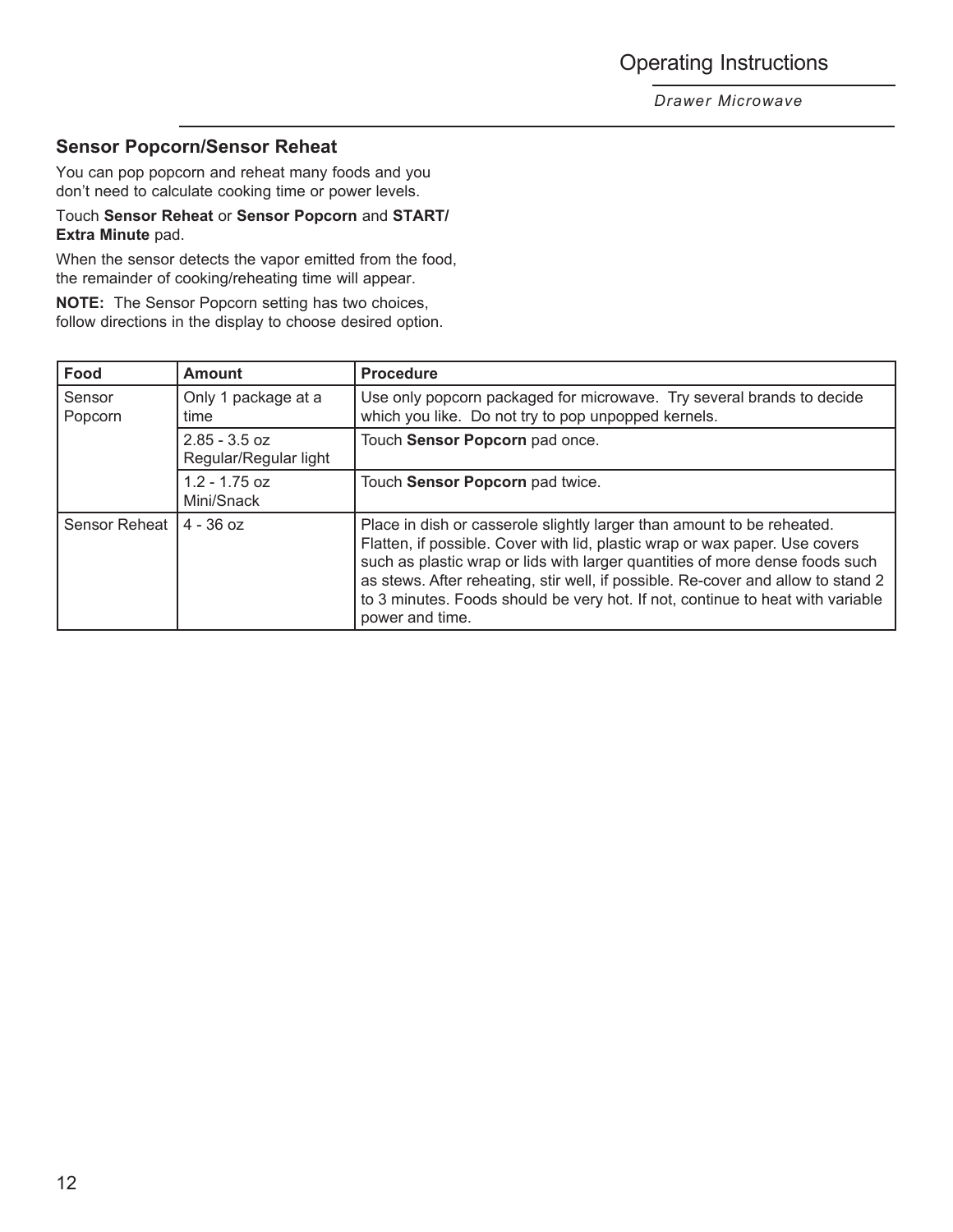## **Sensor Cooking**

- 1. Touch **Sensor Cook** pad once.
- 2. See SensorCook Chart below. Select desired food by touching the number pad. Example, press **5** for baked potatoes.

## **Sensor Cook Chart**

### 3. Touch **START/Extra Minute** pad.

**NOTE:** To heat or cook other foods or foods above or below the quantity allowed on the Sensor Cook Chart, cook with timed cook.

| <b>Number</b>           | Food                    | <b>Amount</b>   | <b>Procedure</b>                                                        |  |  |
|-------------------------|-------------------------|-----------------|-------------------------------------------------------------------------|--|--|
| 1                       | Fresh Vegetables: Quick |                 | Wash and place in casserole. Add no water if vegetables have just       |  |  |
|                         | Broccoli                | .25 - 2.0 lbs   | been washed. Cover with lid for tender vegetables. Use plastic          |  |  |
|                         | <b>Brussel Sprouts</b>  | .25 - 2.0 lbs   | wrap for tender-crisp vegetables. After cooking, stir, if possible. Let |  |  |
|                         | Cabbage                 | .25 - 2.0 lbs   | stand, covered, for 2 to 5 minutes.                                     |  |  |
|                         | Cauliflower (flowerets) | .25 - 2.0 lbs   |                                                                         |  |  |
|                         | Cauliflower (whole)     | 1 medium        |                                                                         |  |  |
|                         | Spinach                 | .25 -1.0 lbs    |                                                                         |  |  |
|                         | Zucchini                | .25 - 2.0 lbs   |                                                                         |  |  |
|                         | <b>Backed Apples</b>    | 2-4 medium      |                                                                         |  |  |
| $\overline{\mathbf{2}}$ | Fresh Vegetables:       |                 | Place in casserole. Add 1 - 4 tablespoons water. Cover with lid         |  |  |
|                         | Longer                  | .25 -1.5 lbs    | for tender vegetables. Use plastic wrap cover for tender-crisp          |  |  |
|                         | Carrots, sliced         | 2-4 cobs        | vegetables. After cooking, stir, if possible. Let stand, covered, for 2 |  |  |
|                         | Corn on the cob         | .25 -1.5 lbs    | to 5 minutes.                                                           |  |  |
|                         | <b>Green Beans</b>      |                 |                                                                         |  |  |
|                         | Winter Squash:          | .25 -1.5 lbs    |                                                                         |  |  |
|                         | diced                   | 1-2 halves      |                                                                         |  |  |
|                         | halves                  |                 |                                                                         |  |  |
| $\mathbf{3}$            | Frozen Vegetables       | .25 - 1.25 lbs  | Add no water. Cover with lid or plastic wrap. After cooking, stir and   |  |  |
|                         |                         |                 | let stand, covered, for 3 minutes.                                      |  |  |
| $\overline{\mathbf{4}}$ | <b>Frozen Entrees</b>   | 6-17 oz         | Use this pad for frozen convenience foods. It will give satisfactory    |  |  |
|                         |                         |                 | results for most brands. You may wish to try several and choose         |  |  |
|                         |                         |                 | your favorite. Remove package from outer wrapping and follow            |  |  |
|                         |                         |                 | package directions for covering. After cooking, let stand, covered,     |  |  |
|                         |                         |                 | for 1-3 minutes                                                         |  |  |
| 5                       | <b>Baked Potatoes</b>   | 1-6 medium      | Pierce. Place on paper-towel-lined Drawer Microwave. After              |  |  |
| $6\phantom{1}6$         | <b>Sweet Potatoes</b>   | 1-6 medium      | cooking, remove from icrowave, wrap in aluminum foil and let stand      |  |  |
|                         |                         |                 | 5 to 10 minutes.                                                        |  |  |
| $\overline{7}$          | <b>Ground Meat</b>      | .25 - 2.0 lbs   | Use this setting to cook ground beef or turkey as patties or in a       |  |  |
|                         |                         |                 | casserole to be added to other ingredients. Place patties on a          |  |  |
|                         |                         |                 | microwave-safe rack and cover with wax paper. Place ground              |  |  |
|                         |                         |                 | meat in a casserole and cover with wax paper or plastic wrap.           |  |  |
|                         |                         |                 | When microwave stops, turn patties over or stir meat in casserole       |  |  |
|                         |                         |                 | to break up large pieces. Re-cover and touch Start/Extra Minute.        |  |  |
|                         |                         |                 | After cooking, let stand, covered, for 2 to 3 minutes.                  |  |  |
| 8                       | Fish/Seafood            | .25 - 2.0 lbs   | Arrange in ring around shallow glass dish (roll fillet with edges       |  |  |
|                         |                         |                 | underneath). Cover with vented plastic wrap. After cooking, let         |  |  |
|                         |                         |                 | stand, covered for 3 minutes.                                           |  |  |
| 9                       | <b>White Rice</b>       | .5 - 2.0 cups   | Place rice into a deep casserole and add double quantity of water.      |  |  |
| 10                      | <b>Brown Rice</b>       | $.5 - 2.0$ cups | Cover with lid or plastic wrap. After cooking, stir, cover and let      |  |  |
|                         |                         |                 | stand 3 to 5 minutes or until all liquid has been absorbed.             |  |  |
|                         |                         |                 | RiceWaterSize of casserole                                              |  |  |
|                         |                         |                 | .5 Cup1 Cup1.5 quart                                                    |  |  |
|                         |                         |                 | 1 Cup2 Cups2 quarts                                                     |  |  |
|                         |                         |                 | 1.5 Cups3 Cups2.5 or 3 quarts                                           |  |  |
|                         |                         |                 | 2 Cups4 Cups3 quarts or larger                                          |  |  |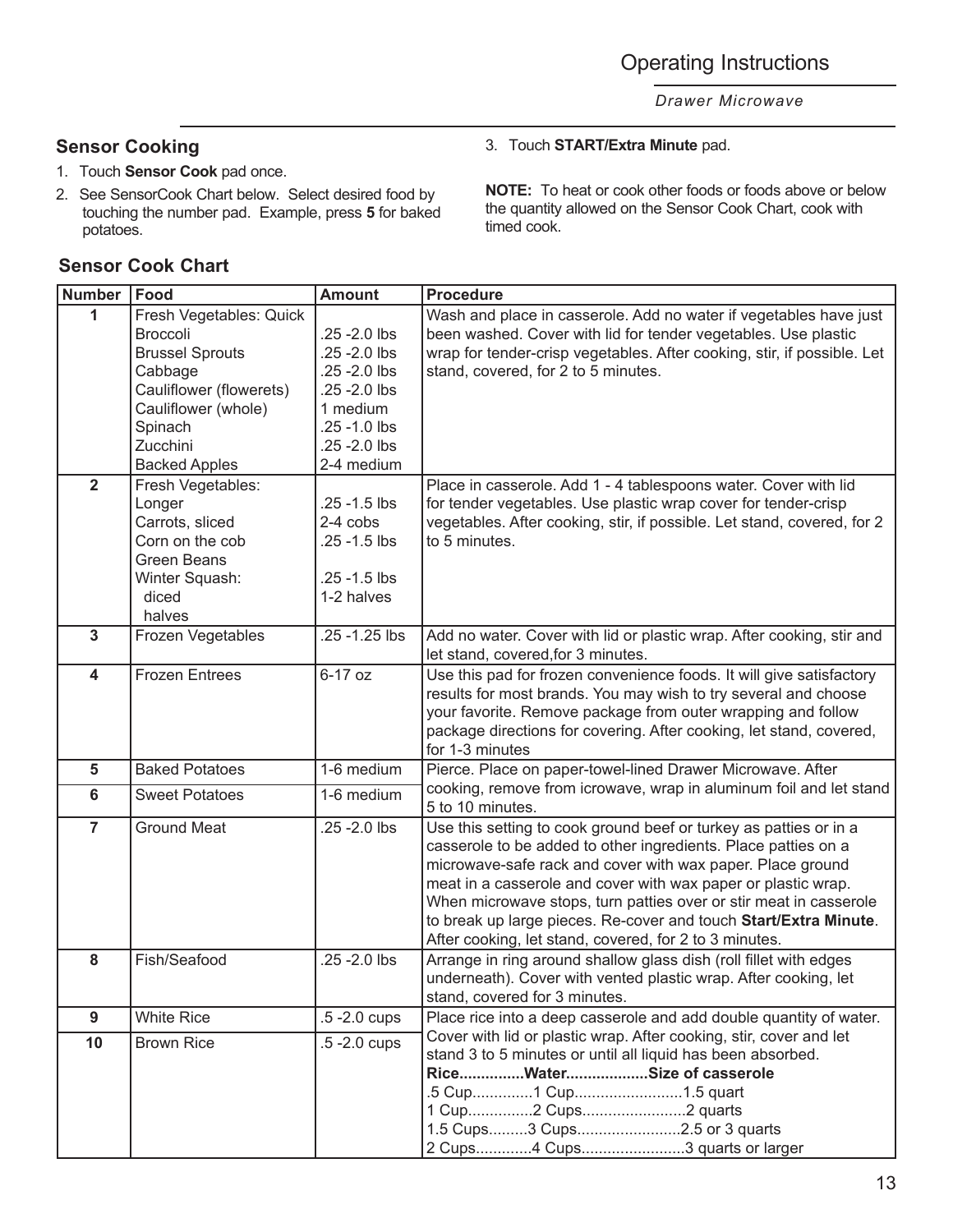## **Defrost**

Use this feature to defrost the foods shown in the DEFROST CHART below.

- 1. Touch Defrost pad. **"SEE LABEL SELECT FOOD NUMBER"** will appear in the display.
- 2. See Menu Label. Select desired food by touching the number pad. Example: Touch 2 for steaks/chops. **"STEAKS CHOPS ENTER WEIGHT"** will appear in the display.
- 3. Enter weight by touching number pads.
- 4. Touch **START/Extra Minute** pad. The oven will stop so that the food can be checked.
- 5. After the first stage, open the Drawer Microwave. Turn steak over and shield any warm portions. Close the Drawer Microwave. Touch **START/Extra Minute** pad.
- 6. After the second stage, open the Drawer Microwave. Shield any warm portions. Close the Drawer Microwave. Touch **START/Extra Minute** pad.

7. After defrost cycle ends, cover and let stand as indicated in the chart below.

### **NOTE:**

- Defrost can be programmed with More or Less Time Adjustment. See page 17.
- To defrost other foods or foods above or below the weights allowed on the DEFROST CHART, see MANUAL DEFROST below.
- Check foods when oven signals. After final stage, small sections may still be icy. Let stand to continue thawing. Do not cook until all ice crystals are thawed.
- Shielding prevents cooking from occurring before the center of the food is defrosted. Use small smooth strips of aluminum foil to cover edges and thinner sections of the food.

| <b>Number</b>  | Food                    | <b>Amount</b>   | <b>Procedure</b>                                                                                                                                                                                                                    |  |
|----------------|-------------------------|-----------------|-------------------------------------------------------------------------------------------------------------------------------------------------------------------------------------------------------------------------------------|--|
|                | <b>Ground Meat</b>      | $.5 - 2.0$ lbs  | Remove any thawed pieces after each audible signal. Let stand,<br>covered, for 5 to 10 minutes.                                                                                                                                     |  |
| $\overline{2}$ | Steaks/Chops            | $.5 - 3.0$ lbs  | After each audible signal, rearrange and if there are warm or<br>thawed portions, shield with small flat pieces of aluminum foil.<br>Remove any meat or fish that is almost defrosted. Let stand,<br>covered, for 10 to 20 minutes. |  |
| 3              | <b>Boneless Poultry</b> | $.5 - 2.0$ lbs  | After each audible signal, if there are warm or thawed portions,<br>rearrange or remove. Let stand, covered, for 10 to 20 minutes.                                                                                                  |  |
| 4              | Bone-in Poultry         | $.5 - 3.0$ lbs  | After each audible signal, rearrange pieces or remove portions<br>should they become warm or thawed. Let stand, covered, for 10 to<br>20 minutes.                                                                                   |  |
| 5              | Roast                   | $2.0 - 4.0$ lbs | Start defrosting with fat side down. After each stage, turn roast<br>over and shield the warm portions with aluminum foil. Let stand,<br>covered, for 30 to 60 minutes.                                                             |  |
| 6              | Casserole<br>Soup       | 1-6 cups        | After each audible signal, break apart and remove any defrosted<br>part. At end, stir well and let stand, covered, for 5 to 10 minutes.                                                                                             |  |

## **Defrost Chart**

## **Manual Defrost**

If the food that you wish to defrost is not listed on the DEFROST CHART or is above or below the limits in the AMOUNT column on the DEFROST CHART, you need to defrost manually.

You can defrost any frozen food, either raw or previously cooked, by using Power Level at 30%. Follow the exact 3-step procedure found under TO SET POWER LEVEL on page 10. Estimate defrosting time and touch Power Level pad eight times for 30% power.

For either raw or previously cooked frozen food the rule of thumb is approximately 4 minutes per pound. For example, defrost 4 minutes for 1 pound of frozen spaghetti sauce.

Always stop the oven periodically to remove or separate the portions that are defrosted. If food is not defrosted at the end of the estimated defrosting time, program the oven in 1 minute increments on Power Level 30% until totally defrosted.

When using plastic containers from the freezer, defrost only long enough to remove from the plastic in order to place in a microwave-safe dish.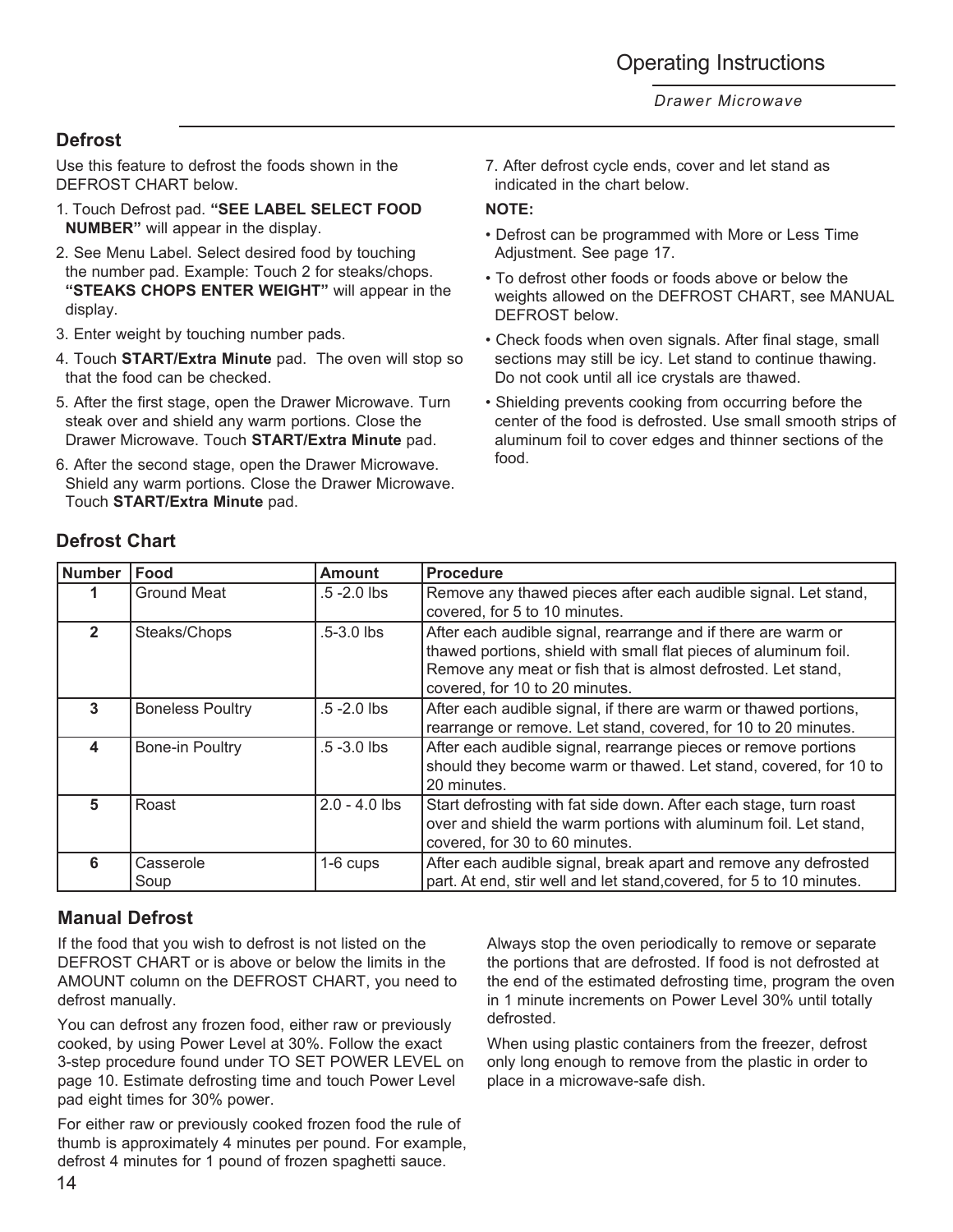## **Reheat**

Reheat automatically computes the correct warming time andmicrowave power level for foods shown in the chart below.

- 1 Touch **Reheat** pad once. **"SEE LABEL SELECT FOOD NUMBER"** will appear in the display.
- 2 See Menu Label. Select desired food by touching number pad. Example: Touch 2 for frozen rolls or muffins.
- 3 Touch the number pad to select quantity. Example: Touch 2 for 2 rolls or muffins.
- 4 Touch **START/Extra Minute** pad.

## **Reheat Chart**

### **Number Food Amount Procedure 1** Fresh rolls/muffins 1-8 pieces Use this pad to warm rolls, muffins, biscuits, bagels etc. Large items should be considered as 2 or 3 regular size. Arrange on plate; cover with paper towel. For refrigerated rolls or muffins, it may be necessary to double the entered amount to ensure the proper serving temperature. For example, enter quantity of 2 for 1 refrigerated muffin. **2** Frozen rolls/muffins 1-8 pieces Use this pad to warm frozen rolls, muffins, biscuits, bagels etc. Large items should be considered as 2 or 3 regular size. Arrange

## **Beverage Center**

Beverage Center enables you to reheat coffee or tea to restore to a more suitable drinking temperature or to make instant coffee or tea.

- 1 Touch **Beverage Center** pad once. **"SEE LABEL SELECT FOOD NUMBER"** will appear in the display.
- 2 See Menu Label. Select desired selection by touching number pad. Example: Touch 2 to make coffee.
- 3 Repeating touching same number pad to select quantity. Example: Touch 2 two more times for 2 cups of coffee.
- 4 Touch **START/Extra Minute** pad.

## **Beverage Center Chart**

### **NOTE:**

on plate; cover with paper towel.

- Beverage Center can be programmed with More or Less Time Adjustment. See page 17.
- Should you attempt to enter more or less than the allowed amount, an error message will appear in the display.

| <b>Number</b> | Food             | <b>Amount</b>   | <b>Procedure</b>                                                                                                                                                                                                                                         |
|---------------|------------------|-----------------|----------------------------------------------------------------------------------------------------------------------------------------------------------------------------------------------------------------------------------------------------------|
|               | Reheat beverage  | $.5 - 2.0$ cups | This setting for good for restoring cooled beverage to a better<br>drinking temperature. Touch number 1 pad for a 0.5 cup increase<br>per touch. Stir after heating.                                                                                     |
|               | <b>Hot Water</b> | $1-6$ cups      | Use this setting for heating COLD TAP WATER to a temperature<br>somewhat below the boiling point to make instant coffee or tea.<br>Touch number 2 pad for 1 cup increase per touch. Stir liquid briskly<br>before and after heating to avoid "eruption". |

### **NOTE:**

- Reheat can be programmed with More or Less Time Adjustment. See page 17.
- To reheat other foods or foods above or below the quantity allowed on the REHEAT CHART, heat manually.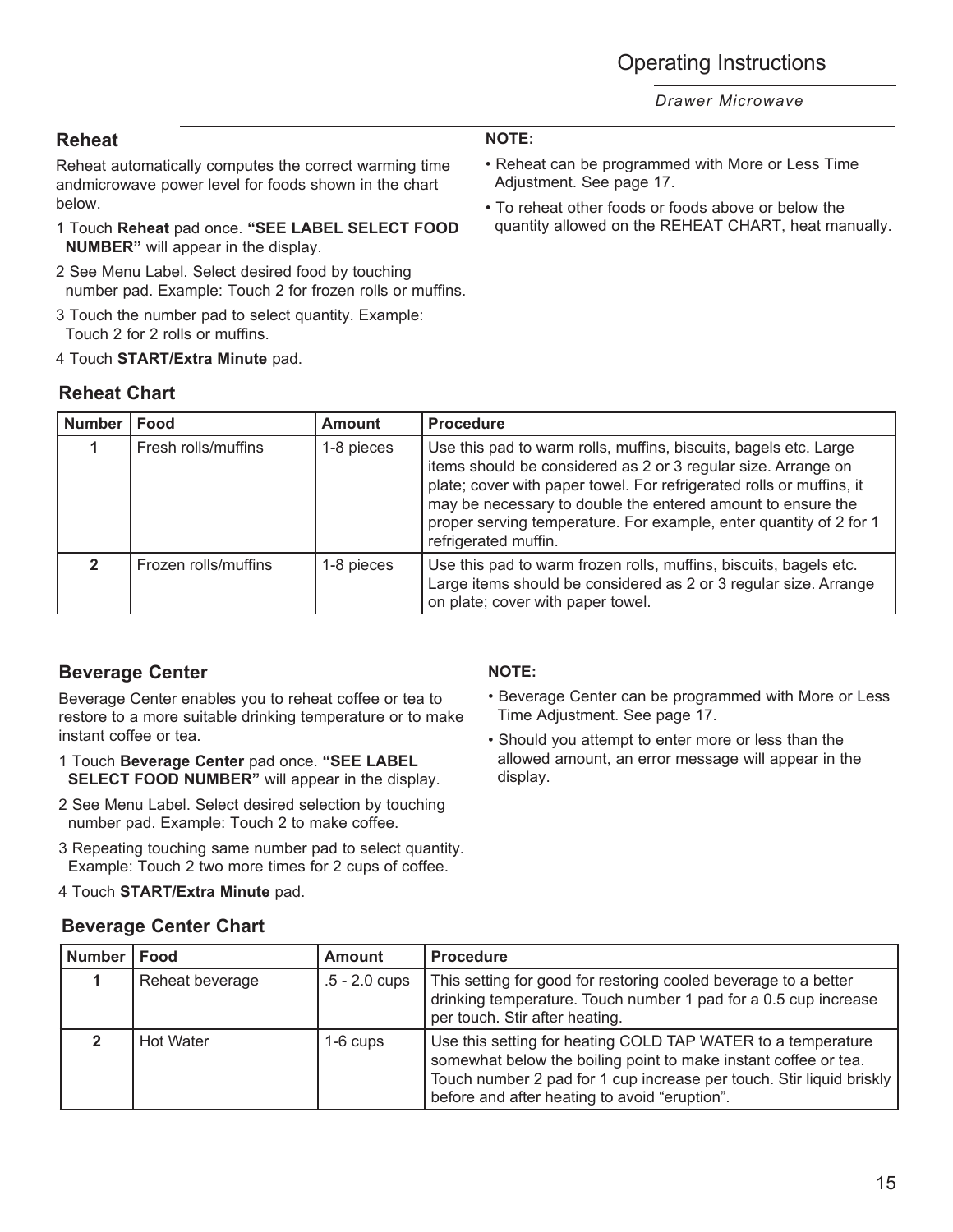## **Melt/Soften/Warm**

Melt, Soften and Warm automatically compute the correct heating time and microwave power level for melting, softening and warming foods shown in the chart below.

- 1. Touch **Melt** pad once. **"SEE LABEL SELECT FOOD NUMBER"** will appear in the display.
- 2. See Menu Label. Select desired food by touching number pad. Example: Touch 2 for chocolate.
- 3. Repeating touching same number pad to select quantity. Example: Touch 2 two more times for 1 square.
- 4. Touch **START/Extra Minute** pad.

### **Melt/Soften/Warm Chart**

### **NOTE:**

- Melt/Soften/Warm can be programmed with More or Less Time Adjustment. See page 17.
- To melt, soften or warm other food or foods above or below the quantity allowed on the MELT/SOFTEN/WARM CHART, use manual operation.

| <b>Button</b> | <b>Number</b>           | Food             | <b>Amount</b>           | <b>Procedure</b>                                                                                                  |
|---------------|-------------------------|------------------|-------------------------|-------------------------------------------------------------------------------------------------------------------|
| Melt          |                         |                  |                         | Use a Pyrex measuring cup. Cover with plastic wrap.                                                               |
|               | 1                       | <b>Butter</b>    | 2 tbsp<br>$.5 \;$ cup   | After touching MELT, touch 1 two times for 2 tbsp.<br>After touching MELT, touch 1 three times for .5 cup.        |
|               | $\overline{2}$          | Chocolate        | 1 cup chips<br>1 square | After touching MELT, touch 2 two times for 1 cup chips.<br>After touching MELT, touch 2 three times for 1 square. |
| <b>Soften</b> |                         |                  |                         | DO NOT COVER                                                                                                      |
|               | 1                       | Ice Cream        | 1 pint<br>.5 gallon     | After touching SOFTEN, touch 1 two times for 1 pint.<br>After touching SOFTEN, touch 1 three times for .5 gallon. |
|               | $\overline{2}$          | Cream Cheese     | 3 oz.<br>8 oz.          | After touching SOFTEN, touch 2 two times for 3 oz.<br>After touching SOFTEN, touch 2 three times for 8 oz.        |
| Warm          |                         |                  |                         | Use a Pyrex measuing cup. DO NOT COVER                                                                            |
|               | 1                       | Syrup            | $1/4$ cup<br>$1/2$ cup  | After touching WARM, touch 1 two times for 1/4 cup.<br>After touching WARM, touch 1 three times for 1/2 cup.      |
|               | $\overline{\mathbf{2}}$ | Dessert toppings | $1/4$ cup<br>$1/2$ cup  | After touching WARM, touch 2 two times for 1/4 cup.<br>After touching WARM, touch 2 three times for 1/2 cup.      |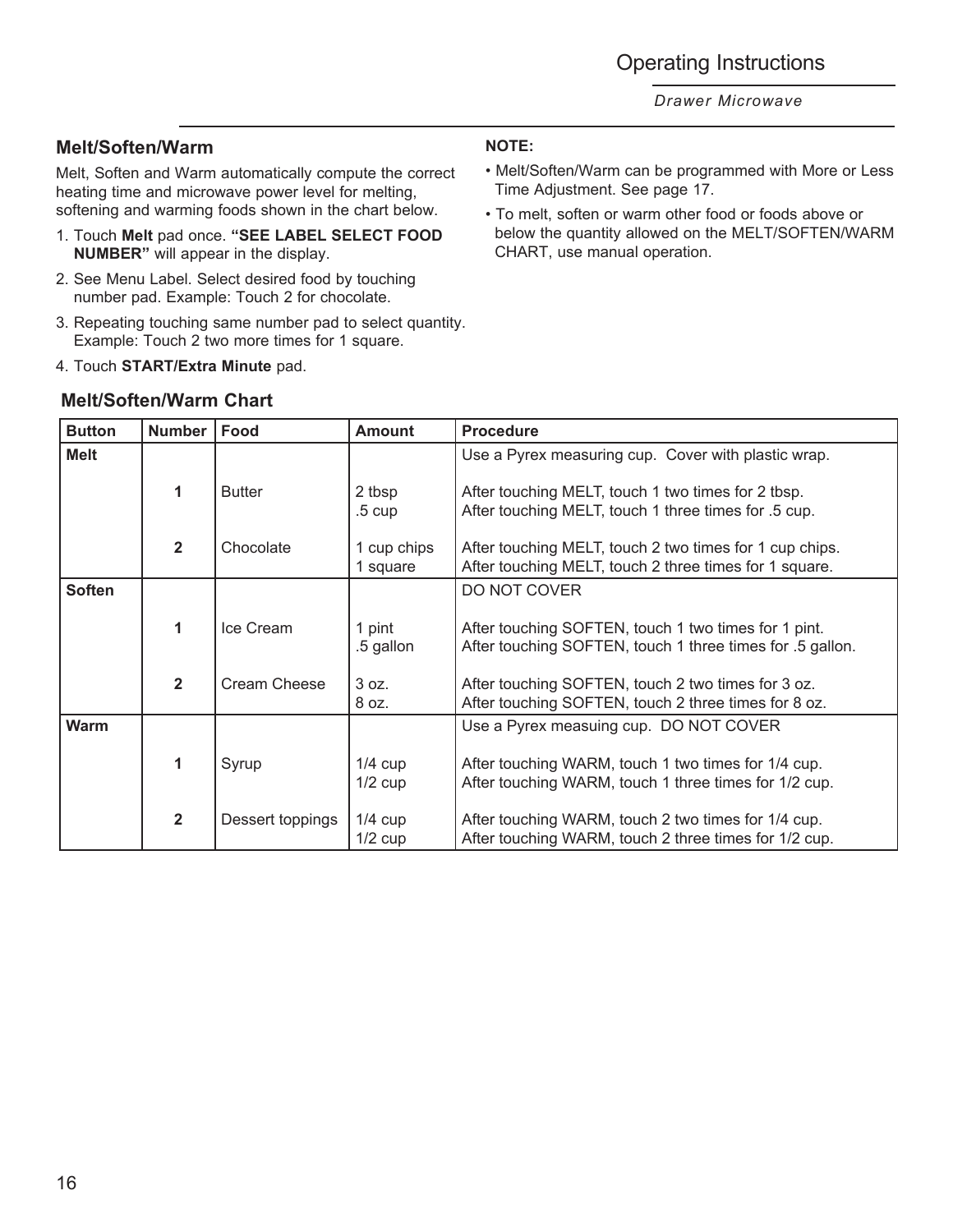## **Keep Warm**

Keep Warm allows you to keep food warm for up to 30 minutes.

- 1. Touch **Keep Warm** pad. **"ENTER TIME UP TO 30 MINUTES"** will appear in the display.
- 2. Enter desired time by touching the number pads.
- 3. Touch **START/Extra Minute** pad.

The oven will start. The display will show the time remaining and cound down. **"KEEP WARM"** will appear in the display.

### **With Manual Cooking**

- 1. Enter desired cooking time and power level.
- 2. Touch **Keep Warm** pad.
- 3. Enter desired warming time up to 30 minutes.
- 4. Touch **START/Extra Minute** pad.

The operation will start. When the cooking time is complete, a long tone will sound and Keep Warm will start. The display will count down. "**KEEP WARM"** will be displayed intermittently during the count down.

### **NOTE:**

- If you attempt to enter more than 30 minutes for Keep Warm, an error message will appear in the display.
- Keep Warm cannot be programmed with Sensor Popcorn, Sensor Reheat, Sensor Cook, Defrost or Reheat.

### **Multiple Sequence Cooking**

Your Drawer Microwave can be programmed for up to 4 automatic cooking sequences, switching from one power level setting to another automatically.

Sometimes cooking directions tell you to start on one power level and then change to a different power level. Your Drawer Microwave can do this automatically.

- 1. First enter cooking time. Then touch **Power Level** pad once for 100% cooking or repeat touching **Power Level** pad for a lower power level.
- 2.. Enter second cooking time. Repeat touching **Power Level** pad for desired level. You can follow this procedure up to 4 times. **"TOUCH START"** will appear in the display.
- 3. Touch **START/Extra Minute** pad.

### **NOTE:**

- If **Power Level** pad is touched once, **"HIGH"** will be displayed.
- If 100% is selected as the final sequence, it is not necessary to touch the **Power Level** pad.
- If you wish to know power level during cooking, simply touch the **Power Level** pad. As long as your finger is touching the **Power Level** pad, the power level will be displayed.
- Keep Warm can be programmed even if 4 cooking sequences have been set.

### **Extra Minute TM**

Extra Minute allows you to cook for a minute at 100% by simply touching the **Extra Minute** pad. You can also extend cooking time in multiples of 1 minute by repeatedly touching the Extra Minute pad during manual cooking.

#### **NOTE:**

- To use **Extra Minute**, touch pad within 5 minutes after cooking, closing the drawer or touching the **Stop/Clear** pad.
- **Extra Minute** cannot be used with Sensor settings, Reheat or Defrost.

### **More or Less Time Adjustment**

Should you discover that you like any of the Sensor, Reheat or Defrost settings slightly more done, touch the **Power Level** pad once after touching your selection. The display will show **"MORE"** .

For slightly less done, touch the **Power Level** pad twice after touching your selection. The display will show **"LESS"**.

### **Control Lock**

The Control Lock prevents unwanted drawer operation such as by small children. The Drawer Microwave can be set so that the control panel and the automatic door mechanism are deactivated or locked.

### **TO LOCK**

Touch Control Lock pad and hold for 3 seconds. The display shows **"LOCK ON"** .

### **TO UNLOCK**

Touch Control Lock pad and hold for 3 seconds. The display shows **"LOCK OFF"** .

The **Control Lock** is canceled when the electrical power supply to your oven is interrupted. Set the **Control Lock** again when power to the oven is restored.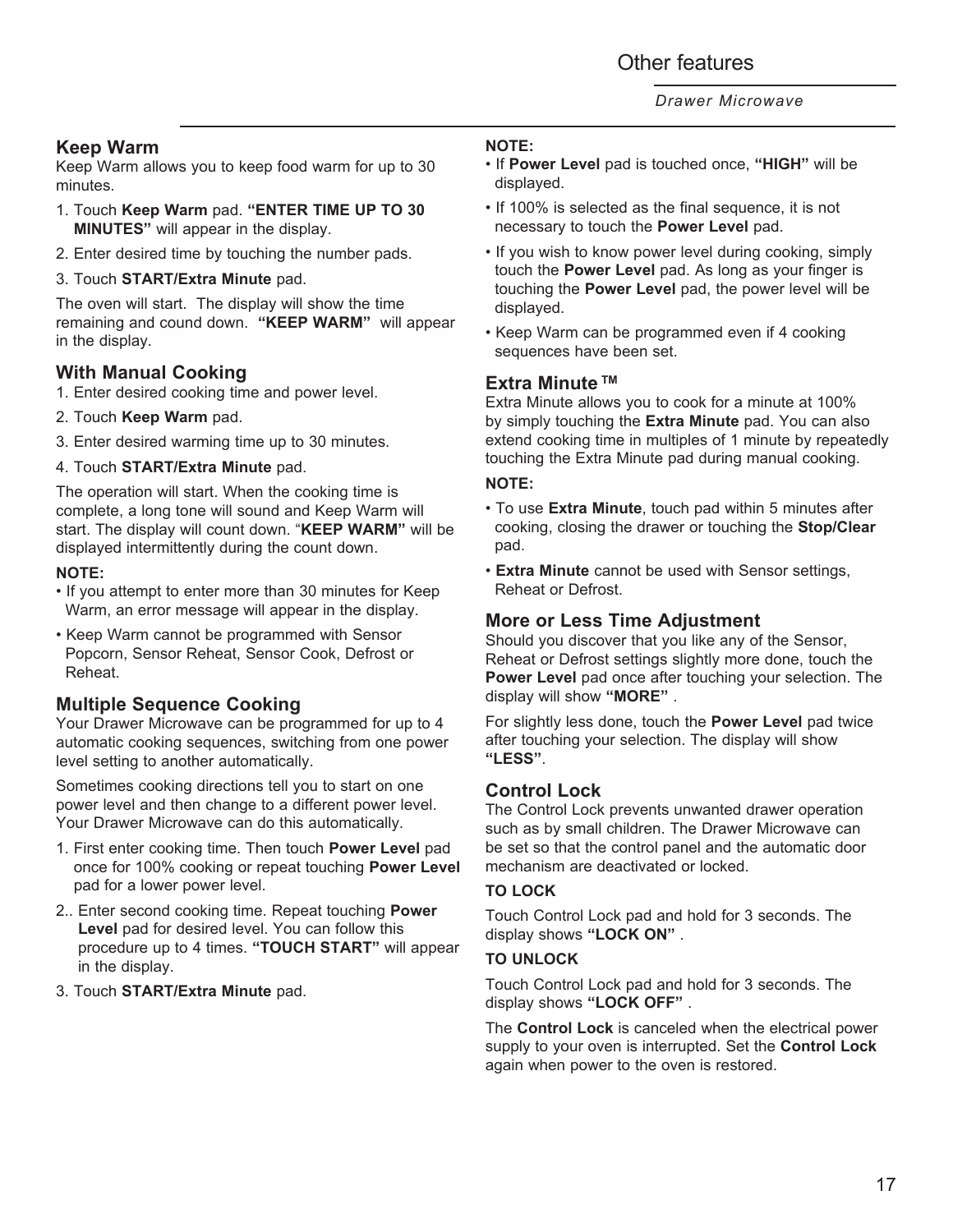## **Setup/Help**

If the electrical power supply to your Drawer Microwave should be interrupted, the display will intermittently show **"ENJOY YOUR MICRO- WAVE TOUCH CLEAR AND TOUCH CLOCK"** after the power is reinstated. If this occurs, the **Setup/Help** option you input will be erased. Simply touch Stop/Clear pad and reset.

## **Audible Signal Elimination**

At the end of a timed cook, beeps will sound. The audible signal can be turned off if you prefer quiet operation.

### **TO TURN SOUND OFF**

- 1. Touch **Setup/Help** pad. **"TOUCH AGAIN"** will appear in the display.
- 2. Touch **Setup/Help** pad again. **"SOUND OFF? TOUCH START**" will appear in the display.
- 3. Touch **START/Extra Minute** pad. The display shows **"SOUND OFF".**

### **TO TURN SOUND ON**

- 1. Touch **Setup/Help** pad. **"TOUCH AGAIN"** will appear in the display.
- 2. Touch **Setup/Help** pad again. **"SOUND ON? TOUCH START"** will appear in the display.
- 3. Touch **START/Extra Minute** pad. The display shows **"SOUND ON"**.

### **End of Cooking Reminder**

At the end of timed cooking, the microwave will signal every 10 seconds for the first minute; then every 3 minutes until Stop/Clear pad is touched, up to one hour.

### **TO TURN REMINDER OFF:**

- 1. Touch **Setup/Help** pad three times. The display shows **"REMIND SIGNAL OFF ? TOUCH START ".**
- 2. Touch **START/Extra Minute** pad. The display shows

### **TO TURN REMINDER ON:**

To turn reminder signal back on

- 1. Touch **Setup/Help** pad three times. The display shows **"REMIND SIGNAL ON ? TOUCH START"**.
- 2. Touch **START/Extra Minute** pad. The display shows **"REMIND SIGNAL ON"** .

### **Auto Start**

If you wish to program the Drawer Microwave to begin cooking automatically at a designated time of day, follow this procedure.

- 1. Touch **Setup/Help** pad 4 times. The display shows **"AUTO START TOUCH START"**.
- 2. Touch **START/Extra Minute** pad. ENTER START TIME
- 3. Enter start time.
- 4. Touch **Timer/Clock** pad. "**ENTER COOKING TIME"** will appear in the display.
- 5. Touch the number pads to enter cooking time. "**20.00 TOUCH START OR TOUCH POWER LEVEL"**  will appear in the display. Touch **Power Level** pad repeatedly until the desired power level is reached. **"TOUCH START"** will appear in the display.
- 6. Touch **START/Extra Minute** pad.

## **Demonstration Mode**

### **TO SELECT DEMO MODE:**

- 1. Touch **Setup/Help** pad five times. The display shows **"DEMO ON? HOLD START 3 SEC"**.
- 2. Hold **START/Extra Minute** pad for 3 seconds. The display shows **"DEMO ON".**

### **TO CANCEL DEMO MODE:**

- 1. Touch **Setup/Help** pad five times. The display shows **"DEMO OFF ? TOUCH START"**.
- 2. Touch **START/Extra Minute** pad. The display shows **"DEMO OFF".**

### **NOTE:**

- Drawer Microwave doesn't heat in Demo Mode.
- Display counts down quickly.

### **Standby Mode**

This microwave will go into standby mode after a period of inactivity. The backlight of the display will automatically dim after 3 minutes if the unit has not been in operation. If the display is in standby mode, simply touch the control panel or open/close the door to return the backlight to maximum brightness.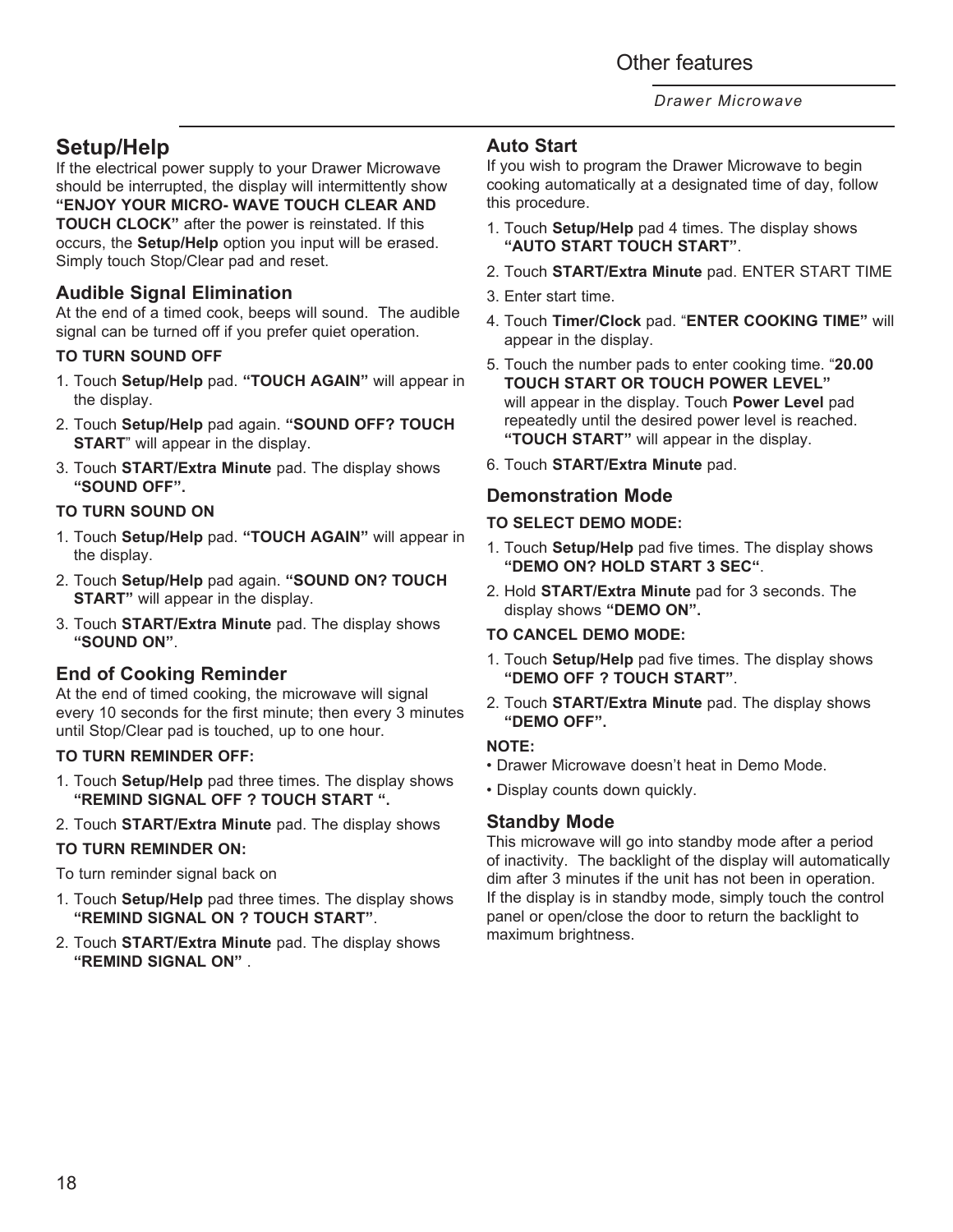Care and cleaning

*Drawer Microwave*

## **Exterior**

The outside surface is precoated metal and plastic. Clean the outside with mild soap and water; rinse and dry with a soft cloth. Do not use any type of household or abrasive cleaner.

## **Stainless Steel Surface**

The exterior should be wiped often with a soft damp cloth and polished with a soft dry cloth to maintain its beauty. There are also a variety of products designed especially for cleaning and shining the stainless exterior of the oven. We recommend that the cleaner be applied to a soft cloth and then carefully used on the stainless exterior rather than sprayed directly on to it. Follow package directions carefully.

## **Front side of the Drawer**

Wipe the window on both sides with a soft damp cloth to remove any spills or spatters. Metal parts will be easier to maintain if wiped frequently with a soft damp cloth. Avoid the use of spray and other harsh cleaners as they may stain, streak or dull the drawer surface.

## **Touch Control Panel**

If desired, the touch pads may be deactivated before cleaning. See the Control Lock information on page 17 of this manual. Wipe the panel with a cloth dampened slightly with water only. Dry with a soft cloth. Do not scrub or use any sort of chemical cleaners. Close drawer and follow directions on page 17 for turning Control Lock off. Touch **Stop/Clear.**

### **Interior**

Before cleaning the the Drawer Microwave, touch and hold the Control Lock button for 3 seconds to lock the control pad and the automatic door mechanism. The drawer can be locked in either the open or closed position. The display will show **"LOCK ON"**. This will prevent the drawer from accidentally opening or closing during cleaning.

After cleaning, touch and hold the Control Lock button for 3 seconds to turn the lock off. The display will show **"LOCK OFF"**.

Cleaning is easy because no heat is generated to the interior surfaces; therefore, there is no baking and setting of spills or spattering. To clean the interior surfaces, including drawer sealing surfaces, wipe with a soft damp cloth. DO NOT USE ABRASIVE OR HARSH CLEANERS OR SCOURING PADS. For heavier soil, use mild soap; wipe clean with a soft damp cloth. Do not use any chemical oven cleaners.

### **Drawer Microwave Guides**

Remove the food crumbs from the Drawer Microwave guides. Wipe with a soft dry cloth in order to keep the Drawer Microwave opening and closing smoothly.

## **Waveguide Cover**

**ATTENTION: The waveguide cover, located on the inside top of the Drawer Microwave area, is made from mica, so it requires special care. Keep the waveguide cover clean to assure good microwave performance. Carefully wipe with a soft damp cloth any food spatters from the surface of the cover immediately after they occur. Built-up splashes may overheat and cause smoke or possibly catch fire. Do not remove the waveguide cover**.

### **Odor Removal**

Occasionally, a cooking odor may remain in the Drawer Microwave. To remove odor, combine 1 cup water, grated peel and juice of one lemon and several whole cloves in a 2-cup glass microwave-safe measuring cup. Boil for several minutes using 100% power. Leave in the Drawer Microwave until water cools. Wipe interior with a soft cloth.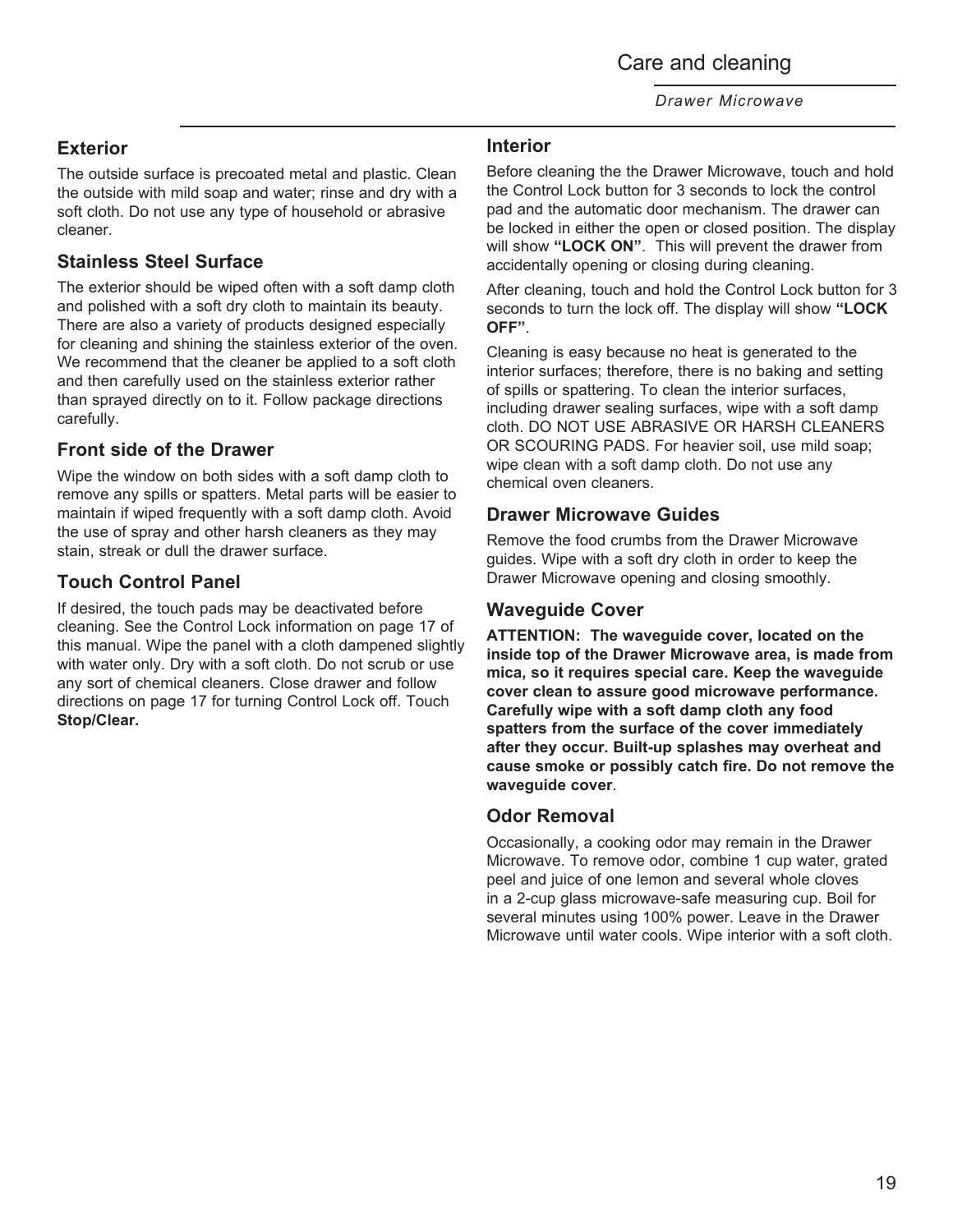## Troubleshooting tips

#### *Drawer Microwave*

| <b>Problem</b>                              | <b>Possible Cause</b>                                                                                                                    | <b>Solution</b>                                                                                                                   |
|---------------------------------------------|------------------------------------------------------------------------------------------------------------------------------------------|-----------------------------------------------------------------------------------------------------------------------------------|
| Part or all of Drawer<br>Microwave does not | Power cord is not completely connected<br>to the electric outlet                                                                         | Make sure the power cord is tightly connected to<br>the outlet.                                                                   |
| operate                                     | Power outage                                                                                                                             | Check house lights to be sure. Call your local<br>electric company for service.                                                   |
|                                             | Fuse/circuit breaker at home does not<br>work.                                                                                           | Replace the fuse or reset the circuit breaker.                                                                                    |
|                                             | Drawer is in Demo Mode                                                                                                                   | See page 18 for how to cancel Demo Mode.                                                                                          |
| Food in Drawer                              | No power to the appliance                                                                                                                | See solutions above.                                                                                                              |
| Microwave is not                            | Drawer controls improperly set                                                                                                           | Check if the controls have been properly set.                                                                                     |
| heated                                      | Drawer in Demo Mode                                                                                                                      | See page 18 for how to cancel Demo Mode.                                                                                          |
| Drawer Microwave light<br>does not work     | Light bulb loose or burned out                                                                                                           | Call for service.                                                                                                                 |
| Touch controls will not<br>operate          | Control Lock is on                                                                                                                       | See page 17 for how to unlock.                                                                                                    |
| Display flashes                             | Power failure                                                                                                                            | Touch Clear pad and reset the clock. If the<br>Drawer Microwave was in use, you must reset<br>the cooking function.               |
| Steam from the vent                         | During microwaving, steam may come<br>from the right side of the vent                                                                    | This is normal.                                                                                                                   |
| Shorted Key Error                           | A specific key shorts out or becomes<br>stuck for more than 60 seconds                                                                   | "SHORTED KEY CONTACT SERVICE" error<br>appears in display. Call for service.                                                      |
| <b>Food Detect Error</b>                    | Food has not been inserted before a<br>cooking function was selected after the<br>oven has been sitting idle for more than 5<br>minutes. | "INSERT FOOD" error message display<br>appears; open drawer and insert food to begin<br>cooking.                                  |
|                                             | Food has been left in drawer after the<br>finish of cooking for more than 5 minutes                                                      | "CHECK FOOD" error message display appears;<br>open drawer and remove food or check food and<br>close drawer to continue cooking. |
| Display is dark                             | Display is in standby mode                                                                                                               | Touch the control panel or open/close the<br>drawer. See page 18 for STANDBY MODE.                                                |

### **Things That Are Normal With Your Drawer Microwave**

- Steam or vapor escaping from around the door.
- Light reflection around door or outer case.
- Dimming oven light and change in the blower sound at power levels other than high.
- **Dull thumping sound while oven is operating.**
- TV/radio interference might be noticed while using the microwave. Similar to the interference caused by other small appliances, it does not indicate a problem with the microwave. Plug the microwave into a different electrical circuit, move the radio or TV as far away from the microwave as possible, or check the position and signal of the TV/radio antenna.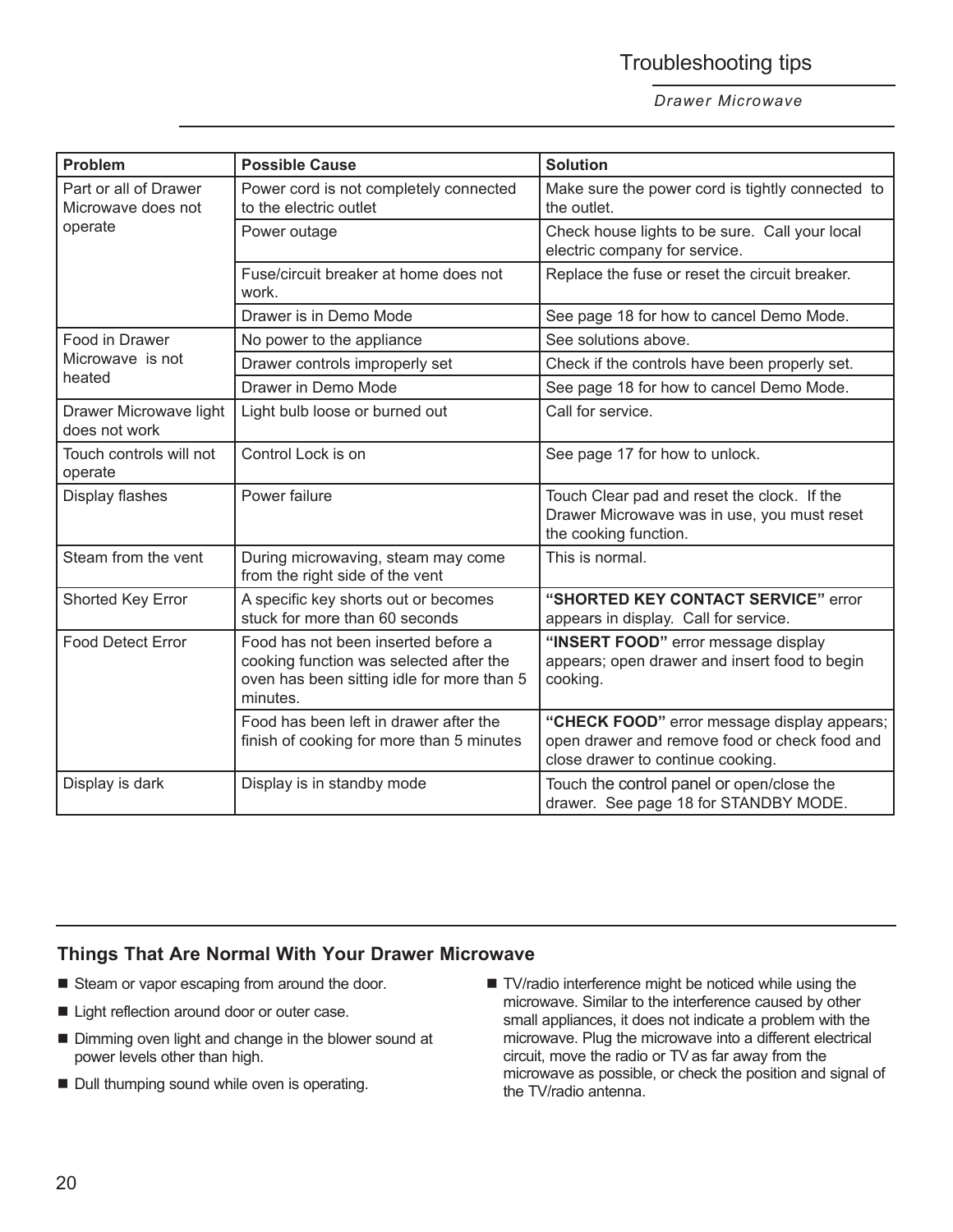**Notes** 

*Drawer Microwave*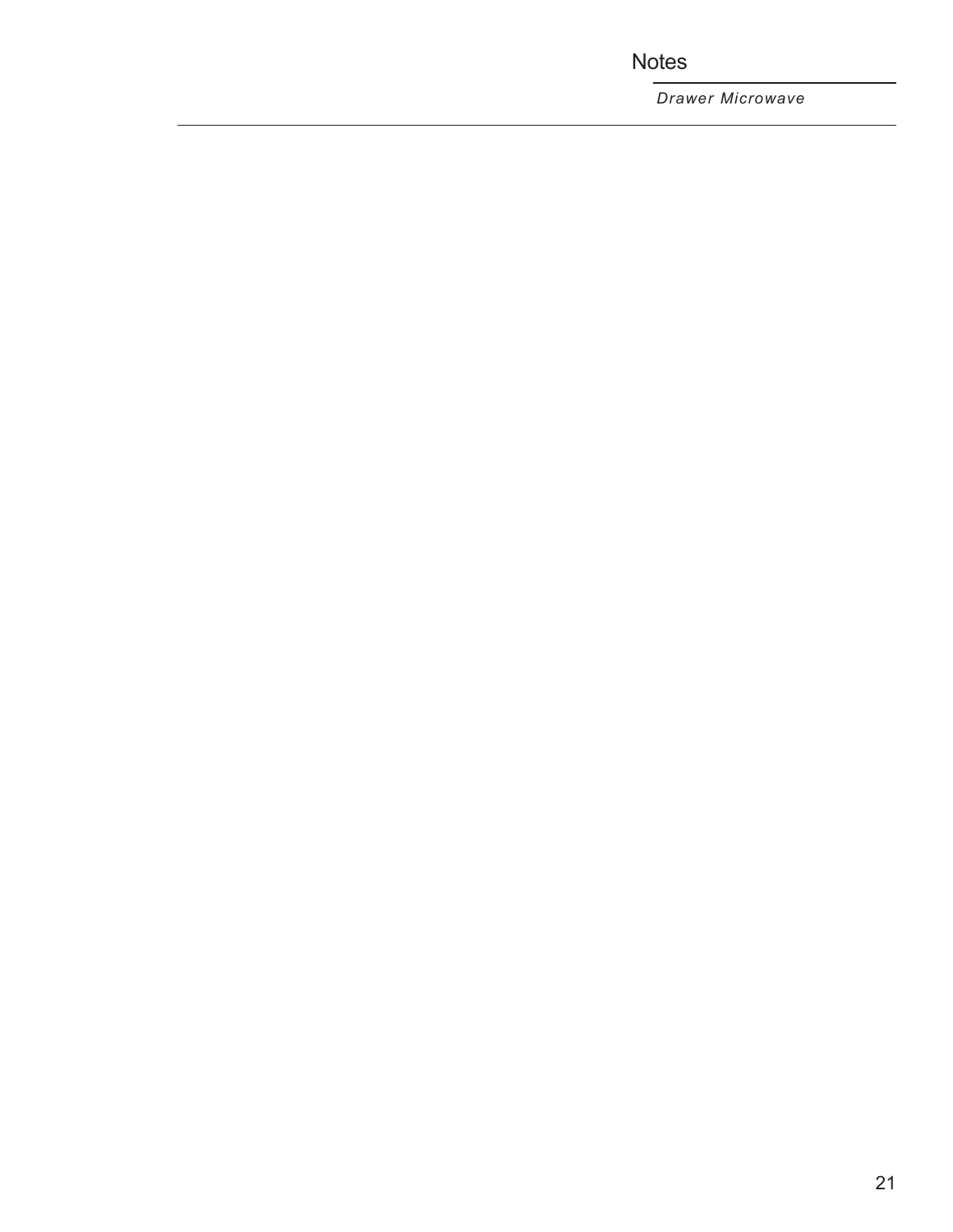Notes

*Drawer Microwave*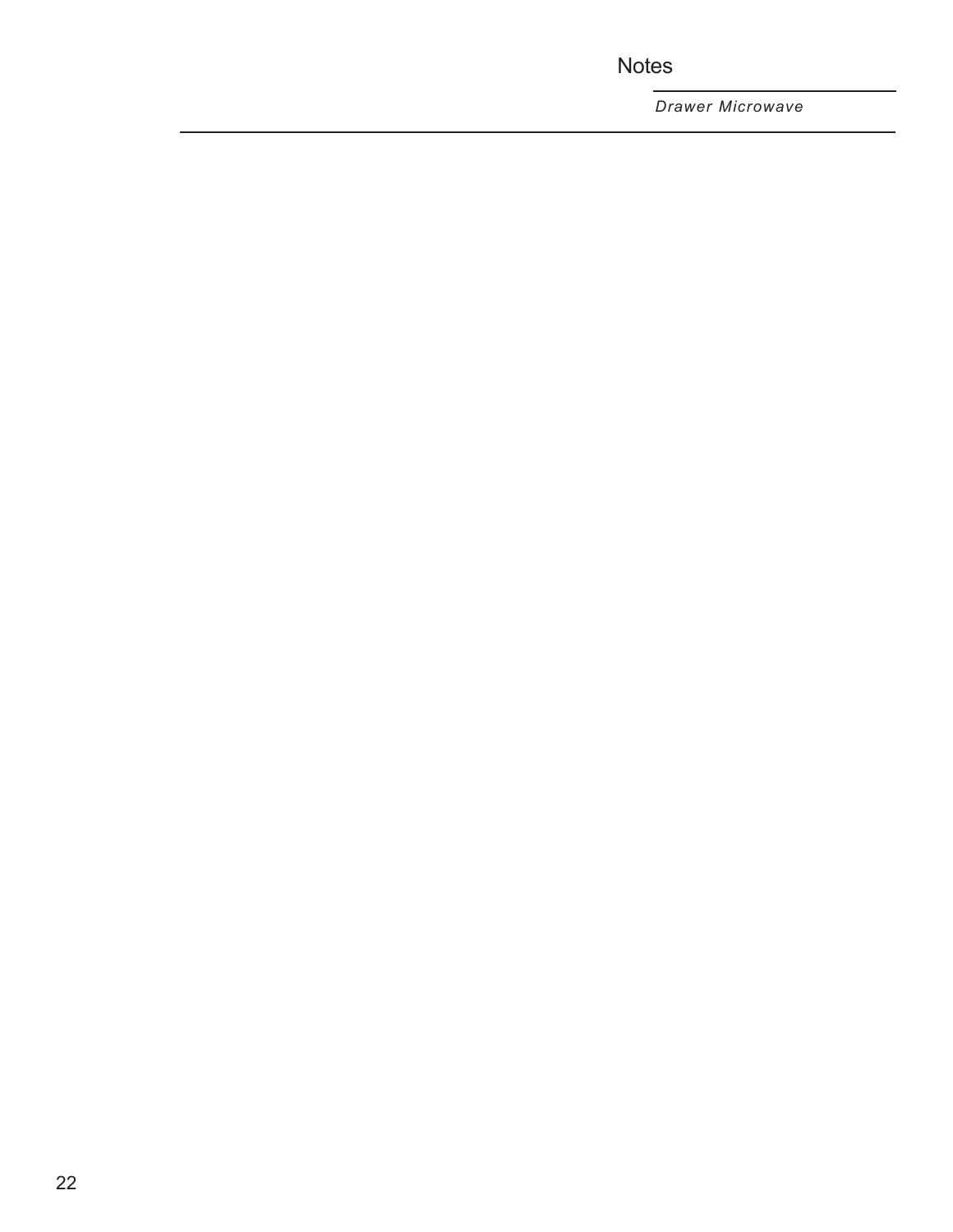**Warranty** 

*Drawer Microwave*

## *YOUR MONOGRAM DRAWER MICROWAVE WARRANTY Staple your receipt here. Proof of the original purchase date is needed to obtain service under the warranty.*

## *WHAT IS COVERED*

*From the Date of the Original Purchase*

#### **LIMITED TWO-YEAR WARRANTY**

For two years from the date of the original purchase, Monogram will replace *any part of the microwave oven* which fails due to a defect in materials or workmanship. During this limited two-year warranty, Monogram will also provide, free of charge, all labor and related service to replace the defective part.

#### **THIRD THROUGH FIFTH-YEAR LIMITED WARRANTY**

For the third through fifth years from the date of the original purchase, Monogram will replace the magnetron tube, if the magnetron tube fails due to a defect in materials or workmanship. During this third through fifth-year limited warranty, you will be responsible for any labor or in-home service costs.

All warranty service will be provided by our Factory Service Centers or by our authorized Monogram Customer Care servicers during normal working hours.

Should your appliance need service, during warranty period or beyond, in the U.S.A call 800.444.1845. In Canada: 888.880.3030.

Please have serial and model numbers available when calling for service.

- **B** Service trips to your home to teach you how **to use the product.**
- **I** Improper installation, delivery or **maintenance. If you have an installation problem, contact your dealer or installer. You are responsible for providing adequate electrical, exhausting, and other connecting facilities.**
- **Failure of the product or damage to the product if it is abused, misused (for example, cavity arcing from wire rack or metal/foil), or used for other than the intended purpose or used commercially.**
- **Replacement of house fuses or resetting of circuit breakers.**
- $\blacksquare$  Damage to the product caused by accident, **fire, floods or acts of God.**
- **n** Incidental or consequential damage caused **by possible defects with this appliance.**
- **Damage caused after delivery.**
- **Product not accessible to provide required service.**
- $\blacksquare$  Service to repair or replace light bulbs, **except for LED lamps.**
- $\blacksquare$  Damage to the finish, such as surface rust, **tarnish, or small blemishes not reported within 48 hrs of delivery.**

#### **EXCLUSION OF IMPLIED WARRANTIES**

Your sole and exclusive remedy is product repair as provided in this Limited Warranty. Any implied warranties, including the implied warranties of merchantability or fitness for a particular purpose, are limited to one year or the shortest period allowed by law.

This warranty is extended to the original purchaser and any succeeding owner for products purchased for home use within the USA. If the product is located in an area where service by a Monogram Authorized Servicer is not available, you may be responsible for a trip charge or you may be required to bring the product to an Authorized Monogram Service Location for service. In Alaska, the warranty excludes the service calls to your home.

Some states do not allow the exclusion or limitation of incidental or consequential damages, so the above limitation or exclusion may not apply to you. This warranty gives you specific legal rights, and you may also have other rights which vary from state to state. To know what your legal rights are in your state, consult your local or state consumer affairs office or your state's Attorney General.

**Extended Warranties:** Purchase a Monogram extended warranty and learn about special discounts that are available while your warranty is still in effect. Visit **Monogram.com** or call 800.444.1845 to learn more on how to purchase.

**Warrantor: GE Appliances,** *a* **Haier** *company*

**Warrantor in Canada: MC Commercial, Burlington, ON, L7R 5B6**

### *WHAT IS NOT COVERED*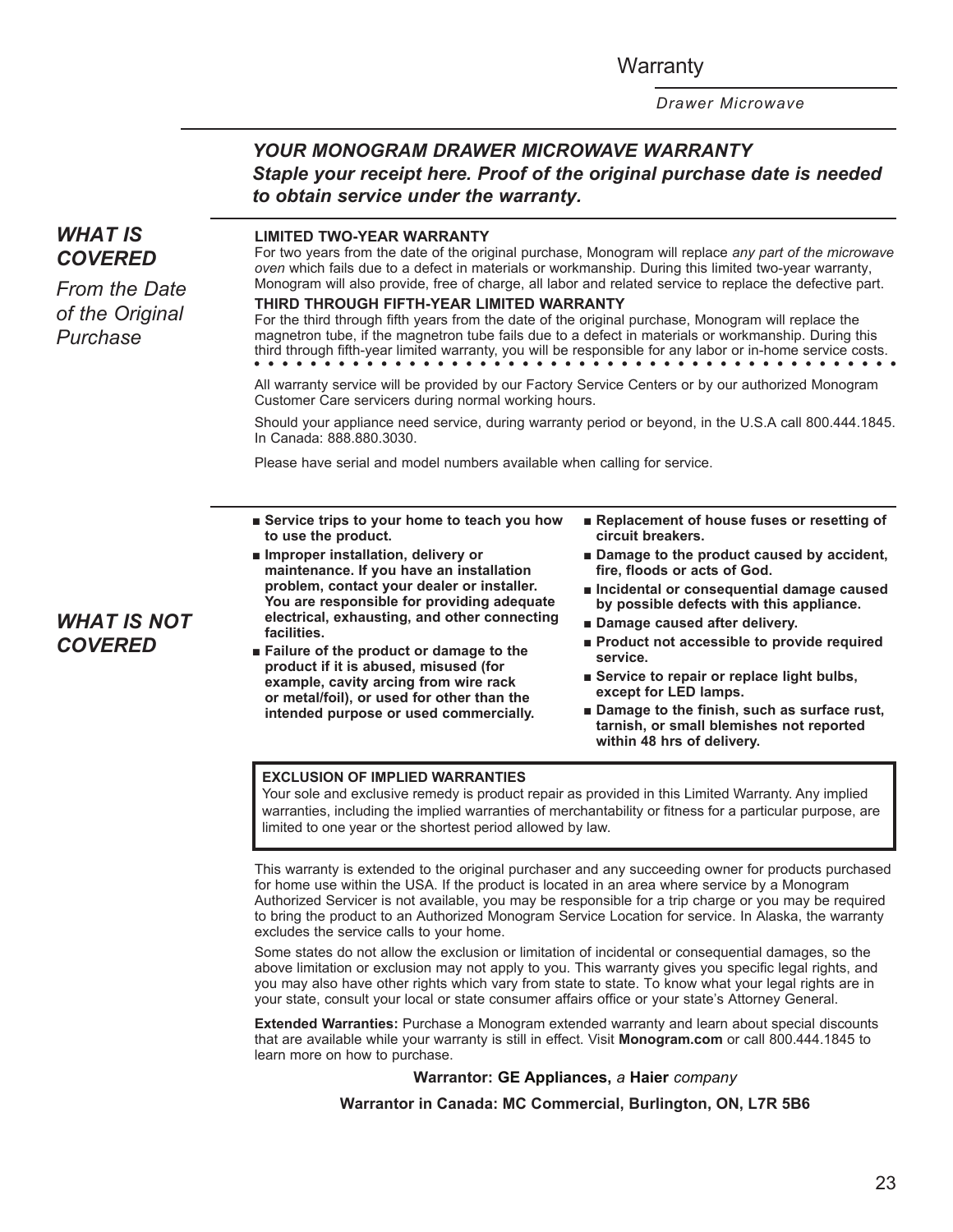Consumer Support

*Drawer Microwave*

|                                          | With the purchase of your new Monogram appliance, receive the<br>assurance that if you ever need information or assistance from<br>Monogram, we will be there. All you have to do is call!                                                                                                                                                                                                               |
|------------------------------------------|----------------------------------------------------------------------------------------------------------------------------------------------------------------------------------------------------------------------------------------------------------------------------------------------------------------------------------------------------------------------------------------------------------|
| <b>Register Your</b><br><b>Appliance</b> | Register your new appliance on-line at your convenience! Timely product registration will allow for<br>enhanced communication and prompt service under the terms of your warranty, should the need<br>arise. You may also mail in the pre-printed registration card included in the packing material.<br>In the US: Monogram.com<br>In Canada: Prodsupport.mabe.ca/crm/Products/ProductRegistration.aspx |
| <b>Schedule</b><br><b>Service</b>        | Expert Monogram repair service is only one step away from your door. Get on-line and schedule<br>your service at your convenience any day of the year.<br>In the US: Monogram.com or call 800.444.1845 during normal business hours.<br>In Canada: Monogram.ca or call 888.880.3030                                                                                                                      |
| <b>Extended</b><br><b>Warranties</b>     | Purchase a Monogram extended warranty and learn about special discounts that are available while<br>your warranty is still in effect.<br>In the US: Monogram.com or call 800.444.1845 during normal business hours.<br>In Canada: Monogram.ca or call 800.290.9029                                                                                                                                       |
| <b>Parts and</b><br><b>Accessories</b>   | Individuals qualified to service their own appliances can have parts or accessories sent directly to<br>their homes (VISA, MasterCard and Discover cards are accepted). Order on-line today 24 hours<br>every day.<br>In the US: Monogram.com or by phone at 800.444.1845 during normal business hours.                                                                                                  |
|                                          | Instructions contained in this manual cover procedures to be performed by any user. Other<br>servicing generally should be referred to qualified service personnel. Caution must be<br>exercised, since improper servicing may cause unsafe operation.                                                                                                                                                   |
|                                          | Customers in Canada should consult the nearest MC Commercial service center, visit our website at<br>Monogram.ca or call 888.880.3030.                                                                                                                                                                                                                                                                   |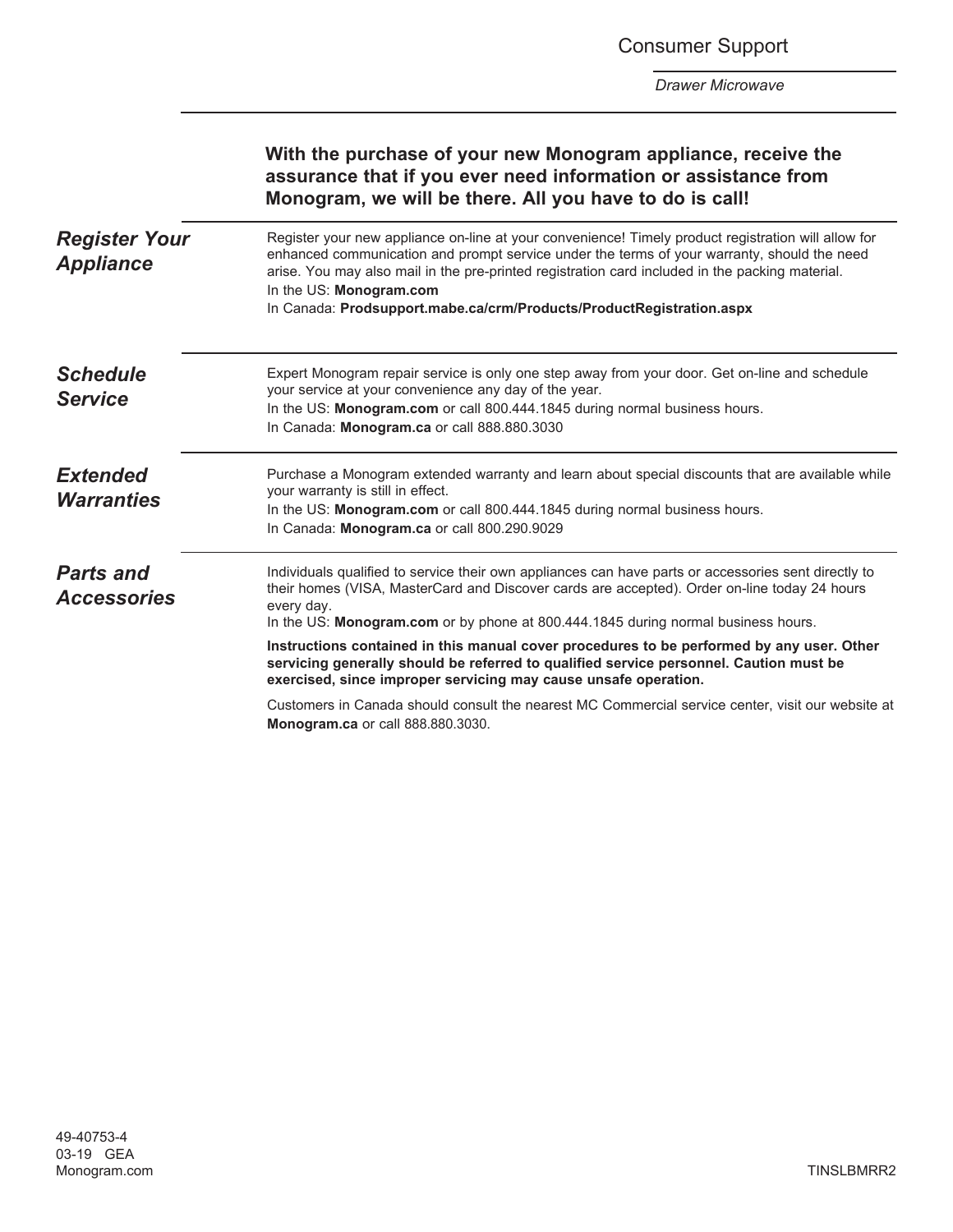# MANUAL DEL PROPIETARIO

Microondas de Cajón

ELEVATE EVERYTHING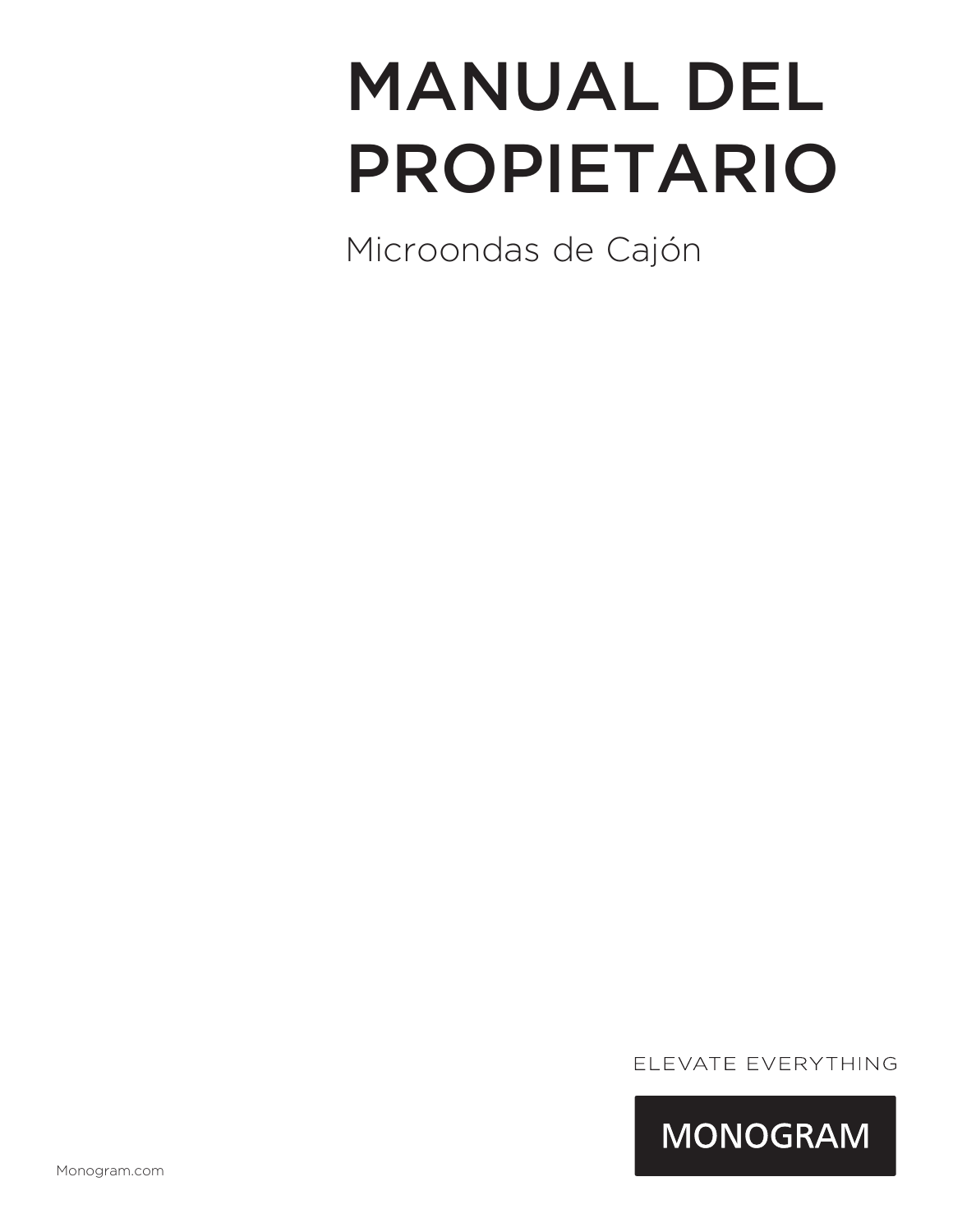## *Introducción* Su nuevo Microondas de Cajón Monogram realiza una elocuente afirmación de estilo, conveniencia y flexibilidad de planificación en la cocina. Si lo elige en base a su pureza de diseño,

atención asidua al detalle (o por ambas razones), observará que la combinación superior de forma y función de su horno Monogram lo deleitará en los años venideros.

Su horno Monogram fue diseñado para brindarle la flexibilidad de ser combinado con el resto de los gabinetes de su cocina.

Sus diseño liso puede ser integrado de manera bella en la cocina.

La información de las siguientes páginas le ayudará a realizar una correcta utilización y mantenimiento de su refrigerador.

Ante cualquier otra consulta, visite nuestro sitio Web en: **monogram.com**

## *Contenidos*

| Precauciones Para Evitar Una Posible Exposición<br>A Energía Excesiva De Microondas 4 |                                      |  |
|---------------------------------------------------------------------------------------|--------------------------------------|--|
| Instrucciones Importantes                                                             |                                      |  |
| Instrucciones de Operación<br>Configuración del Nivel<br>Acerca de las Funciones      | Soporte Para el ConsumidorContratapa |  |
|                                                                                       |                                      |  |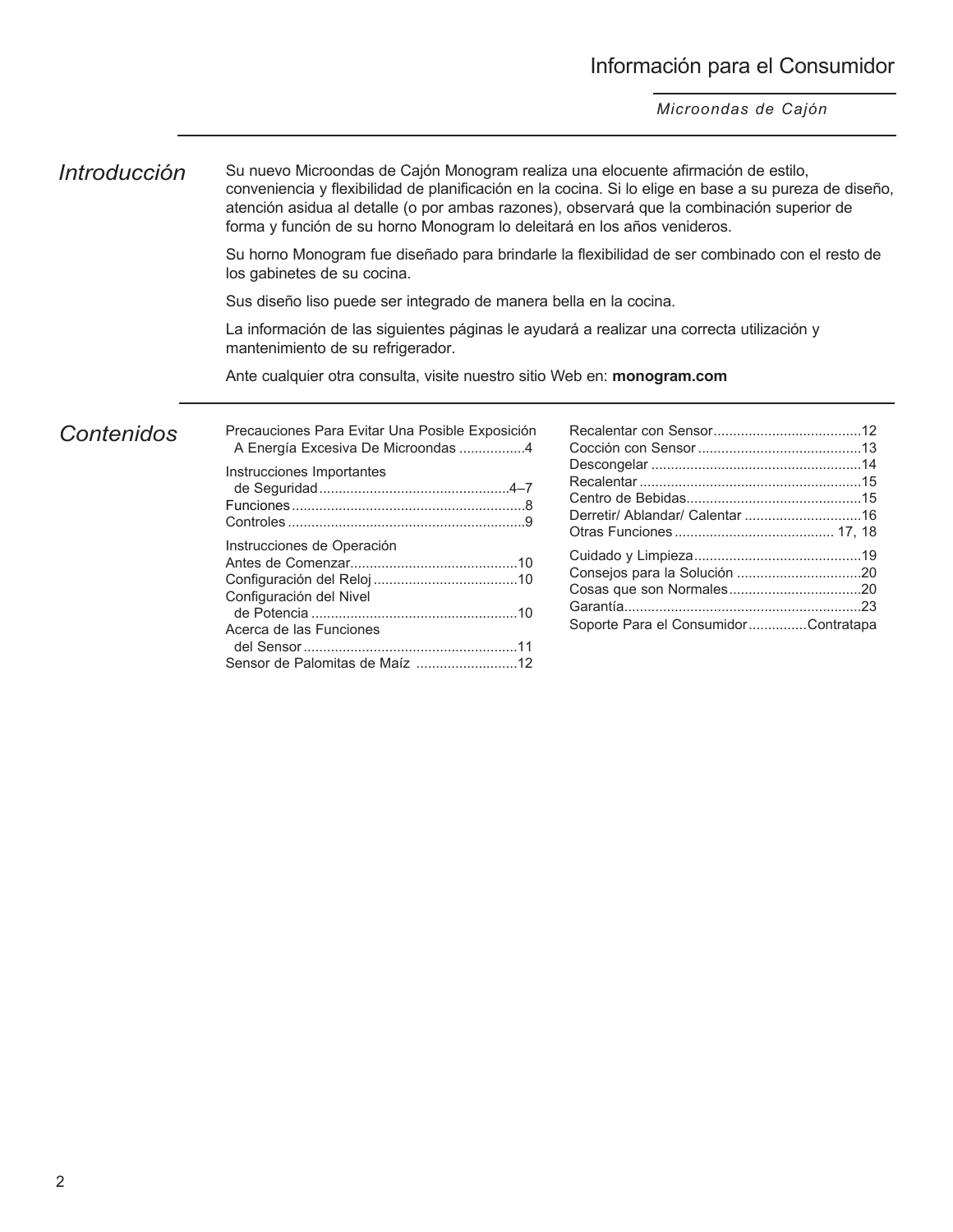## Información para el Consumidor

*Microondas de Cajón*

| Antes de<br>usar su<br>horno                   | Lea este manual cuidadosamente. La finalidad<br>del mismo es ayudarle a realizar un uso y<br>mantenimiento correctos de su nuevo horno.<br>Téngalo a mano para encontrar respuestas a<br>sus preguntas.                                                                                  | Si no entiende algo o necesita más ayuda, en<br>la sección trasera de este manual figura un<br>listado de números gratuitos del servicio para<br>el consumidor.<br>$\circ$<br>Visite nuestro sitio web en: monogram.com                                           |
|------------------------------------------------|------------------------------------------------------------------------------------------------------------------------------------------------------------------------------------------------------------------------------------------------------------------------------------------|-------------------------------------------------------------------------------------------------------------------------------------------------------------------------------------------------------------------------------------------------------------------|
| Escriba los<br>números<br>de modelo<br>y serie | Los encontrará en una etiqueta debajo del<br>horno.<br>Complete y entregue la Tarjeta de Registro<br>del Producto del Consumidor embalada con<br>este producto.                                                                                                                          | Antes de enviar la tarjeta, escriba estos<br>números aquí:<br>Número de Modelo                                                                                                                                                                                    |
|                                                |                                                                                                                                                                                                                                                                                          | Número de Serie<br>Use estos números en cualquier<br>correspondencia o llamadas al servicio técnico<br>relacionadas con su microondas.                                                                                                                            |
| Si recibió<br>un horno<br>dañado               | De forma inmediata, comuníquese con el<br>comerciante (o fabricante) que le vendió el<br>horno.                                                                                                                                                                                          |                                                                                                                                                                                                                                                                   |
| Ahorre<br>tiempo y<br>dinero                   | Lea este manual. Dentro del mismo encontrará<br>muchas sugerencias útiles sobre cómo usar y<br>mantener su horno de forma adecuada. Sólo<br>un poco de cuidado preventivo de su parte<br>puede ahorrarle una gran cantidad de tiempo y<br>dinero en relación a la vida útil de su horno. | Encontrará muchas respuestas a problemas<br>comunes en la sección Antes de Llamar al<br>Servicio Técnico. Si revisó nuestro cuadro<br>de Consejos para la Solución de Problemas<br>primero, es posible que no necesite llamar al<br>servicio técnico en absoluto. |
| Si necesita<br>solicitar el                    | Para acceder al servicio técnico, consulte<br>la página de Servicios al Consumidor, en el<br>reverso de este manual.                                                                                                                                                                     | LUEGO, si aún no está conforme, escriba<br>todos los detalles - incluyendo su número<br>telefónico - a:                                                                                                                                                           |
| servicio<br>técnico                            | Estamos orgullosos de nuestro servicio<br>técnico y deseamos que esté complacido. Si<br>por alguna razón no se siente conforme con<br>el servicio técnico que recibe, aquí figuran<br>algunos pasos que deberá seguir para solicitar<br>ayuda adicional.                                 | Manager, Customer Relations<br>Monogram<br><b>Appliance Park</b><br>Louisville, KY 40225                                                                                                                                                                          |
|                                                | PRIMERO, comuníquese con las personas<br>que le brindaron el servicio técnico sobre su<br>electrodoméstico. Explique por qué no se<br>siente a gusto. En la mayoría de los casos,<br>esto resolverá el problema.                                                                         |                                                                                                                                                                                                                                                                   |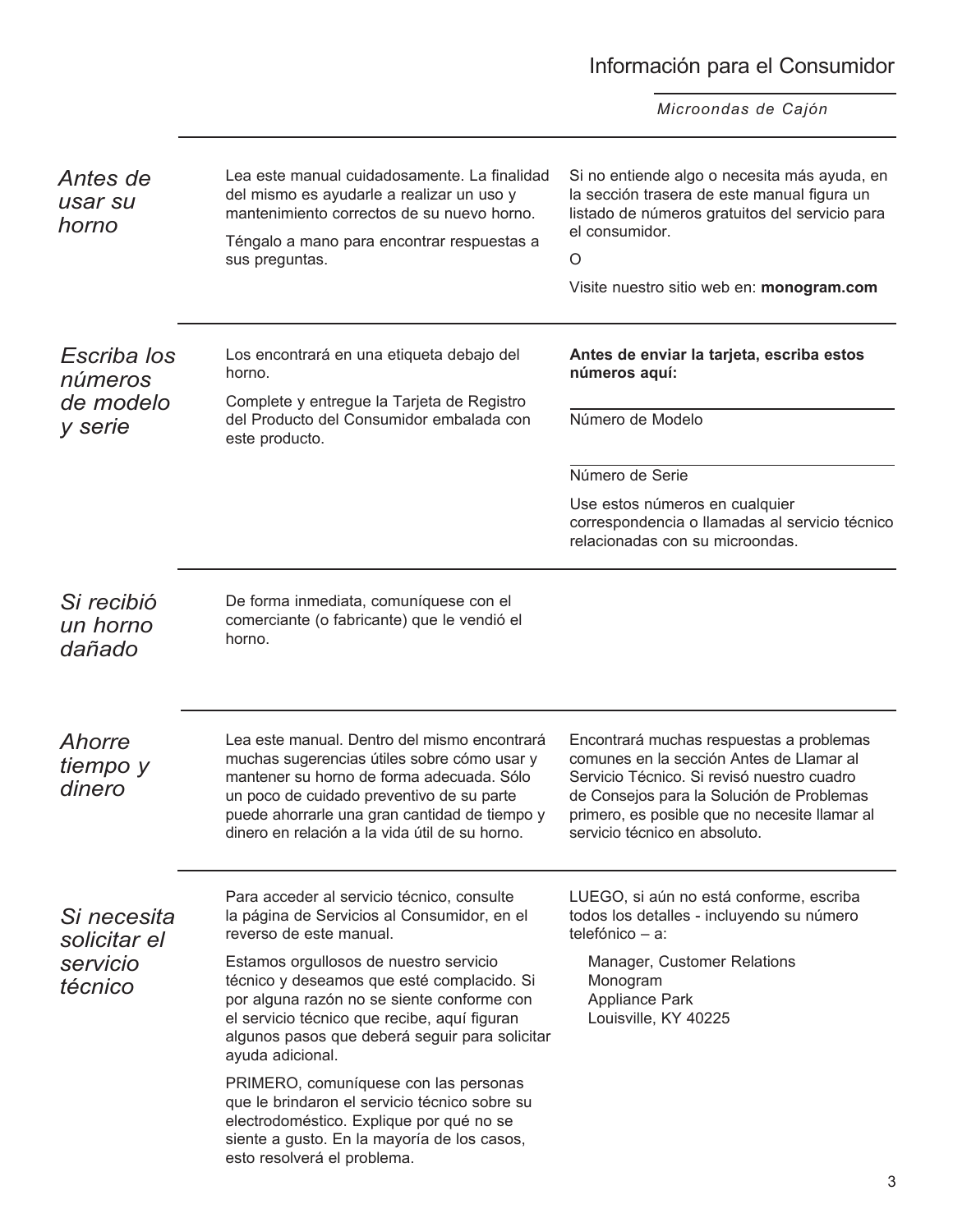*Microondas de Cajón*

## **PRECAUCIONES PARA EVITAR UNA POSIBLE EXPOSICIÓN A ENERGÍA EXCESIVA DE MICROONDAS**

- **(a) Do Intente** usar este horno con la puerta abierta, ya que esto último podrá producir una exposición peligrosa a la energía de microondas. Es importante no sobrepasar ni alterar los bloqueos de seguridad**.**
- **(b) No Coloque** ningún objeto entre la cara frontal del horno y la puerta, ni permita que se acumule tierra ni residuos de limpiadores en las superficies selladas.
- **(c) No Utilice** el horno si se encuentra dañado. Es especialmente importante que la puerta del horno se cierre de forma adecuada y que no se dañe lo siguiente:
	- (1) puerta (doblada),
	- (2) bisagras y pestillos (rotos o sueltos),
	- (3) juntas de la puerta y superficies selladas
- **(d) TEl Horno No Debe** ser ajustado o reparado por ninguna persona excepto por personal calificado del servicio técnico

*Al usar artefactos eléctricos se deberán seguir las precauciones básicas de seguridad, incluyendo lo siguiente:*

**ADVERTENCIA** *A fin de reducir el riesgo de quemaduras, descargas eléctricas, incendios, lesiones personales, o exposición a excesos de energía de microondas:*

- Lea todas las instrucciones antes de usar este electrodoméstico.
- Lea y siga las precauciones específicas en la sección PRECAUCIONES PARA EVITAR UNA POSIBLE EXPOSICIÓN A UNA EXCESIVA ENERGÍA DE MICROONDAS más arriba.
- Dé a este electrodoméstico el uso para el cual fue diseñado únicamente, como se describe en este manual. No use productos químicos corrosivos ni vapores en este electrodoméstico. Este microondas de cajón fue diseñado específicamente para calentar, secar o cocinar comida, y no para uso industrial o en laboratorio.
- No intente reparar el horno microondas usted mismo. Si es necesario reparar el electrodoméstico, entonces el servicio deberá ser realizado por una persona calificada del servicio técnico. Comuníquese a una sucursal autorizada del servicio técnico para cualquier control, reparación o ajuste.
- Si la luz del electrodoméstico falla, comuníquese al servicio técnico.
- Instale o ubique el electrodoméstico sólo de acuerdo con las instrucciones de instalación provistas.
- Este electrodoméstico deberá estar conectado a tierra. Conecte sólo a un tomacorriente con la adecuada conexión a tierra. Lea la sección INSTRUCCIONES PARA CONEXIÓN A TIERRA en la página 7.
- Este horno microondas figura en la lista de UL para su instalación debajo de todos los hornos de pared a gas o eléctricos y debajo de las siguientes superficies de cocción de GE: ZHU36, ZHU30, ZEU36, ZEU30, ZGU385NSMSS, y ZGU384NSMSS.
- No utilice este electrodoméstico si posee un cable o enchufe dañado, si no funciona correctamente, o si fue dañado o sufrió una caída.
- Mantenga el cable de corriente alejado de superficies calientes.
- No sumerja el cable de corriente o el enchufe en el agua.
- No quarde este electrodoméstico al aire libre. No use este producto cerca del agua; por ejemplo, en un sótano húmedo, cerca de una piscina, cerca de un lavabo o en ubicaciones similares.
- No coloque este artefacto sobre un lavabo.
- No utilice ningún electrodoméstico de calefacción o cocción debajo de este electrodoméstico.
- No monte la unidad sobre ni cerca de cualquier parte de un electrodoméstico para calentar o cocinar.
- No quarde nada directamente sobre la superficie del electrodoméstico cuando el mismo se encuentre funcionando.
- No cubra ni bloquee cualquier abertura del electrodoméstico.
- Para reducir el riesgo de incendio en la cavidad del horno:
- No cocine en exceso la comida. Preste especial atención cuando se coloque papel, plástico u otros materiales combustibles dentro del horno mientras se cocina.
- Elimine cualquier torcedura del cable y asas metálicas de los envases de papel o plástico antes de colocar estos en el electrodoméstico.
- No use el electrodoméstico con el propósito de guardar cosas. No deje productos de papel, utensilios de cocina ni comida en el horno cuando no esté en uso.
- Si los materiales dentro del horno se prenden fuego, mantenga la puerta del electrodoméstico cerrada, apague el mismo y desconecte el cable de la corriente, o corte la corriente del fusible o el disyuntor. Si se abre la puerta, el fuego se podrá esparcir.
- Al limpiar las superficies selladas del electrodoméstico que se unen al cerrar el cajón, aplique sólo jabones o detergentes suaves y no abrasivos con una esponja o tela suave. Lea las instrucciones de limpieza en la página 19.

# **LEA Y GUARDE ESTAS INSTRUCCIONES**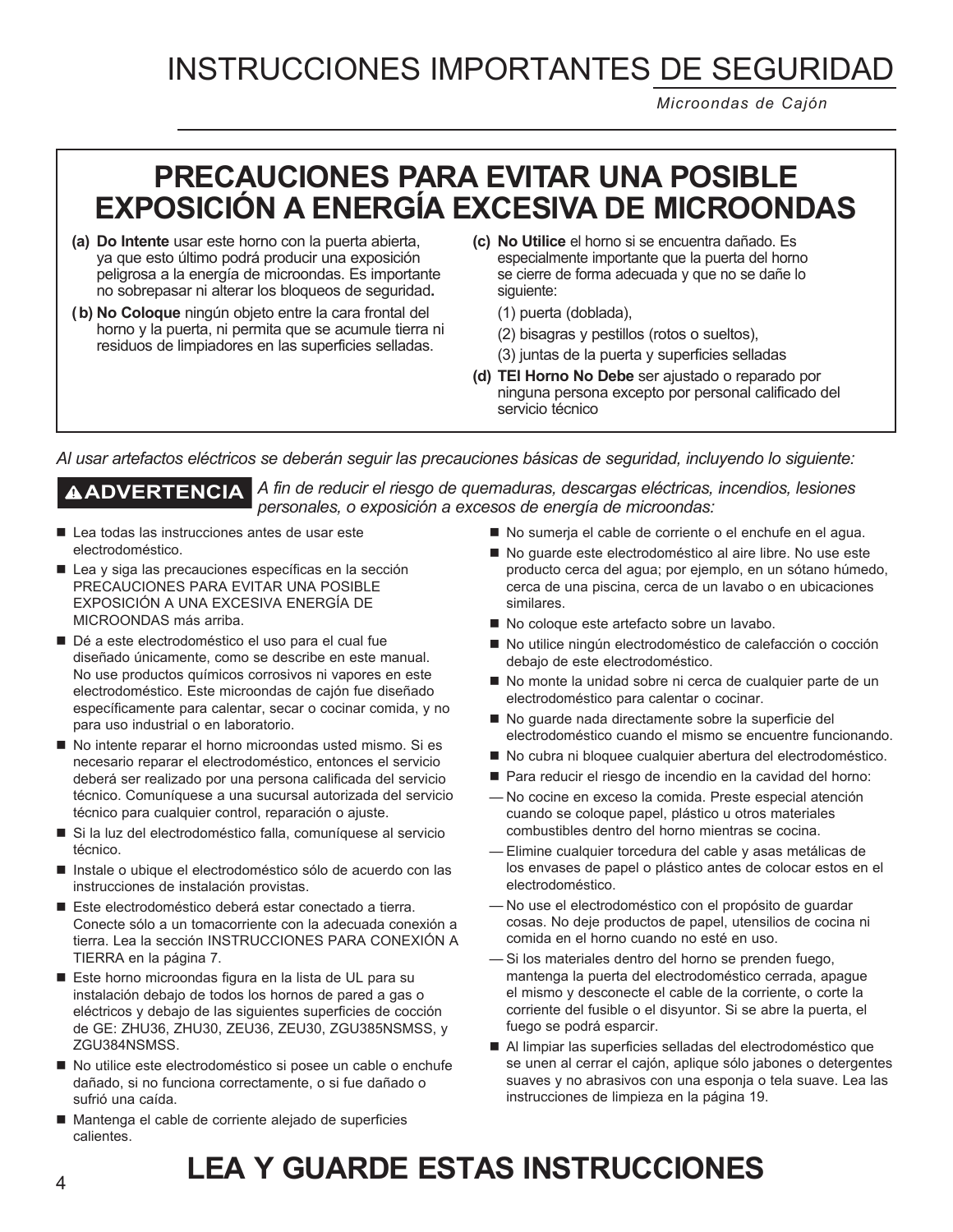*Microondas de Cajón*

## **ADVERTENCIA**

- No limpie con almohadillas metálicas para fregar. Las piezas podrán quemar la almohadilla y tener contacto con partes eléctricas y producir riesgos de descargas eléctricas.
- No se trepe ni se siente sobre el electrodoméstico.
- Mantenga los dedos u otros objetos alejados de la apertura del electrodoméstico al cerrar la puerta.
- No coloque los dedos ni ropa alrededor de las guías del cajón cuando el electrodoméstico esté abierto o cerrado, ya que podrán quedar atrapados entre las guías.

## **ARCOS ELÉCTRICOS**

- Asegúrese de que la comida y los envases sean más cortos que el cajón antes de cerrar el mismo. Puede tomar como referencia la altura de la pared lateral del cajón.
- Al igual que con cualquier otro electrodoméstico, es necesario supervisar de cerca el uso del mismo por parte de niños.
- Tenga cuidado al tocar el piso, la puerta y las paredes del horno, los cuales se podrán calentar durante el uso.

Metales, tales como precintos, pinchos de ave, o platos con

■ Toallas de papel reciclable que contengan pequeños trozos de

Papel de aluminio no amoldado a la comida.

rebordes dorados, en el microondas.

metal usados en el microondas

#### *Si observa arcos eléctricos, presione la tecla* **Stop/Clear (Detener/ Borrar)** *y corrija el problema.*

Arco eléctrico es el término que se usa para definir la producción de chispas en el horno microondas. Los arcos eléctricos son producidos por:

- Metal o papel de aluminio en contacto con el costado del horno.
- Platos o vajillas con bordes metálicos o con una capa de brillo metálico.
	-

## **COMIDAS**

- No prepare palomitas de maíz en el microondas de cajón, a menos que se encuentren en un accesorio especial de palomitas de maíz para microondas o que el envoltorio de las palomitas de maíz posea una etiqueta que indique que se pueden preparar en el horno microondas.
- Algunos productos tales como huevos enteros y envases sellados – por ejemplo: jarras cerradas – pueden explotar y por esto no se deben calentar en el microondas de cajón. Dicho uso del microondas de cajón podrá producir lesiones.
- No utilice el microondas sin comida dentro del horno.
- Las comidas con la piel exterior "intacta" tales como las papas, perros calientes, salsas, tomates, manzanas, hígados de pollo y otros menudos y yemas de huevo deberán ser perforados para permitir que salga el vapor durante la cocción.
- Evite calentar comida para bebés en jarras de vidrio, incluso sin la tapa. Asegúrese de que las comidas para infantes estén totalmente cocinadas. Revuelva la comida para distribuir el calor de forma pareja. Asegúrese de evitar el punto de hervor cuando caliente fórmula de bebé. Es posible que el envase se sienta más frío que su contenido. Siempre pruebe la fórmula antes de alimentar a su bebé.

#### **AGUA SOBRECALENTADA**

*Los líquidos, tales como el agua, café o té se podrán sobrecalentar más allá de su punto de hervor sin que parezca que esto está sucediendo. No siempre se observan burbujas o hervor cuando el envase es retirado del microondas con cajón. ESTO PODRÍA PROVOCAR QUE LÍQUIDOS MUY CALIENTES DE PRONTO HIERVAN CUANDO SE MUEVA EL ENVASE O CUANDO SE INSERTE UNA CUCHARA U OTRO UTENSILIO EN EL LÍQUIDO.*

Para reducir el riesgo de lesiones personales:

- No sobrecaliente el líquido.
- Revuelva el líquido tanto antes como a la mitad del tiempo mientras lo calienta.
- No use recipientes con lados rectos y cuellos angostos.
- Después de calentar, deje reposar el recipiente en el microondas con cajón durante un período corto antes de retirar el mismo.
- Tenga extremo cuidado al insertar una cuchara u otro utensilio en el envase.
- No caliente las papas en exceso. Se podrían deshidratar y prenderse fuego, causando daños en su horno.
- Cocine la carne y carne de ave completamente la carne a por lo menos una temperatura INTERNA de 160ºF y la carne de ave a por lo menos una temperatura INTERNA de 180ºF. La cocción a estas temperaturas normalmente es una protección contra las enfermedades producidas por la carne.

## <sup>5</sup> **LEA Y GUARDE ESTAS INSTRUCCIONES**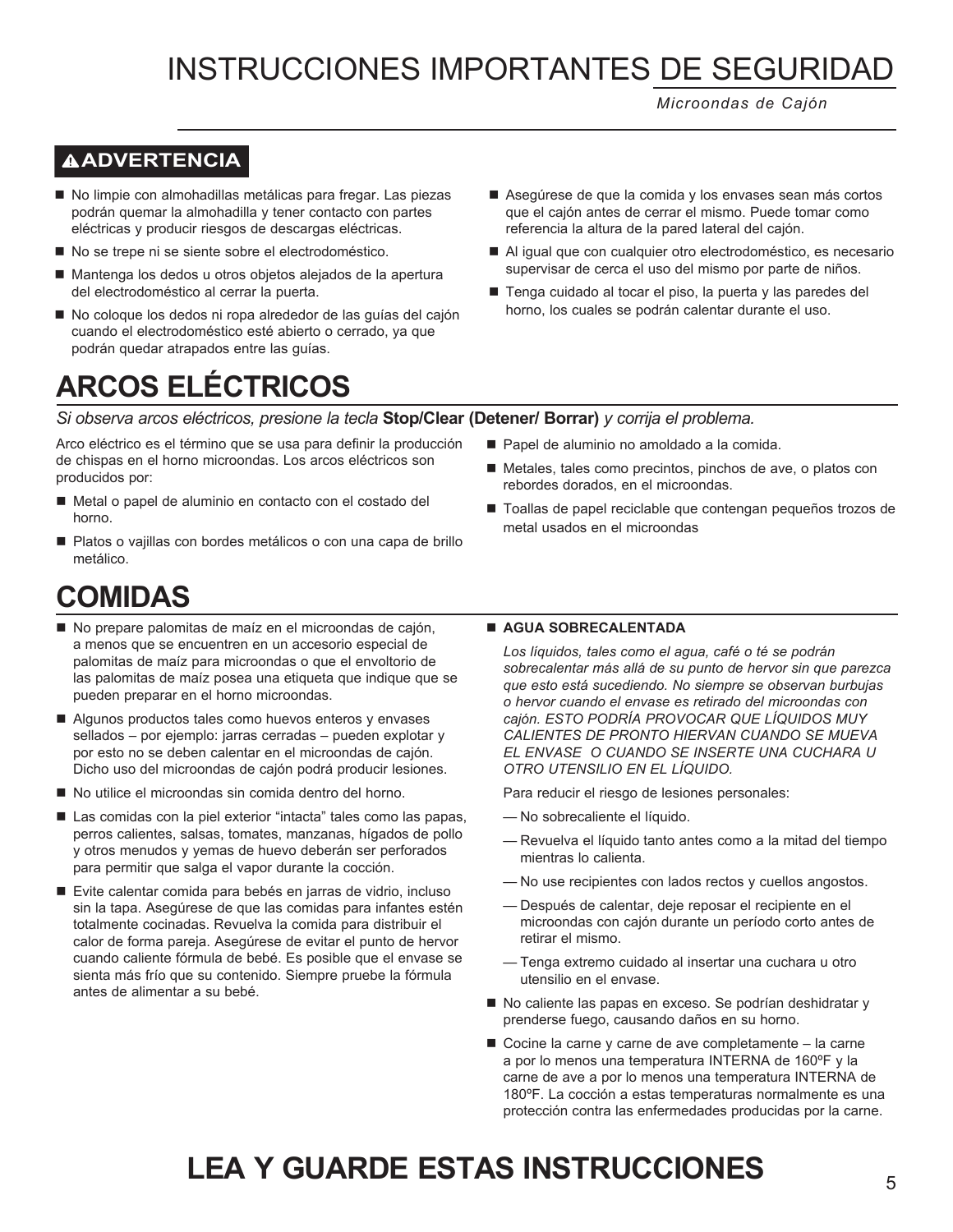*Microondas de Cajón*

## **UTENSILIOS**

- Asegúrese de que todos los utensilios usados en el microondas con cajón sean aptos para su uso en el mismo. Se puede usar la mayoría de las cacerolas de vidrio, platos de cocción, tazas graduadas, tazas para postre, vajillas de cerámica o porcelana que no poseen bordes metálicos o vidriados con un brillo metálico. Algunos utensilios cuentan con la etiqueta "para uso en microondas".
- Si usa un termómetro para carnes mientras cocina, cerciórese de que sea seguro para uso en hornos microondas.
- Algunas bandejas de gomaespuma (como aquellas donde se empaqueta la carne) poseen una tira fina de metal insertada en la parte inferior. Si se usan en el horno microondas, el metal podrá quemar el piso del horno o encender una toalla de papel.
- No todos los envoltorios de plástico se pueden usar en el horno microondas. Controle el paquete para un uso adecuado.
- Las toallas de papel, papel para alimentos o envoltorios de plástico se podrán usar para cubrir platos, a fin de retener la humedad y evitar salpicaduras. Asegúrese de ventilar los envoltorios de plástico, de modo que el vapor pueda salir.
- Tenga cuidado al abrir recipientes con comida caliente. Use las manijas y evite el contacto directo del vapor con la cara y las manos.
- Ventile, perfore o corte los recipientes, bolsas o bolsas plásticas para evitar la acumulación de presión.
- Utensilios de plástico los utensilios de plástico diseñados para la cocción en el horno microondas son muy útiles, pero se deberán usar con cuidado. Es posible que el plástico de uso seguro en el horno microondas no tolere condiciones de sobrecalentamiento, como sí es el caso con materiales de vidrio o cerámica, y se podrá ablandar o carbonizar si se somete a períodos cortos de sobrecalentamiento. Si se exponen a un sobrecalentamiento prolongado, la comida y los utensilios se podrán incendiar.

 *Siga estas pautas:*

- **1.** Use plásticos de uso seguro en el horno microondas únicamente y use los mismos cumpliendo de forma estricta las recomendaciones del fabricante de utensilios
- **2.** No use recipientes vacíos en el horno microondas.
- **3.** No permita que los niños usen utensilios de plástico sin una supervisión completa.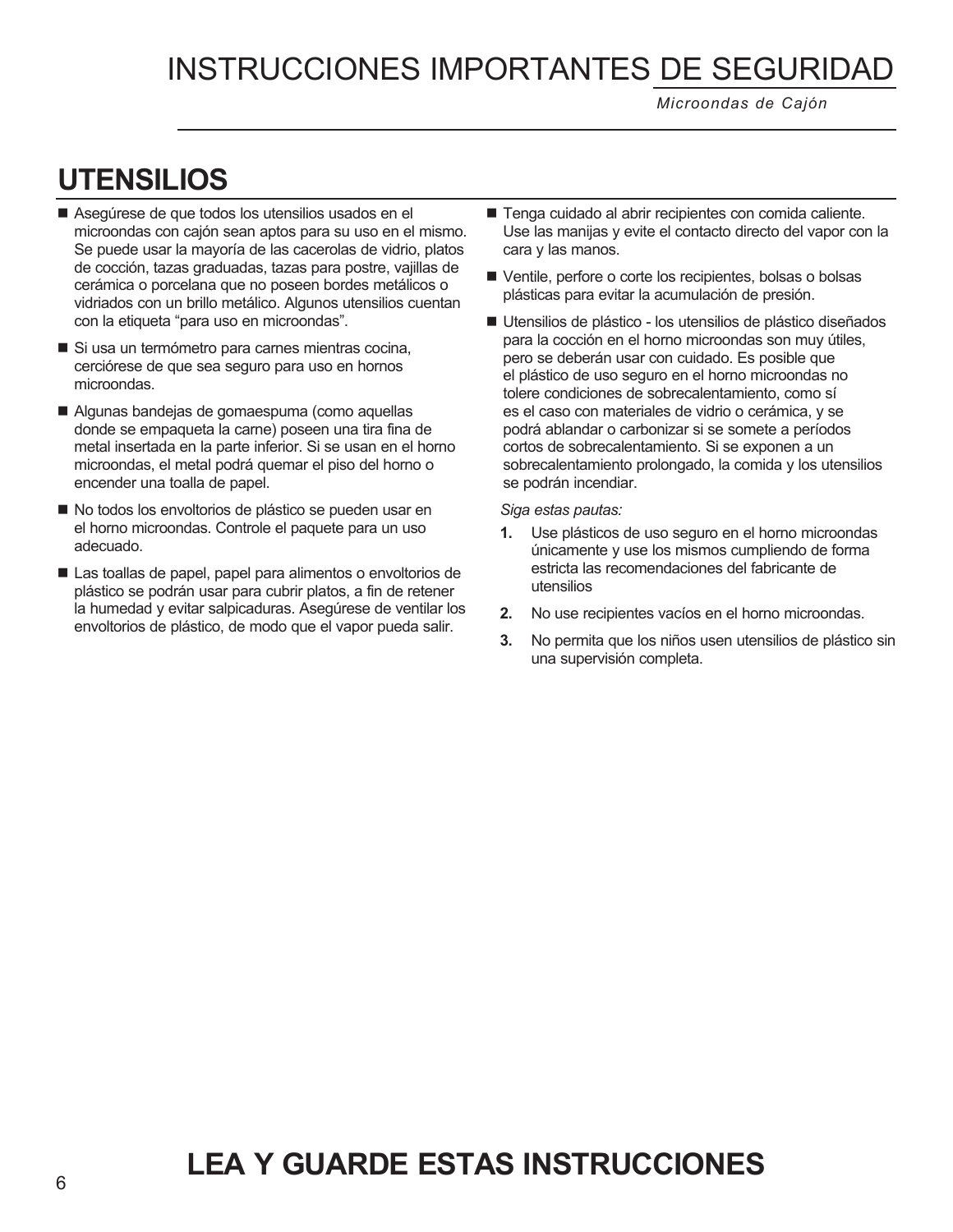*Microondas de Cajón*

## **INSTRUCCIONES DE CONEXIÓN A TIERRA**

**ADVERTENCIA** *El uso inadecuado del enchufe de conexión a tierra puede provocar riesgos de descargas eléctricas.*

Este electrodoméstico deberá estar conectado a tierra. En caso de que se produzca un cortocircuito, la conexión a tierra reduce el riesgo de descargas eléctricas, brindando un cable de escape de la corriente eléctrica.

Este electrodoméstico está equipado con un cable de corriente que posee un cable de conexión a tierra con un enchufe a tierra. El enchufe se deberá colocar en un tomacorriente instalado y conectado a tierra de forma adecuada.

Consulte a un electricista calificado o al personal del servicio técnico en caso de que las INSTRUCCIONES DE CONEXIÓN A TIERRA no se entiendan completamente o si tiene dudas sobre si la herramienta está conectada a tierra de forma apropiada.

En caso de contar con un tomacorriente de pared de 2 cables, es su responsabilidad y obligación reemplazarlo por un tomacorriente de pared de 3 cables correctamente conectado a tierra.

Bajo ninguna circunstancia corte o elimine el tercer cable (tierra) del cable de corriente.

No use prolongadores con este electrodoméstico. Si el cable de corriente es demasiado corto, solicite a un electricista o a personal del servicio técnico calificado que instale un tomacorriente cerca del electrodoméstico.

Para un mejor funcionamiento, conecte este electrodoméstico en su tomacorriente eléctrico a fin de evitar parpadeos de las luces, explosión del fusible o desactivación del disyuntor.

## **ADAPTADORES DE ENCHUFE**

#### **Situaciones de uso en que el cable de corriente del electrodoméstico será desconectado con poca frecuencia.**

(Debido a los posibles riesgos sobre la seguridad bajo ciertas condiciones, **recomendamos enfáticamente no usar adaptadores de enchufe.** Sin embargo, si aún elije usar un adaptador, cuando los códigos locales lo permitan, se podrá realizar una **CONEXIÓN TEMPORARIA** a un tomacorriente adecuadamente conectado a tierra, utilizando un adaptador que figure en la lista de UL disponible en la mayoría de los locales de repuestos.

La ranura más larga del adaptador deberá estar alineada con la ranura más larga en el tomacorriente de pared, a fin de brindar la polaridad adecuada en la conexión del cable de corriente.

**PRECAUCIÓN:** *Conectar la terminal del adaptador con conexión a tierra al tornillo de la cubierta del tomacorriente no conecta el electrodoméstico a tierra, a menos que el tornillo de* 

*la cubierta sea de metal, y no esté aislado, y que el tomacorriente esté conectado a tierra a través del cableado del hogar.*

Contrate a un electricista calificado para que controle el circuito, a fin de asegurar que el tomacorriente esté correctamente conectado a tierra.

Cuando desconecte el cable de corriente del adaptador, siempre sostenga el adaptador con una mano. En caso de no hacer esto, es muy probable que la terminal del adaptador con conexión a tierra se rompa con el uso repetido. Si esto sucede, NO USE el electrodoméstico hasta que se haya establecido una conexión a tierra adecuada nuevamente.

#### **Situaciones de uso en que el cable de corriente del electrodoméstico será desconectado con frecuencia.**

**No use un adaptador de enchufe** en estas situaciones, ya que una desconexión frecuente del cable de corriente representa un esfuerzo excesivo sobre el adaptador y conduce finalmente a una falla de la terminal del adaptador con conexión a tierra. Deberá solicitar a un electricista calificado el reemplazo del tomacorriente de 2 cables por uno de 3 cables (con conexión a tierra), antes de usar el electrodoméstico.

## **MARCAPASOS**

La mayoría de los marcapasos poseen protección contra interferencias de productos eléctricos, incluyendo microondas. Sin embargo, es aconsejable que los pacientes con marcapasos consulten a sus médicos ante cualquier duda

## **LEA Y GUARDE ESTAS INSTRUCCIONES**

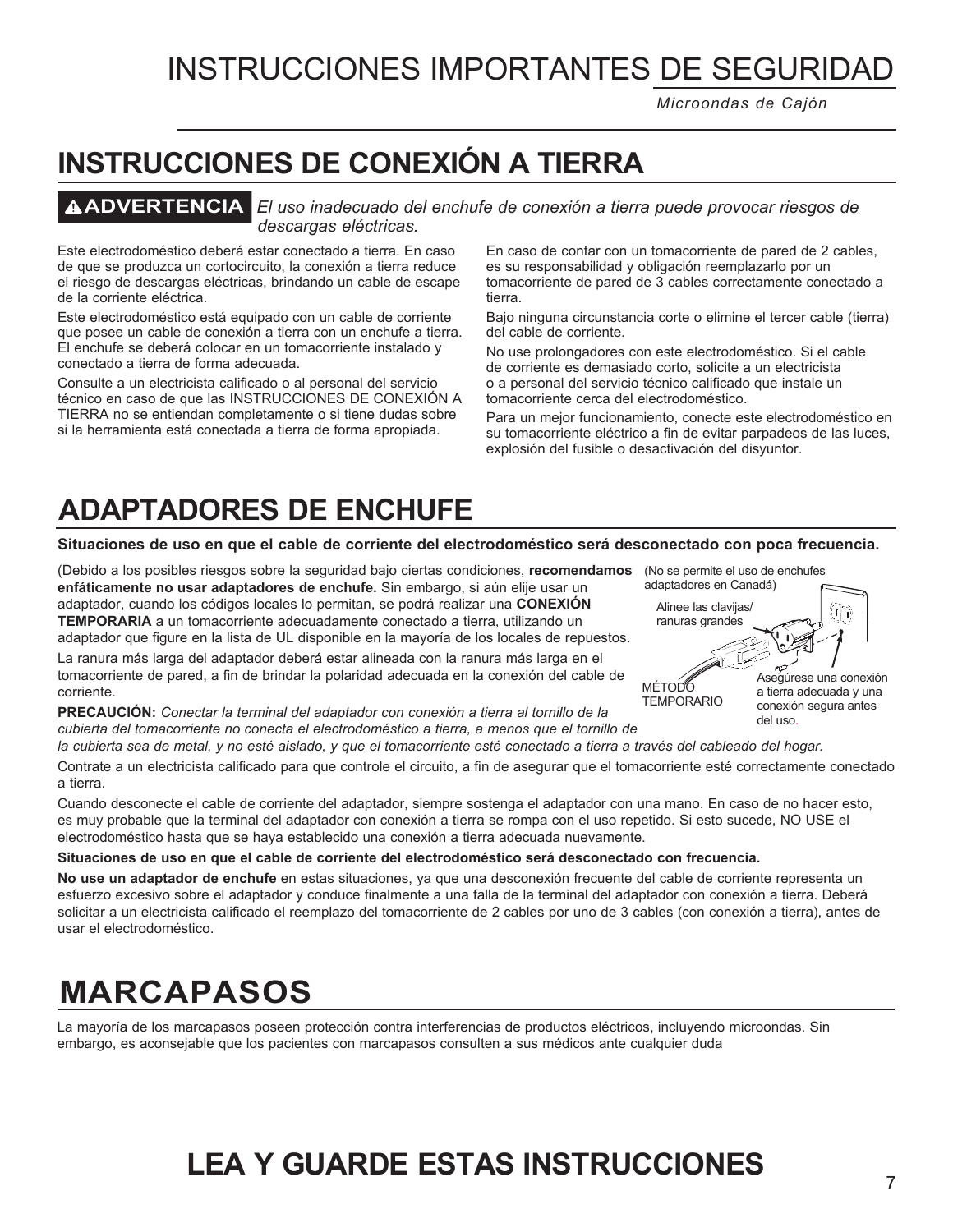## Funciones del horno

*Microondas de Cajón*



*Es posible que las funciones y el aspecto varíen con relación a su modelo a lo largo del manual.*

## Funciones del Horno

- **1 La puerta del Panel de Control** deberá estar asegurada con la traba para que el microondas se active**.**
- **2 Tapa de la Guía de Ondas NO RETIRAR**
- **3 Etiqueta del Menú del Microondas con Cajón**
- **4 Superficies Selladas del Cajón**
- **5 Luz del Cajón**
- **6 Guías del Microondas con Cajón**

**7 Ventilación**

#### **8 Placa del Nombre.**

Abra el Microondas con Cajón completamente. La etiqueta está más allá de la pared trasera de la cavidad del microondas que mira hacia arriba desde la superficie plana.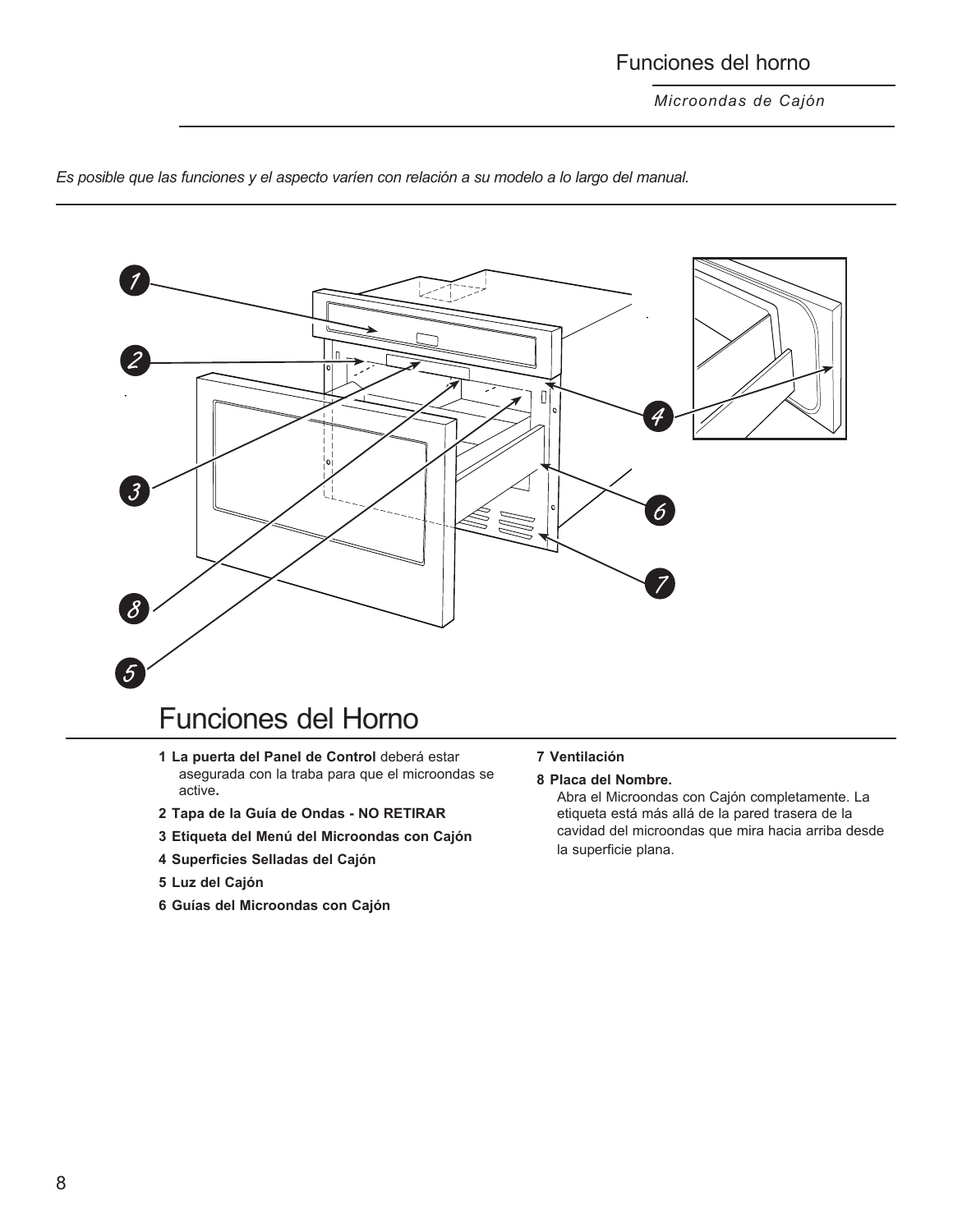## **Controles**

*Microondas de Cajón*

*Puede usar el horno microondas por tiempo o con funciones convenientes. No todos los modelos cuentan con todas las funciones.*

| <b>SETUP</b><br><b>HELP</b>             | MELT          | <b>BEVERAGE</b><br><b>CENTER</b> | SENSOF<br>POPCORN   | SENSOR<br>COOK | SENSOR<br><b>REHEAT</b> | <b>OPEN</b><br>DRAWER         | <b>START</b><br><b>EXTRA MINUTE</b> |   |        | ⊶ | <b>POWER</b><br>LEVEL        |
|-----------------------------------------|---------------|----------------------------------|---------------------|----------------|-------------------------|-------------------------------|-------------------------------------|---|--------|---|------------------------------|
| <b>CONTROL</b><br><b>LOCK</b><br>ON/OFF | <b>SOFTEN</b> | <b>WARM</b>                      | KEEP<br><b>WARM</b> | <b>DEFROST</b> | <b>REHEAT</b>           | <b>CLOSE</b><br><b>DRAWER</b> | <b>STOP</b><br><b>CLEAR</b>         | 0 | $\sim$ | a | <b>TIMER</b><br><b>CLOCK</b> |

## **Controles de Cocción**

| <b>Presionar</b>             | Consulte la siguiente página para acceder a<br><b>instrucciones</b> |
|------------------------------|---------------------------------------------------------------------|
| <b>Derretir</b>              | Lea la página 16                                                    |
| <b>Centro de Bebidas</b>     | Lea la página 15                                                    |
| Palomitas de Maíz con Sensor | Lea la página 12                                                    |
| <b>Cocción con Sensor</b>    | Lea la página 13                                                    |
| <b>Recalentar con Sensor</b> | Lea la página 12                                                    |
| Ablandar                     | Lea la página 16                                                    |
| <b>Calentar</b>              | Lea la página 16                                                    |
| <b>Mantener Caliente</b>     | Lea la página 17                                                    |
| <b>Descongelar</b>           | Lea la página 14                                                    |
| <b>Recalentar</b>            | Lea la página 15                                                    |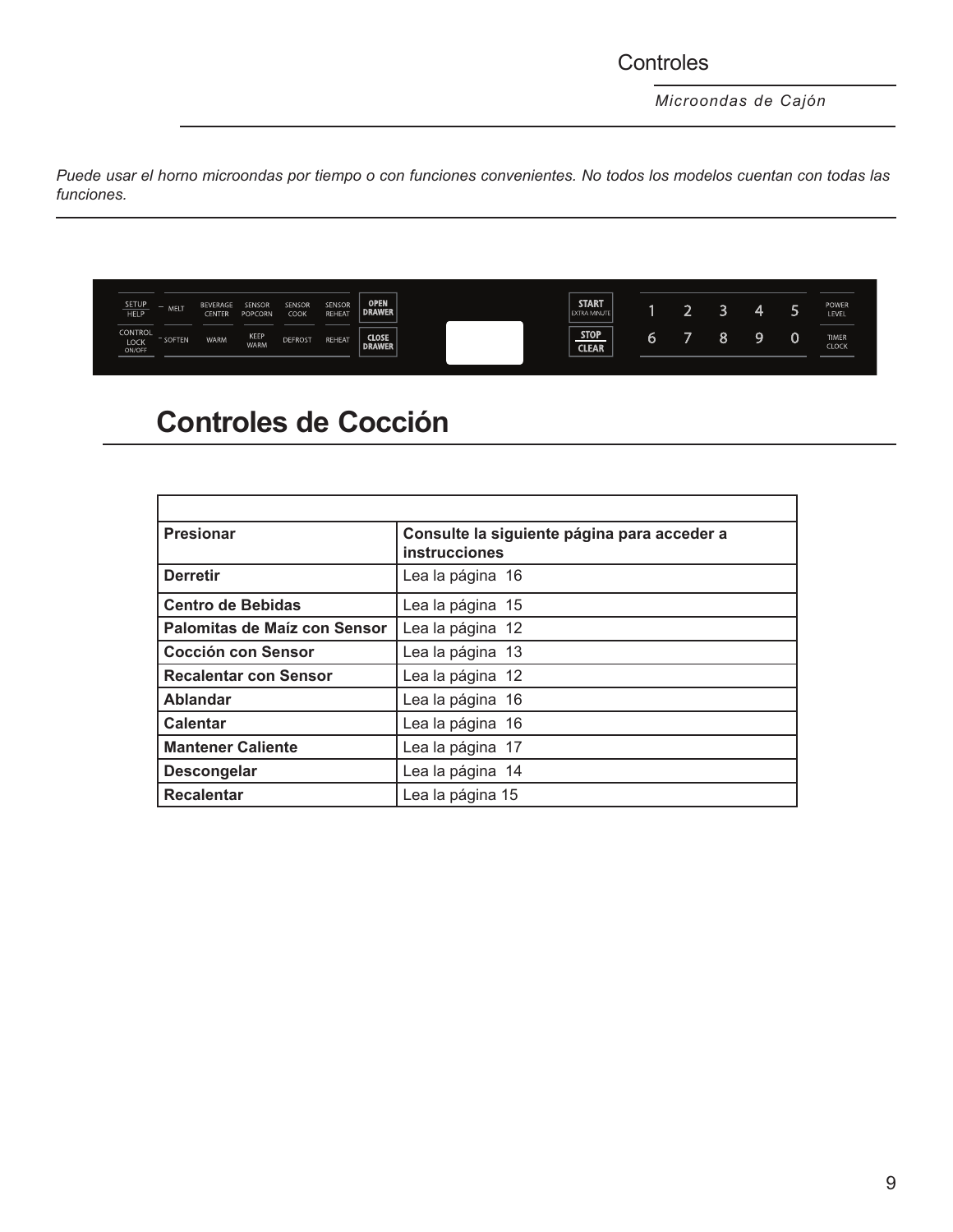## **Antes de Usar**

Antes de usar su nuevo Microondas de Cajón, asegúrese de leer y entender este Manual del Propietario completamente. Antes de que el Microondas de Cajón pueda ser usado, siga estos pasos:

- 1. Enchufe el Microondas de Cajón, **"DISFRUTE DE SU MICROONDAS CON BORRADO TÁCTIL Y RELOJ TÁCTIL"**  aparecerá en la pantalla.
- 2. Presione **Stop/Clear (Detener/ Borrar)**.
- 3. Configure el reloj.

## **Configuración del Reloj**

1. Presione **Timer/Clock (Temporizador/ Reloj)** y luego presione **2**.

2. Presione las teclas numéricas para configurar la hora correcta del día y luego presione **Timer/Clock (Temporizador/ Reloj)**  nuevamente.

Éste es un reloj de 12 horas. Si intenta ingresar un hora incorrecta en el reloj, **"ERROR"** aparecerá en la pantalla. Presione la tecla Stop/Clear (Detener/ Borrar) y vuelva a ingresar la hora.

Si el suministro de corriente eléctrica de su Microondas de Cajón fuera interrumpido, la pantalla mostará de forma intermitente **"DISFRUTE DE SU MICROONDAS CON BORRADO TÁCTIL Y RELOJ TÁCTIL"** una vez reestablecida la corriente. Si esto sucede durante la cocción, el programa será borrado. La hora del día también será borrada. Simplemente presione **Stop/Clear (Detener/ Borrar)** y reinicie en el reloj la hora correcta del día.

**NOTA:** El Microondas de Cajón puede ser programado con el cajón abierto, excepto la función **START/Extra Minute (Iniciar/ Minuto Extra)**.

## **Temporizador**

1. Presione **Timer/Clock (Temporizador/ Reloj)** y luego presione **1**.

2. Presione las teclas numéricas para configurar la hora correcta del día y luego presione Timer/Clock (Temporizador/ Reloj) nuevamente.

Para cancelar el temporizador, presione **Stop/Clear (Detener/ Borrar).**

## **Stop/Clear (Detener/ Borrar)**

Presione la tecla Stop/Clear (Detener/ Borrar) para:

- Borre si comete un error durante la programación.
- Cancele el temporizador.
- Detenga el Microondas con Cajón de forma temporaria durante la cocción por tiempo.
- Restablezca la hora del día en la pantalla.
- Cancele un programa durante la cocción; presione dos veces para realizar una cocción por tiempo.

## **Abra o Cierre el Microondas de Cajón**



Si desea usar la operación específica para abrir/ cerrar el Microondas con Cajón, presione la tecla OPEN DRAWER (Abrir Cajón) o CLOSE DRAWER (Cerrar Cajón) en el panel de control para abrir o cerrar el Microondas de Cajón.

Para cerrar el Microondas de Cajón, presione el cajón suavemente de modo que el mismo se cierre de forma automática. En caso de que el Microondas de Cajón sea detenido en el medio, abra o cierre el mismo de forma manual hasta la posición abierta o cerrada completamente, empujando de forma suave hacia adelante o atrás con una presión pareja cerca del medio del cajón.

## **Cocción por Tiempo**

Su Microondas de Cajón puede ser programado durante 99 minutos y 99 segundos (99.99). Siempre ingrese los segundos luego de los minutos, incluso si ambos son cero.

EJEMPLO: Si desea cocinar durante 5 minutos al 100%:

1. Ingrese el tiempo de cocción de 5:00.

2. Luego presione la tecla **START/Extra Minute (INICIAR/ Minuto Extra)**. El nivel de potencia será configurado de forma automática al 100%, a menos que modifique el mismo.

## **Para Configurar el Nivel de Potencia**

Hay once niveles de potencia preconfigurados. El uso de los niveles de potencia inferiores incrementa el tiempo de cocción, el cual es recomendado para comidas tales como queso, leche y cocciones lentas de carnes. Para acceder a recomendaciones específicas, consulte el libro de cocina o de recetas del microondas.

EJEMPLO: Si desea descongelar manualmente durante 5 minutos al 30%:

- 1. Ingrese el tiempo de descongelación de 5:00.
- 2. Luego presione la tecla **Power Level (Nivel de Potencia)** 8 veces.
- 3. Presione la tecla **START/Extra Minute (INICIAR/ Minuto Extra)**.

| Presione la Tecla Nivel de<br>Potencia la Cantidad de<br>Veces Correspondiente a la<br>Potencia Deseada | <b>Porcentaje</b><br>de Potencia<br>Aproximado | <b>Palabras Comunes</b><br>para los Niveles de<br><b>Potencia</b> |
|---------------------------------------------------------------------------------------------------------|------------------------------------------------|-------------------------------------------------------------------|
| Nivel de Potencia x 1                                                                                   | 100%                                           | Alta                                                              |
| Nivel de Potencia x 2                                                                                   | 90%                                            |                                                                   |
| Nivel de Potencia x 3                                                                                   | 80%                                            |                                                                   |
| Nivel de Potencia x 4                                                                                   | 70%                                            | Medio Alto                                                        |
| Nivel de Potencia x 5                                                                                   | 60%                                            |                                                                   |
| Nivel de Potencia x 6                                                                                   | 50%                                            | Medio                                                             |
| Nivel de Potencia x 7                                                                                   | 40%                                            |                                                                   |
| Nivel de Potencia x 8                                                                                   | 30%                                            | Medio Bajo/<br>Descongelar                                        |
| Nivel de Potencia x 9                                                                                   | 20%                                            |                                                                   |
| Nivel de Potencia x 10                                                                                  | 10%                                            | Bajo                                                              |
| Nivel de Potencia x 11                                                                                  | $0\%$                                          |                                                                   |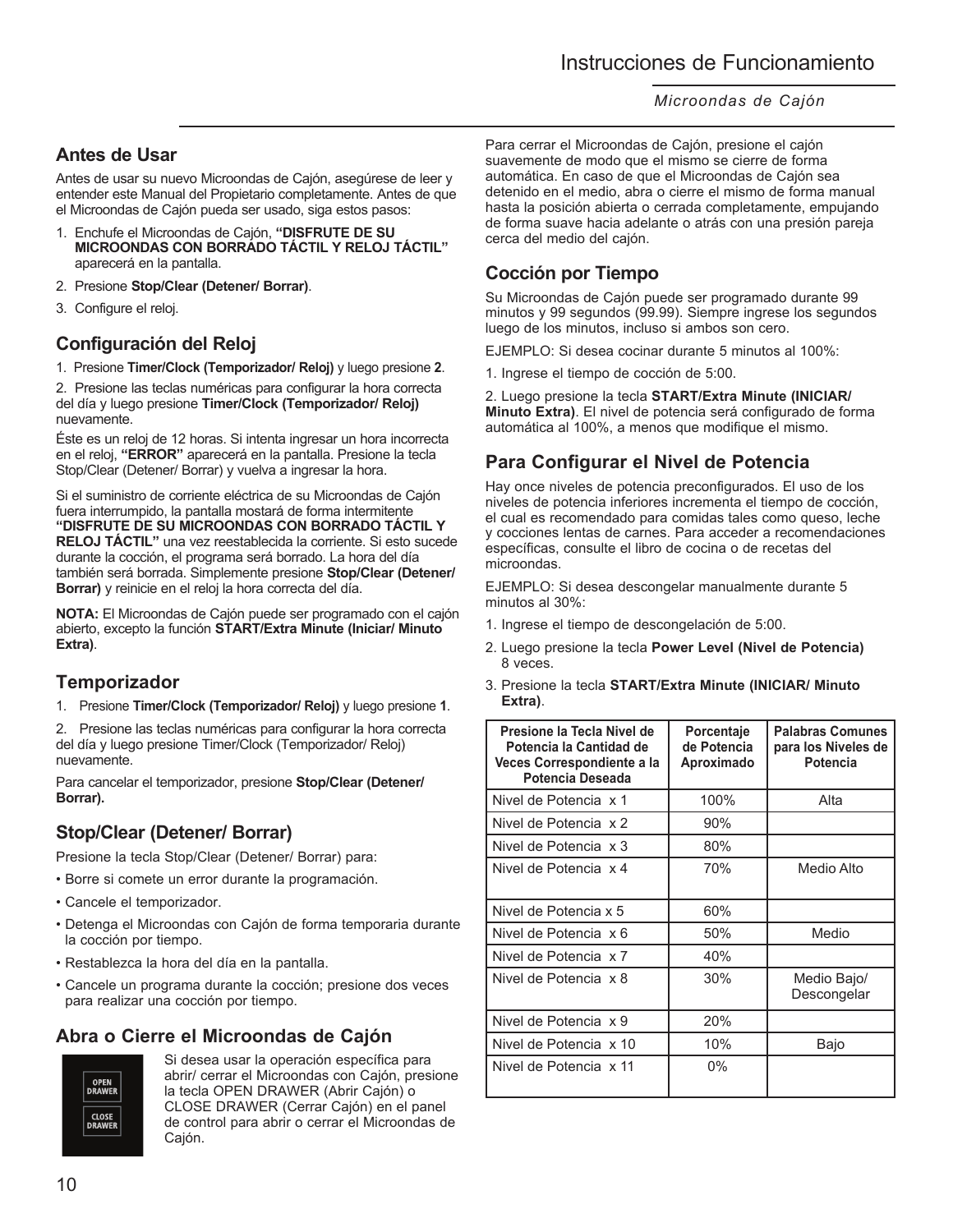### **Acerca de las funciones del sensor**

La función Sensor Features (Funciones del Sensor) detecta la humedad creciente liberada durante la cocción. El horno ajusta de forma automática el tiempo de cocción a diferentes tipos y cantidades de comida.

No use Sensor Features (Funciones del Sensor) dos veces seguidas en la misma porción de comida; esto podrá hacer que la comida se sobrecaliente de forma excesiva o que se queme. Asegúrese de dejar que el horno se enfríe entre 5 y 10 minutos, antes de iniciar la siguiente cocción con sensor.

Si la cocción de la comida no está completa luego de la cuenta regresiva, use la cocción por tiempo para adicionar tiempo.

- Es esencial contar con envases y cobertores para una mejor cocción con sensor.
- **Siempre use envases para uso seguro en el microondas y cubra los mismos con tapas o envoltorios de plástico ventilados. Nunca use envases de plástico sellados** – pueden impedir la salida de vapor y hacer que la comida se sobrecaliente.
- **Asegúrese de que la parte exterior de los recipientes de cocción y el interior del horno microondas estén secos antes de colocar comida en el horno.** Las gotas de humedad que se convierten en vapor pueden alterar el funcionamiento del sensor





Seque los platos de modo que no alteren el funcionamiento del sensor.

#### **Uso de las Configuraciones del Sensor:**

- Una vez enchufado el Microondas de Cajón, espere 2 minutos antes de usar cualquier configuración del sensor.
- Asegúrese de que el exterior del recipiente de cocción y el interior del Microondas de Cajón estén secos. Elimine cualquier humedad con una tela seca o con una toalla de papel.
- El sensor funciona con comidas en una temperatura de almacenamiento normal. Por ejemplo, las palomitas de maíz están a temperatura ambiente.
- Cualquier selección del sensor puede ser programado con un Ajuste de Tiempo Mayor o Menor. Consulte la página 17.
- Es posible que se cocine más o menos comida que la cantidad que figura en los cuadros, siguiendo las pautas de cualquier libro de cocción del microondas.
- Durante la primera parte del uso del sensor, el nombre de la comida aparecerá en la pantalla. No abra el Microondas de Cajón ni presione **Stop/Clear (Detener/ Borrar)** durante esta parte del ciclo. La medición de vapor será interrumpida. Si eso sucede, aparecerá un mensaje de error. Para continuar cocinando, presione la tecla **Stop/Clear (Detener/ Borrar)** y cocine de forma manual.

 Cuando el sensor detecta el vapor emitido por la comida, el resto del tiempo de cocción/ recalentamiento aparecerá. El Microondas de Cajón puede ser abierto cuando el tiempo restante aparece en la pantalla. En dicho momento, puede revolver o sazonar la comida, según lo desee.

- Exceptuando las palomitas de maíz, si el sensor no detecta vapor de forma adecuada al cocinar otras comidas, en la pantalla aparecerá ERROR, y el microondas se apagará
- Controle la temperatura de la comida luego de cocinar. Si es necesario contar con tiempo adicional, continúe la cocción de forma manual.
- Cada comida tiene una sugerencia de cocción. Presione la tecla **Help (Ayuda)** cuando el indicador de Help aparezca iluminado en la pantalla.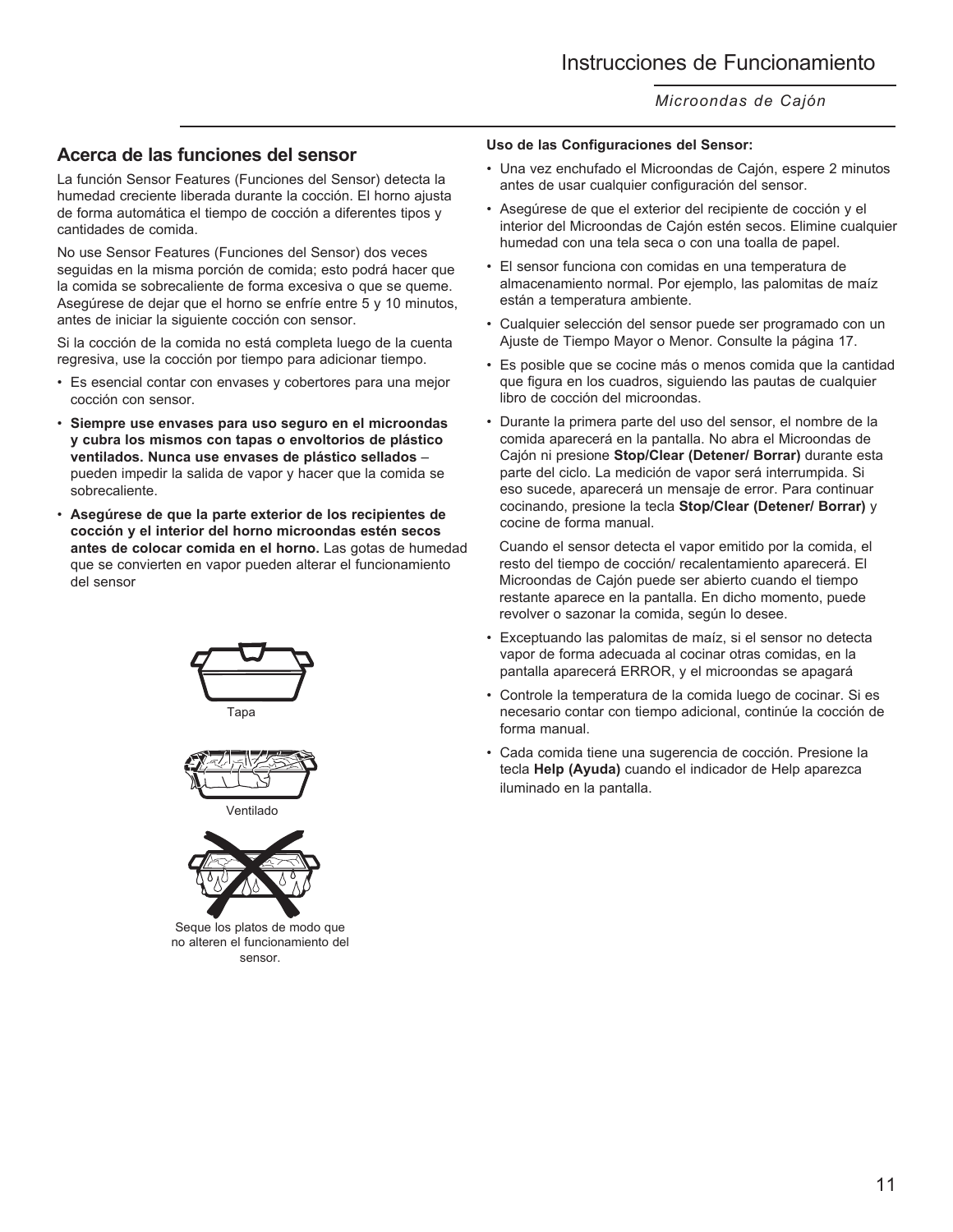### **Palomitas de Maíz con Sensor/ Recalentar con Sensor**

Usted puede preparar palomitas de maíz y recalentar muchas comidas y no necesitará calcular el tiempo de cocción ni los niveles de potencia.

Presione la tecla **Sensor Reheat (Recalentar con Sensor) o Sensor Popcorn (Palomitas de Maíz con Sensor) y START/ Extra Minute (Iniciar/ Minuto Extra).**

Cuando el sensor detecta el vapor emitido por la comida, el resto del tiempo de cocción/ recalentamiento aparecerá.

**NOTA:** La configuración del Sensor Popcorn (Palomitas de Maíz con Sensor) cuenta con dos opciones; siga las instrucciones en pantalla para elegir la opción deseada.

| Comida                          | <b>Cantidad</b>                          | <b>Procedimiento</b>                                                                                                                                                                                                                                                                                                                                                                                                                                                                                                                                |
|---------------------------------|------------------------------------------|-----------------------------------------------------------------------------------------------------------------------------------------------------------------------------------------------------------------------------------------------------------------------------------------------------------------------------------------------------------------------------------------------------------------------------------------------------------------------------------------------------------------------------------------------------|
| Palomitas de<br>Maíz con Sensor | Sólo 1 paquete por vez.                  | Use sólo palomitas de maíz con envoltorio para microondas. Pruebe varias marcas<br>para decidir cuál le gusta. No intente hacer explotar los granos no explotados.                                                                                                                                                                                                                                                                                                                                                                                  |
|                                 | 2.85 a 3.5 onzas<br>Regular/ Luz Regular | Presione la tecla Sensor Popcorn (Palomitas de Maíz con Sensor) una vez.                                                                                                                                                                                                                                                                                                                                                                                                                                                                            |
|                                 | $1.2$ a $1.75$ onzas<br>Mini/ Refrigerio | Presione la tecla Sensor Popcorn (Palomitas de Maíz con Sensor) dos veces.                                                                                                                                                                                                                                                                                                                                                                                                                                                                          |
| Recalentar con<br>Sensor        | 4 a 36 onzas                             | Coloque un plato o cazuela levemente más grande que la cantidad que será<br>recalentada. Aplane, si es posible. Cubra con una tapa, envoltorio plástico o papel<br>para alimentos. Use coberturas tales como envoltorios plásticos o tapas con grandes<br>cantidades de comidas más densas, tales como estofados. Luego de recalentar,<br>revuelva bien, de ser posible. Vuelva a cubrir y deje reposar entre 2 y 3 minutos. Las<br>comidas deberán estar muy calientes. De no ser así, continúe calentando con una<br>potencia y tiempo variables. |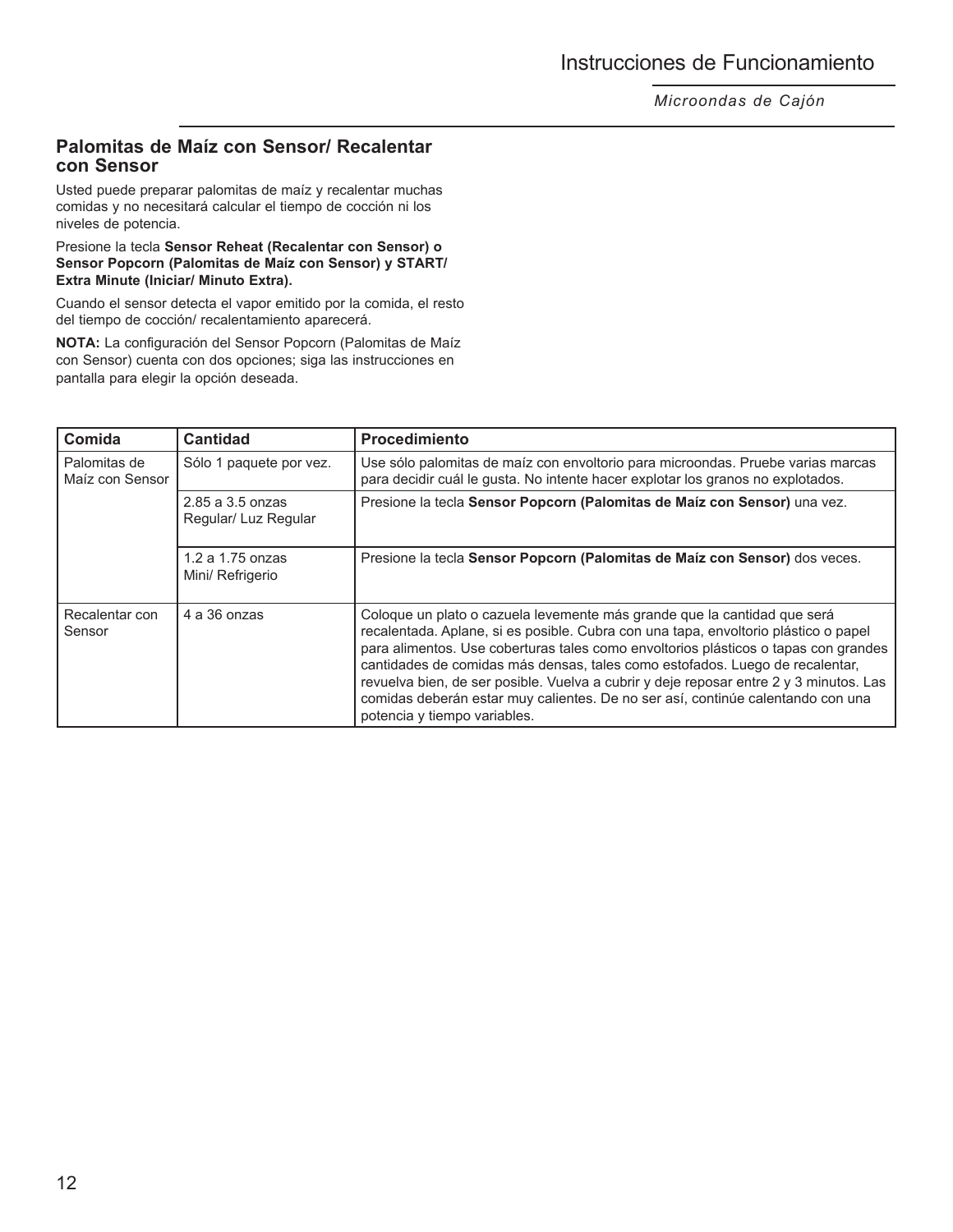### **Cocción con Sensor**

- 1. Presione la tecla **Sensor Cook (Cocción con Sensor)** una vez.
- 2. Lea el Cuadro de Sensor Cook (Cocción con Sensor) a
- continuación. Seleccione la comida deseada presionando la tecla numérica. Ejemplo: presione **5** para papas horneadas.
- 3. Presione la tecla **START/Extra Minute (INICIAR/ Minuto Extra)**.

#### **NOTA:** Para calentar o cocinar otras comidas o comidas cuyas cantidades son superiores o inferiores a la cantidad permitida en el Cuadro de Cocción con Sensor, realice una cocción por tiempo.

#### **Número Comida Cantidad Procedimiento Cuadro de Cocción con Sensor**

| ∪omida            | Cantidad                                                                                                                                                                                                                                                                                                                                                                                                           | Proceaimiento                                                                                                                                                                                                                                                                                                                            |
|-------------------|--------------------------------------------------------------------------------------------------------------------------------------------------------------------------------------------------------------------------------------------------------------------------------------------------------------------------------------------------------------------------------------------------------------------|------------------------------------------------------------------------------------------------------------------------------------------------------------------------------------------------------------------------------------------------------------------------------------------------------------------------------------------|
|                   |                                                                                                                                                                                                                                                                                                                                                                                                                    | Lave y coloque en una cazuela. No agregue agua si las verduras están                                                                                                                                                                                                                                                                     |
|                   |                                                                                                                                                                                                                                                                                                                                                                                                                    | recién lavadas. Cubra con una tapa para verduras tiernas. Use un                                                                                                                                                                                                                                                                         |
|                   |                                                                                                                                                                                                                                                                                                                                                                                                                    | envoltorio plástico para verduras tiernas y crocantes. Luego de cocinar,                                                                                                                                                                                                                                                                 |
|                   |                                                                                                                                                                                                                                                                                                                                                                                                                    | revuelva, de ser posible. Deje reposar, cubierto, entre 2 y 5 minutos.                                                                                                                                                                                                                                                                   |
|                   |                                                                                                                                                                                                                                                                                                                                                                                                                    |                                                                                                                                                                                                                                                                                                                                          |
|                   |                                                                                                                                                                                                                                                                                                                                                                                                                    |                                                                                                                                                                                                                                                                                                                                          |
|                   |                                                                                                                                                                                                                                                                                                                                                                                                                    |                                                                                                                                                                                                                                                                                                                                          |
|                   |                                                                                                                                                                                                                                                                                                                                                                                                                    |                                                                                                                                                                                                                                                                                                                                          |
|                   |                                                                                                                                                                                                                                                                                                                                                                                                                    |                                                                                                                                                                                                                                                                                                                                          |
|                   |                                                                                                                                                                                                                                                                                                                                                                                                                    | Coloque en una cazuela. Agregue entre 1 y 4 cucharadas soperas de                                                                                                                                                                                                                                                                        |
|                   |                                                                                                                                                                                                                                                                                                                                                                                                                    | agua. Cubra con una tapa para verduras tiernas. Use un envoltorio                                                                                                                                                                                                                                                                        |
|                   |                                                                                                                                                                                                                                                                                                                                                                                                                    | plástico para verduras tiernas y crocantes. Luego de cocinar, revuelva, de                                                                                                                                                                                                                                                               |
|                   |                                                                                                                                                                                                                                                                                                                                                                                                                    | ser posible. Deje reposar, cubierto, entre 2 y 5 minutos.                                                                                                                                                                                                                                                                                |
|                   |                                                                                                                                                                                                                                                                                                                                                                                                                    |                                                                                                                                                                                                                                                                                                                                          |
|                   |                                                                                                                                                                                                                                                                                                                                                                                                                    |                                                                                                                                                                                                                                                                                                                                          |
|                   |                                                                                                                                                                                                                                                                                                                                                                                                                    |                                                                                                                                                                                                                                                                                                                                          |
|                   |                                                                                                                                                                                                                                                                                                                                                                                                                    |                                                                                                                                                                                                                                                                                                                                          |
|                   |                                                                                                                                                                                                                                                                                                                                                                                                                    | No agregue agua. Cubra con una tapa o envoltorio de plástico. Luego de                                                                                                                                                                                                                                                                   |
|                   |                                                                                                                                                                                                                                                                                                                                                                                                                    | cocinar, revuelva y deje reposar, cubierto, durante 3 minutos.                                                                                                                                                                                                                                                                           |
|                   |                                                                                                                                                                                                                                                                                                                                                                                                                    | Use esta tecla para comidas convenientes congeladas. Le dará resultados                                                                                                                                                                                                                                                                  |
|                   |                                                                                                                                                                                                                                                                                                                                                                                                                    | satisfactorios con la mayoría de las marcas. Puede probar varias y                                                                                                                                                                                                                                                                       |
|                   |                                                                                                                                                                                                                                                                                                                                                                                                                    | elegir su preferida. Retire el paquete del envoltorio externo y siga las                                                                                                                                                                                                                                                                 |
|                   |                                                                                                                                                                                                                                                                                                                                                                                                                    | instrucciones del paquete para cubrir. Luego de cocinar, deje reposar,                                                                                                                                                                                                                                                                   |
|                   |                                                                                                                                                                                                                                                                                                                                                                                                                    | cubierto, entre 1 y 3 minutos.                                                                                                                                                                                                                                                                                                           |
|                   |                                                                                                                                                                                                                                                                                                                                                                                                                    | Perfore. Coloque en una toalla de papel alineada con el Microondas con                                                                                                                                                                                                                                                                   |
| <b>Batatas</b>    | 1 a 6 medio                                                                                                                                                                                                                                                                                                                                                                                                        | Cajón. Luego de cocinar, retire del microondas, envuelva en papel de<br>aluminio y deje reposar entre 5 y 10 minutos.                                                                                                                                                                                                                    |
|                   |                                                                                                                                                                                                                                                                                                                                                                                                                    | Use esta configuración para cocinar carne picada o pavo en forma de                                                                                                                                                                                                                                                                      |
|                   |                                                                                                                                                                                                                                                                                                                                                                                                                    | medallones o en una cazuela para ser agregada a otros ingredientes.                                                                                                                                                                                                                                                                      |
|                   |                                                                                                                                                                                                                                                                                                                                                                                                                    | Coloque los medallones en un estante seguro para uso en el microondas                                                                                                                                                                                                                                                                    |
|                   |                                                                                                                                                                                                                                                                                                                                                                                                                    | y cubra con papel para alimentos. Coloque la carne picada en una cazuela                                                                                                                                                                                                                                                                 |
|                   |                                                                                                                                                                                                                                                                                                                                                                                                                    | y cubra con papel para alimentos o con un envoltorio plástico. Cuando el                                                                                                                                                                                                                                                                 |
|                   |                                                                                                                                                                                                                                                                                                                                                                                                                    | microondas se detenga, dé vuelta los medallones o revuelva la carne en                                                                                                                                                                                                                                                                   |
|                   |                                                                                                                                                                                                                                                                                                                                                                                                                    | la cazuela para dividir grandes trozos. Recupere y presione la tecla Start/                                                                                                                                                                                                                                                              |
|                   |                                                                                                                                                                                                                                                                                                                                                                                                                    | Extra Minute (Iniciar/ Minuto Extra). Luego de cocinar, deje reposar,                                                                                                                                                                                                                                                                    |
|                   |                                                                                                                                                                                                                                                                                                                                                                                                                    | cubierto, entre 2 y 3 minutos.                                                                                                                                                                                                                                                                                                           |
| Pescado/ Mariscos | .25 - 2.0 libras                                                                                                                                                                                                                                                                                                                                                                                                   | Arme un anillo alrededor de un plato de vidrio playo (haga rodar el filet                                                                                                                                                                                                                                                                |
|                   |                                                                                                                                                                                                                                                                                                                                                                                                                    | con sus extremos por debajo). Cubra con un envoltorio plástico ventilado.                                                                                                                                                                                                                                                                |
|                   |                                                                                                                                                                                                                                                                                                                                                                                                                    | Luego de cocinar, deje reposar, cubierto, durante 3 minutos                                                                                                                                                                                                                                                                              |
| Arroz Blanco      | .5 a 2.0 tazas                                                                                                                                                                                                                                                                                                                                                                                                     | Coloque el arroz en una cazuela profunda y agregue el doble de agua.                                                                                                                                                                                                                                                                     |
|                   |                                                                                                                                                                                                                                                                                                                                                                                                                    | Cubra con una tapa o envoltorio de plástico. Luego de cocinar, revuelva,                                                                                                                                                                                                                                                                 |
|                   |                                                                                                                                                                                                                                                                                                                                                                                                                    | cubra y deje reposar entre 3 y 5 minutos o hasta que todo el líquido se                                                                                                                                                                                                                                                                  |
|                   |                                                                                                                                                                                                                                                                                                                                                                                                                    | haya absorvido.                                                                                                                                                                                                                                                                                                                          |
|                   |                                                                                                                                                                                                                                                                                                                                                                                                                    | ArrozAgua Tamaño de la Cazuela                                                                                                                                                                                                                                                                                                           |
|                   |                                                                                                                                                                                                                                                                                                                                                                                                                    | .5 Taza1 Taza1.5 cuartos                                                                                                                                                                                                                                                                                                                 |
|                   |                                                                                                                                                                                                                                                                                                                                                                                                                    | 1 Taza2 Tazas2 cuartos                                                                                                                                                                                                                                                                                                                   |
|                   |                                                                                                                                                                                                                                                                                                                                                                                                                    | 1.5 Tazas3 Tazas2.5 o 3 cuartos                                                                                                                                                                                                                                                                                                          |
|                   |                                                                                                                                                                                                                                                                                                                                                                                                                    | 2 Tazas4 Tazas3 cuartos o más grande                                                                                                                                                                                                                                                                                                     |
|                   | Verduras Frescas: Rápido<br>Brócoli<br>Repollitos de Bruselas<br>Repollo<br>Coliflor (cabezas)<br>Coliflor (completo)<br>Espinaca<br>Calabacín<br><b>Manzanas Horneadas</b><br>Verduras Frescas:<br>Prolongado<br>Zanahorias, rebanadas<br>Elote<br>Frijoles Verdes<br>Calabaza de Invierno:<br>mitades<br>dados<br>Verduras Congeladas<br>Entradas Congeladas<br>Papas al Horno<br>Carne Picada<br>Arroz Integral | .25 a 2.0 libras<br>.25 a 2.0 libras<br>.25 a 2.0 libras<br>.25 a 2.0 libras<br>1 medio<br>.25 a 1.0 libra<br>.25 a 2.0 libras<br>2 a 4 medio<br>.25 a 1.5 libras<br>2 a 4 choclos<br>.25 a 1.5 libras<br>.25 a 1.5 libras<br>1 a 2 mitades<br>.25 a 1.25<br>libras<br>6 a 17 onzas<br>1 a 6 medio<br>.25 - 2.0 libras<br>.5 a 2.0 tazas |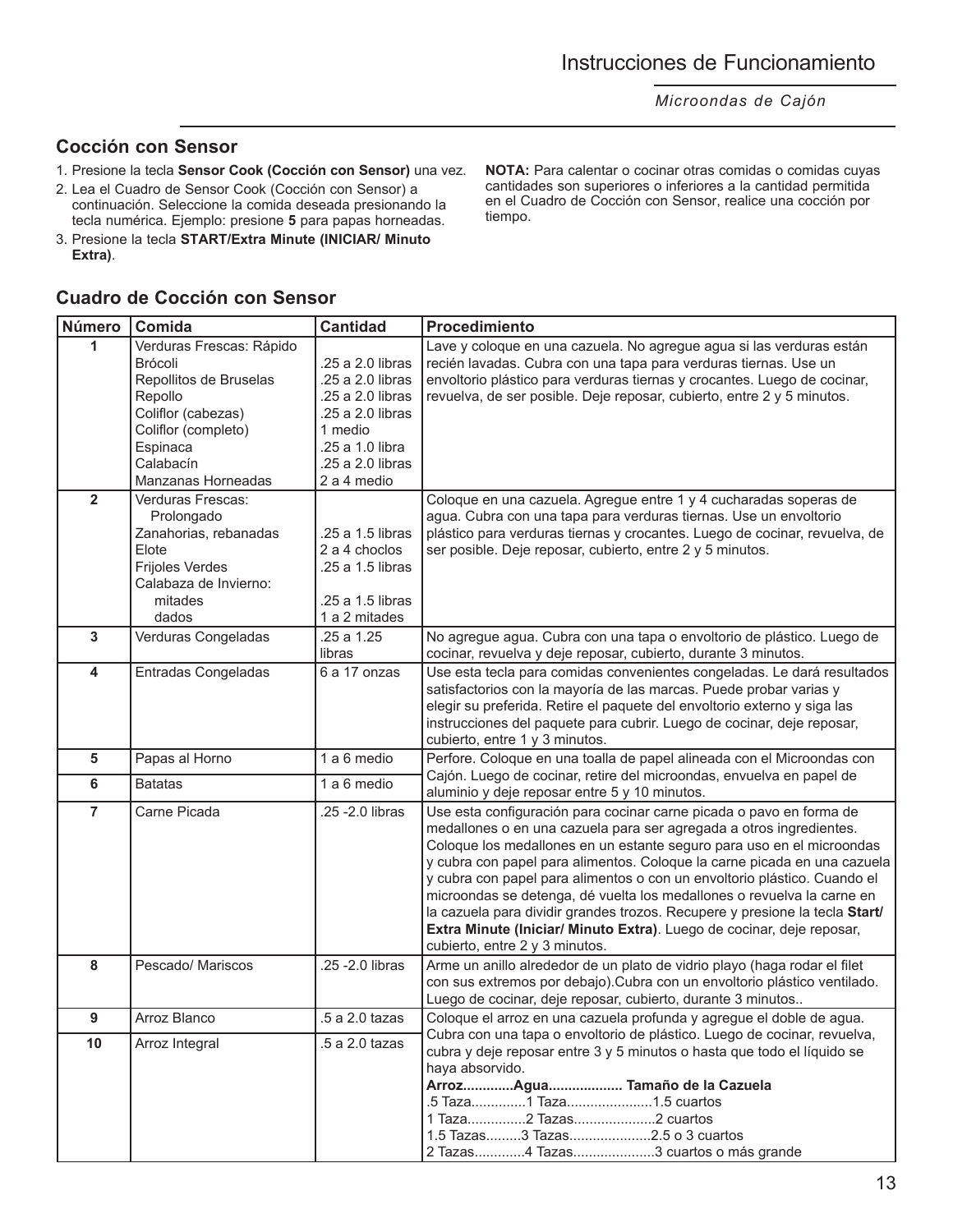### **Descongelar**

Use esta función para descongelar las comidas que aparecen en el CUADRO DE DESCONGELACIÓN a continuación.

- 1. Presione la tecla Defrost (Descongelar). En la pantalla aparecerá **"LEA LA ETIQUETA DE SELECCIÓN DEL NÚMERO DE COMIDA"**.
- 2. Lea la Etiqueta del Menú. Seleccione la comida deseada presionando la tecla numérica. Por ejemplo: Presione 2 para bistects/ costillas. "En la pantalla aparecerá **"INGRESAR EL PESO DE LOS BISTECTS O COSTILLAS"**.
- 3. Ingrese el peso presionando las teclas numéricas.
- 4. Presione la tecla **START/Extra Minute (INICIAR/ Minuto Extra)**. El horno se detendrá de modo que la comida pueda ser controlada.
- 5. Luego de la primera etapa, abra el Microondas de Cajón. Dé vuelta el bistec y cubra cualquier porción caliente. Cierre el Microondas de Cajón. Presione la tecla **START/Extra Minute (INICIAR/ Minuto Extra).**
- 6. Luego de la segunda etapa, abra el Microondas de Cajón. Cubra cualquier porción caliente. Cierre el Microondas de

Cajón. Presione la tecla **START/Extra Minute (INICIAR/ Minuto Extra)**.

7. Una vez terminado el ciclo de descongelación, cubra y deje reposar según lo indicado en el siguiente cuadro.

#### **NOTA:**

- La descongelación puede ser programada con un Ajuste de Tiempo Mayor o Menor. Lea la página 17.
- Para descongelar otras comidas o comidas con pesos mayores o menores al permitido en el CUADRO DE DESCONGELACIÓN, lea sobre la DESCONGELACIÓN MANUAL a continuación.
- Controle las comidas cuando el horno dé la señal. Luego de la señal, es posible que algunas secciones pequeñas aún estén congeladas. Deje reposar para continuar derritiendo. No cocine hasta que todos los cristales de hielo estén derretidos.
- La cobertura evita que se produzca la cocción antes de que el centro de la comida esté descongelado. Use tiritas lisas de papel de aluminio para cubrir los extremos y las secciones finas de la comida.

| <b>Número</b> | Comida                  | <b>Cantidad</b>      | <b>Procedimiento</b>                                                                                                                                                                                                                                                                 |
|---------------|-------------------------|----------------------|--------------------------------------------------------------------------------------------------------------------------------------------------------------------------------------------------------------------------------------------------------------------------------------|
|               | Carne Picada            | .5 a 2.0 libras      | Retire cualquier trozo derretido luego de cada señal sonora. Deje reposar,<br>cubierto, entre 5 y 10 minutos.                                                                                                                                                                        |
| 2             | Bifes/Costillas         | .5 a 3.0 libras      | Luego de cada señal sonora, vuelva a ordenar la comida y, de haber<br>porciones calientes o derretidas, cubra las mismas con trocitos planos<br>de papel de aluminio. Retire cualquier carne o pescado que esté casi<br>descongelado. Deje reposar, cubierto, entre 10 y 20 minutos. |
| 3             | Carne de Ave Deshuesada | .5 a 2.0 libras      | Luego de cada señal sonora, de haber porciones calientes o derretidas,<br>vuelva a ordenar o retire la comida. Deje reposar, cubierto, entre 10 y 20<br>minutos.                                                                                                                     |
| 4             | Carne de Ave con Huesos | .5 a 3.0 libras      | Luego de cada señal sonora, vuelva a ordenar o retire la comida de haber<br>porciones calientes o derretidas. Deje reposar, cubierto, entre 10 y 20<br>minutos.                                                                                                                      |
| 5             | Dorar                   | $2.0$ a $4.0$ libras | Comience a descongelar colocando la parte plana hacia abajo. Luego<br>de cada etapa, dé vuelta y cubra las porciones calientes con papel de<br>aluminio. Deje reposar, cubierto, entre 30 y 60 minutos.                                                                              |
| 6             | Sopa en Cazuela         | 1 a 6 tazas          | Luego de cada señal sonora, separe y retire cualquier parte<br>descongelada. Al final, revuelva bien y deje reposar, cubierto, entre 5 y 10<br>minutos.                                                                                                                              |

## **Cuadro de Descongelación**

### **Descongelación Manual**

Si la comida que desea descongelar no figura en el CUADRO DE DESCONGELACIÓN o si supera los límites de la columna de CANTIDADES en el CUADRO DE DESCONGELACIÓN, deberá realizar la descongelación de forma manual.

Puede descongelar cualquier comida congelada, ya sea cruda o previamente cocinada, usando el Nivel de Potencia en 30%. Siga el procedimiento de 3 pasos exactamente como figura en CONFIGURACIÓN DEL NIVEL DE POTENCIA en la página 10. Calcule el tiempo de descongelación y presione la tecla Nivel de Potencia ocho veces para activar el nivel en el 30%.

Tanto para las comidas crudas como aquellas cocinadas en forma previa, la regla es aproximadamente 4 minutos por libra. Por ejemplo: descongele durante 4 minutos 1 libra de salsa de espagueti congelada.

Siempre detenga el horno de forma periódica para retirar o separar las porciones que están congeladas. Si la comida no está descongelada al final del tiempo de descongelación estimado, programe el horno por incrementos de 1 minuto en el Nivel de Potencia del 30% hasta que esté totalmente descongelada.

Al usar recipientes de plástico del freezer, descongele sólo durante el tiempo suficiente para retirar la comida del plástico, a fin de colocar la misma en un plato de uso seguro en el microondas.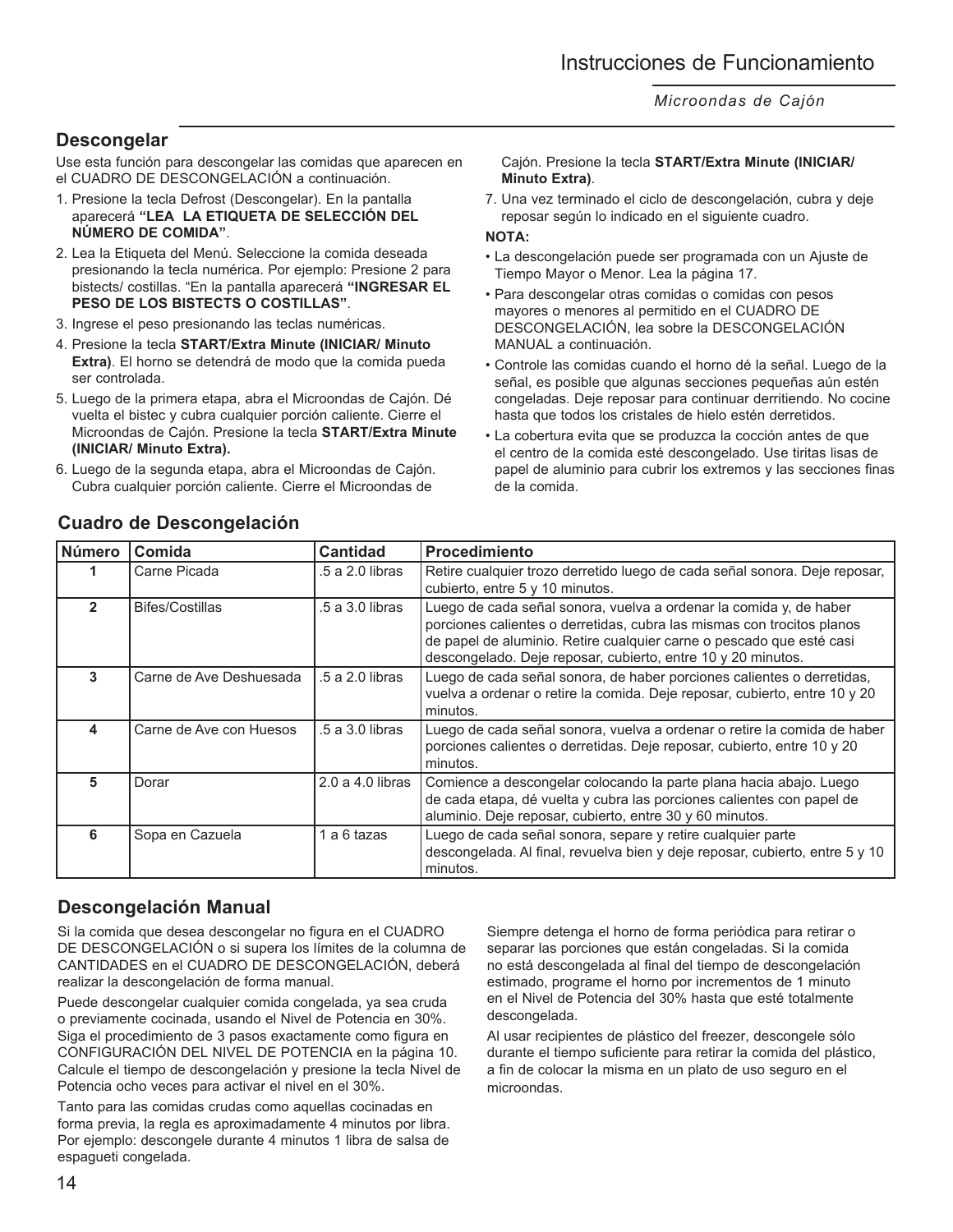## **Recalentar**

Reheat (Recalentar) computa de forma automática el tiempo correcto para calentar y el nivel de potencia del microondas para las comidas que aparecen en el siguiente cuadro.

- 1. Presione la tecla **Reheat (Recalentar)** una vez. En la pantalla aparecerá **"LEA LA ETIQUETA DE SELECCIÓN DEL NÚMERO DE COMIDA".**
- 2. Lea la Etiqueta del Menú. Seleccione la comida deseada presionando la tecla numérica. Por ejemplo: Presione 2 para arrollados o panecillos congelados.
- 3. Presione la tecla numérica para seleccionar la cantidad. Por ejemplo: Presione 2 para 2 arrollados o panecillos.

4. Presione la tecla **START/Extra Minute (INICIAR/ Minuto Extra)**.

### **NOTA:**

- Reheat (Recalentar) puede ser programado con un Ajuste de Tiempo Mayor o Menor. Lea la página 17.
- Para recalentar otras comidas o comidas con más o menos cantidad que la permitida en el CUADRO PARA RECALENTAR, caliente de forma manual..

| Número <sup>1</sup> | Comida                               | <b>Cantidad</b> | <b>Procedimiento</b>                                                                                                                                                                                                                                                                                                                                                                                                                                                |
|---------------------|--------------------------------------|-----------------|---------------------------------------------------------------------------------------------------------------------------------------------------------------------------------------------------------------------------------------------------------------------------------------------------------------------------------------------------------------------------------------------------------------------------------------------------------------------|
|                     | Arrollados/ panecillos<br>frescos    | 1 a 8 trozo     | Use esta tecla para calentar arrollados, panecillos, galletas, bagels, etc.<br>Los trozos grandes pueden ser hasta 2 o 3 veces más grandes que el<br>tamaño regular. Organice en el plato; cubra por una toalla de papel. Para<br>arrollados o panecillos refrigerados, es posible que sea necesario duplicar<br>la cantidad ingresada, a fin de asegurar la temperatura adecuada al<br>servir. Por ejemplo, ingrese la cantidad de 2 para 1 panecillo refrigerado. |
|                     | Arrollados/ panecillos<br>congelados | 1 a 8 trozos    | Use esta tecla para calentar arrollados, panecillos, galletas, bagels, etc.<br>que estén congelados. Los trozos grandes pueden ser hasta 2 o 3 veces<br>más grandes que el tamaño regular. Organice en el plato; cubra con una<br>toalla de papel.                                                                                                                                                                                                                  |

## **Cuadro para Recalentar**

## **Centro de Bebidas**

El Centro de Bebidas le permite recalentar café o té en una temperatura más adecuada para beber o para hacer café o té instantáneo.

- 1. Presione la tecla **Beverage Center (Centro de Bebidas)**. En la pantalla aparecerá **"LEA LA ETIQUETA DE SELECCIÓN DEL NÚMERO DE COMIDA"**.
- 2. Lea la Etiqueta del Menú. Seleccione la comida deseada presionando la tecla numérica. Por ejemplo: Presione 2 para hacer café.
- 3. Vuelva a presionar la misma tecla numérica para seleccionar la cantidad. Por ejemplo: Presione 2 más veces para 2 tazas de café.

4. Presione la tecla **START/Extra Minute (INICIAR/ Minuto Extra)**.

### **NOTA:**

- El Centro de Bebidas puede ser programado con un Ajuste de Tiempo Mayor o Menor. Lea la página 17.
- Si intenta ingresar más o menos cantidad que la permitida, un mensaje de error aparecerá en la pantalla.

| Número | Comida            | <b>Cantidad</b> | <b>Procedimiento</b>                                                                                                                                                                                                                                                                                                                               |
|--------|-------------------|-----------------|----------------------------------------------------------------------------------------------------------------------------------------------------------------------------------------------------------------------------------------------------------------------------------------------------------------------------------------------------|
|        | Recalentar bebida | .5 a 2.0 tazas  | Esta configuración es buena para restablecer la bebida enfriada a una<br>mejor temperatura para beber. Presione la tecla numérica 1 para realizar<br>incrementos de 0.5 taza cada vez que presione. Revuelva luego de<br>calentar.                                                                                                                 |
|        | Agua caliente     | a 6 tazas       | Use esta configuración para calendar AGUA FRÍA DEL GRIFO a una<br>temperatura un poco inferior al punto de hervor, para preparar café<br>instantáneo o té. Presione la tecla numérica 2 para realizar incrementos<br>de 1 taza cada vez que presione. Revuelva el líquido enérgicamente<br>antes y después de calentar para evitar una "erupción". |

### **Cuadro del Centro de Bebidas**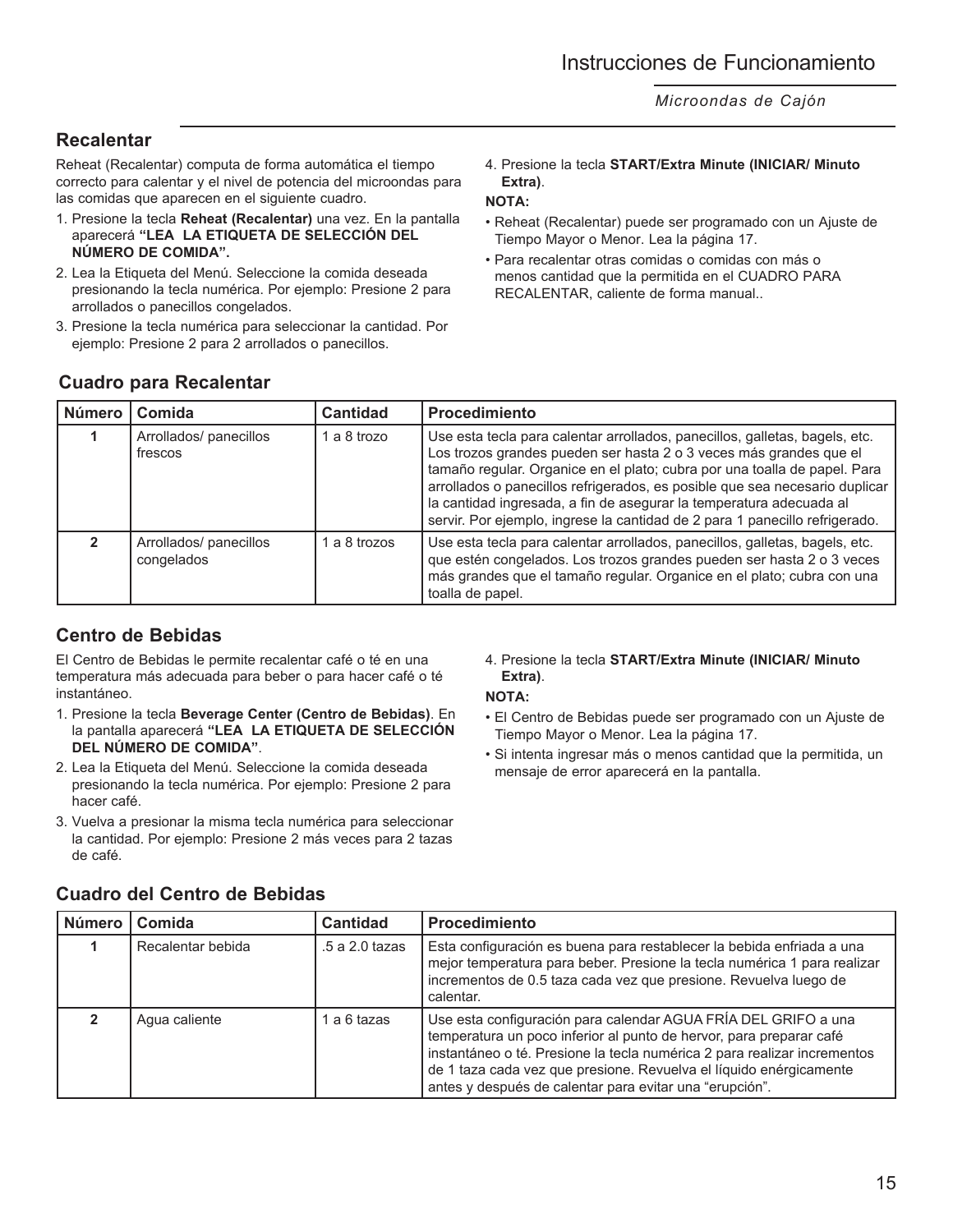### **Derretir/ Ablandar/ Calentar**

La función Melt, Soften and Warm (Derretir, Ablandar y Calentar) automáticamente computa el tiempo correcto para calentar y el nivel de potencia del microondas para derretir, ablandar, y calentar las comidas que figuran en el siguiente cuadro.

- 1. Presione la tecla **Melt (Derretir)** una vez. En la pantalla aparecerá **"LEA LA ETIQUETA DE SELECCIÓN DEL NÚMERO DE COMIDA"**.
- 2. Lea la Etiqueta del Menú. Seleccione la comida deseada presionando la tecla numérica. Por ejemplo: Presione 2 para chocolate.
- 3. Vuelva a presionar la misma tecla numérica para seleccionar la cantidad. Por ejemplo: Presione 2 otras dos veces para 1 cuarto.
- 4. Presione la tecla **START/Extra Minute (INICIAR/ Minuto Extra).**

## **Cuadro para Derretir/ Ablandar/ Calentar**

### **NOTA:**

- La función Melt/Soften/Warm (Derretir/ Ablandar/ Calentar) puede ser programada con un Ajuste de Tiempo Mayor o Menor. Lea la página 17.
- Para derretir, ablandar o calentar otra comida o comidas con más o menos que la cantidad permitida en el CUADRO PARA DERRETIR/ ABLANDAR/ CALENTAR), use la función manual.

| <b>Button</b>   | <b>Número</b>  | Comida                     | <b>Cantidad</b>                               | <b>Procedimiento</b>                                                                                                                                                    |
|-----------------|----------------|----------------------------|-----------------------------------------------|-------------------------------------------------------------------------------------------------------------------------------------------------------------------------|
| <b>Derretir</b> |                |                            |                                               | Use una taza de medición Pyrex. Cubra con un envoltorio plástico.                                                                                                       |
|                 | 1              | Manteca                    | 2 cucharadas<br>soperas<br>.5 taza            | Luego de presionar MELT (Derretir), presione 1 dos veces para 2<br>cucharadas soperas.<br>Luego de presionar MELT (Derretir), presione 1 tres veces para<br>$0.5$ taza. |
|                 | $\overline{2}$ | Chocolate                  | 1 taza de pepitas<br>de chocolate<br>1 cuarto | Luego de presionar MELT (Derretir), presione 2 dos veces para 1<br>taza de pepitas<br>Luego de presionar MELT (Derretir), presione 2 tres veces para 1<br>cuarto.       |
| <b>Ablandar</b> |                |                            |                                               | NO CUBRA                                                                                                                                                                |
|                 | 1              | Helado                     | 1 pinta<br>.5 galones                         | Luego de presionar SOFTEN (Ablandar), presione 1 dos veces para<br>1 pinta.<br>Luego de presionar SOFTEN (Ablandar), presione 1 tres veces para<br>5 galones.           |
|                 | $\overline{2}$ | Quesos Crema               | 3 onzas<br>8 onzas                            | Luego de presionar SOFTEN (Ablandar), presione 2 dos veces para<br>3 onzas.<br>Luego de presionar SOFTEN (Ablandar), presione 2 tres veces para<br>8 onzas              |
| <b>Calentar</b> |                |                            |                                               | Use una taza de medición Pyrex. NO CUBRA                                                                                                                                |
|                 | 1              | Almíbar                    | 1/4 de taza                                   | Luego de presionar WARM (Calentar), presione 1 dos veces para 1/4<br>de taza.                                                                                           |
|                 |                |                            | $1/2$ taza                                    | Luego de presionar WARM (Calentar), presione 1 tres veces para 1/2<br>taza.                                                                                             |
|                 | $\overline{2}$ | Coberturas para<br>postres | 1/4 de taza<br>$1/2$ taza                     | Luego de presionar WARM (Calentar), presione 2 dos veces para 1/4<br>de taza.<br>Luego de presionar WARM (Calentar), presione 2 tres veces para 1/2<br>taza.            |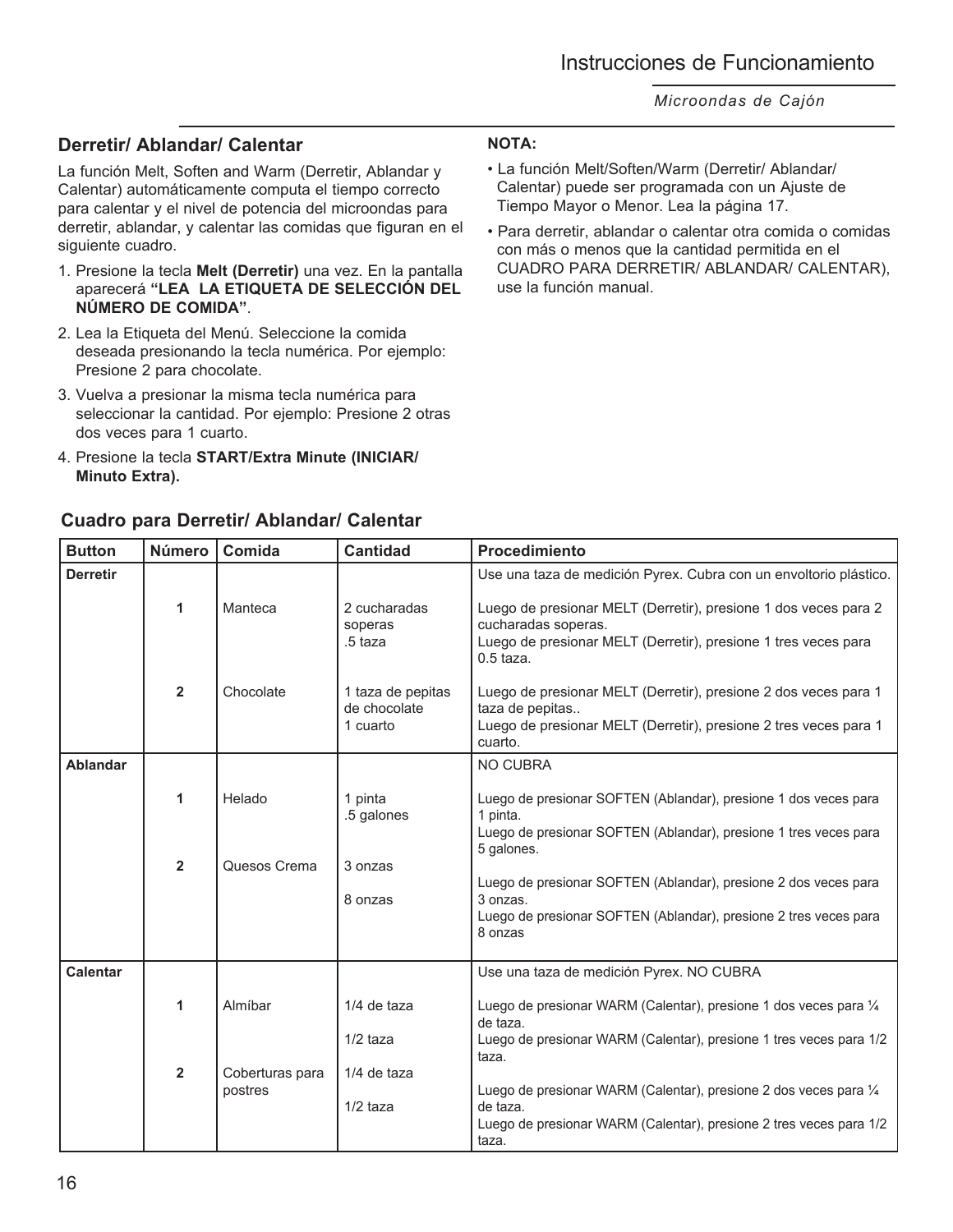## **Mantener Caliente**

La función Keep Warm (Mantener Caliente) le permite mantener la comida caliente hasta durante 3 minutos.

- 1. Toque la tecla **Keep Warm (Mantener Caliente). "INGRESAR EL TIEMPO HASTA 30 MINUTOS"**  aparecerá en la pantalla.
- 2. Ingrese el tiempo deseado presionando las teclas numéricas.
- 3. Presione la tecla **START/Extra Minute (INICIAR/ Minuto Extra)**.

El horno se iniciará. La pantalla mostrará el tiempo restante y la cuenta regresiva. **"MANTENER CALIENTE"** aparecerá en la pantalla.

### **Con la Cocción Manual**

- 1. Ingrese el tiempo de cocción deseado y el nivel de potencia.
- 2. Toque la tecla **Keep Warm (Mantener Caliente).**
- 3. Ingrese el tiempo deseado para calentar hasta 30 minutos.
- 4. Presione la tecla **START/Extra Minute (INICIAR/ Minuto Extra).**

La función se iniciará. Una vez completado el tiempo de cocción, un tono prolongado sonará y la función Keep Warm (Mantener Caliente) se iniciará. En la pantalla se visualizará la cuenta regresiva. "MANTENER CALIENTE" se visualizará de forma intermitente durante la cuenta regresiva.

### **NOTA:**

- Si intenta ingresar más de 30 minutos al usar la función Keep Warm (Mantener Caliente), un mensaje de error aparecerá en la pantalla.
- La función Keep Warm (Mantener Caliente) no puede ser programada con las funciones Sensor Popcorn (Palomitas de Maíz con Sensor), Sensor Reheat (Recalentar con Sensor), Sensor Cook (Cocinar con Sensor), Defrost (Descongelar) o Reheat (Recalentar).

### **Cocción con Secuencia Múltiple**

Su Microondas de Cajón puede ser programado hasta durante 4 secuencias automáticas, pasado de una configuración del nivel de potencia a otra de forma automática.

A veces las instrucciones de cocción le indican que comience con un nivel de potencia y que luego pase a un nivel de potencia diferente. Su Microondas de Cajón puede hacer esto de forma automática.

- 1. Primero ingrese el tiempo de cocción. Luego presione la tecla Power Level (Nivel de Potencia) una vez para una cocción al 100%, o vuelva a presionar dicha tecla para un nivel de potencia inferior.
- 2. Ingrese el segundo tiempo de cocción. Vuelva a presionar la tecla Power Level (Nivel de Potencia) para establecer el nivel deseado. Puede seguir este procedimiento hasta 4 veces. "PRESIONE INICIAR" aparecerá en la pantalla.
- 3. Presione la tecla **START.**

### **NOTA:**

- Si la tecla Power Level (Nivel de Potencia) es presionada una vez, "ALTO" aparecerá en la pantalla.
- Si 100% es seleccionado como secuencia final, no es necesario presionar la tecla Power Level (Nivel de Potencia).
- Si desea conocer el nivel de potencia durante la cocción, simplemente presione la tecla Power Level (Nivel de Potencia). Cuando su dedo esté presionando la tecla Power Level (Nivel de Potencia), este último será mostrado.
- La función Keep Warm (Mantener Caliente) puede ser programada, incluso si 4 secuencias de cocción fueron configuradas.

### **Extra Minute (Minuto Extra) TM**

La función **Extra Minute (Minuto Extra)** le permite cocinar por un minuto al 100%, simplemente presionando dicha tecla. Usted también puede extender el tiempo de cocción con múltiplos de 1 minuto, presionando de forma repetida la tecla Extra Minute (Minuto Extra) durante la cocción manual.

### **NOTA:**

- Para usar la función Extra Minute (Minuto Extra), presione la tecla dentro de los 5 minutos luego de cocinar, cerrando el cajón o presionando la tecla Stop/ Clear (Detener/ Borrar).
- La función Extra Minute (Minuto Extra) no puede ser usada con las configuraciones del Sensor, Reheat (Recalentar) o Defrost (Descongelar).

## **Ajuste de Tiempo Mayor o Menor**

Si prefiere incrementar cualquiera de las configuraciones de Sensor (Sensor), Reheat (Recalentar) o Defrost (Descongelar), presione la tecla Power Level (Nivel de Potencia) una vez luego de presionar su selección. La pantalla mostrará "MÁS".

Para reducir la configuración, presione la tecla Power Level (Nivel de Potencia) dos veces luego de presionar su selección. La pantalla mostrará "MENOS".

### **Bloqueo del Control**

El Bloqueo del Control evita cualquier funcionamiento no deseado del cajón, tal como el uso por parte de niños. El Microondas de Cajón puede ser configurado de modo que el panel de control y el mecanismo automático de la puerta queden desactivados o bloqueados.

### **PARA BLOQUEAR**

Mantenga presionada la tecla Control Lock (Bloqueo del Control) durante 3 segundos. La pantalla muestra "BLOQUEO ACTIVADO"..

### **PARA DESBLOQUEAR**

Mantenga presionada la tecla Control Lock (Bloqueo del Control) durante 3 segundos. La pantalla muestra "BLOQUEO DESACTIVADO".

La función Control Lock (Bloqueo del Control) queda cancelada cuando el suministro de corriente eléctrica a su horno es interrumpido. Vuelva a configurar esta función cuando la corriente sea restablecida.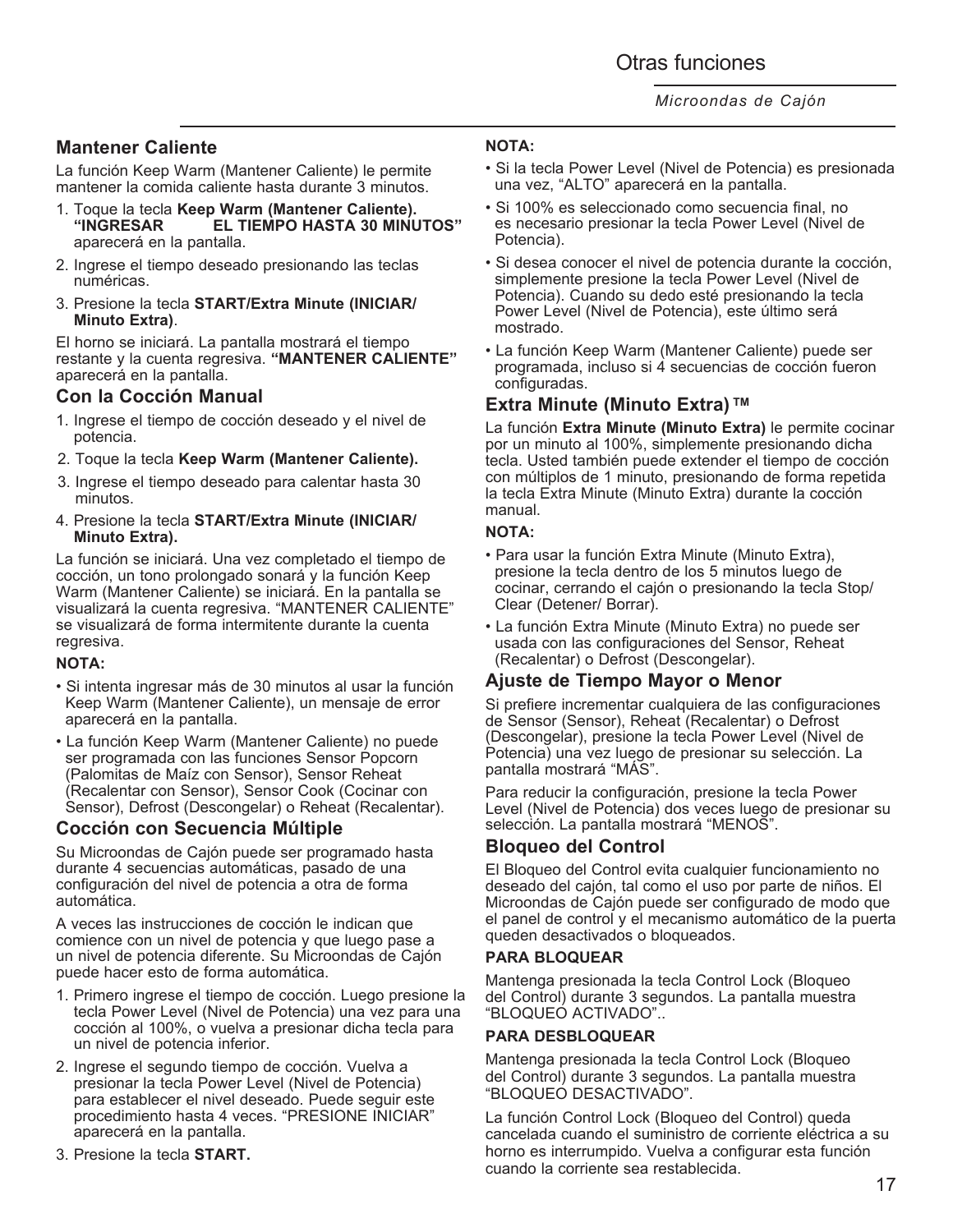## **Configuración/ Ayuda**

Si el suministro de corriente eléctrica de su Microondas de Cajón fuera interrumpido, la pantalla mostará de forma intermitente **"DISFRUTE DE SU MICROONDAS CON BORRADO TÁCTIL Y RELOJ TÁCTIL"** una vez restablecida la corriente. Si esto sucede, la opción **Setup/ Help (Configuración/ Ayuda)** que ingrese será borrada. Simplemente presione la tecla Stop/Clear (Detener/ Borrar) y reinicie.

## **Eliminación de la Señal Sonora**

Al finalizar una cocción por tiempo, se emitirán pitidos. La señal sonora puede ser apagada si prefiere un funcionamiento silencioso.

### **PARA APAGAR EL SONIDO**

- 1. Presione la tecla **Setup/Help (Configuración/ Ayuda). "PRESIONE NUEVAMENTE"** aparecerá en la pantalla.
- 2. Presione la tecla **Setup/Help (Configuración/ Ayuda)** nuevamente. "**¿SONIDO APAGADO? PRESIONE INICIAR"** aparecerá en la pantalla.
- 3. Presione la tecla **START/Extra Minute (INICIAR/ Minuto Extra)**. La pantalla muestra "SONIDO DESACTIVADO".

#### **PARA ENCENDER EL SONIDO**

- 1. Presione la tecla **Setup/Help (Configuración/ Ayuda). "PRESIONE NUEVAMENTE"** aparecerá en la pantalla.
- 2. Presione la tecla **Setup/Help (Configuración/ Ayuda)**  nuevamente. "**¿SONIDO ENCENDIDO? PRESIONE INICIAR"** aparecerá en la pantalla.
- 3. Presione la tecla **START/Extra Minute (INICIAR/ Minuto Extra).** La pantalla muestra **"BLOQUEO ACTIVADO"**.

## **Recordatorio de Final de la Cocción**

Al finalizar la cocción por tiempo, el microondas emitirá una señal cada 10 segundos durante el primer minuto; luego cada 3 minutos hasta que la tecla Stop/Clear (Detener/ Borrar) sea presionada, hasta durante una hora.

### **PARA APAGAR EL RECORDATORIO:**

- 1. Presione la tecla **Setup/Help (Configuración/ Ayuda)** tres veces. La pantalla muestra **"¿SEÑAL DEL RECORDATORIO APAGADA? PRESIONE INICIAR"**.
- 2. Presione la tecla **START/Extra Minute (INICIAR/ Minuto Extra).** La pantalla muestra

### **ACTIVAR EL RECORDATORIO:**

Para volver a activar la señal del recordatorio

- 1. Presione la tecla **Setup/Help (Configuración/ Ayuda)** tres veces. La pantalla muestra "**¿SEÑAL DEL RECORDATORIO ACTIVADA? PRESIONE INICIAR**".
- 2 Presione la tecla **START/Extra Minute (INICIAR/ Minuto Extra)**. La pantalla muestra **"SEÑAL DEL RECORDATORIO ACTIVADA".**

### **Inicio Automático**

Si desea programar el Microondas de Cajón para iniciar la cocción automáticamente en la hora del día designada, siga este procedimiento.

- 1. Presione la tecla **Setup/Help (Configuración/ Ayuda)** 4 veces. La pantalla muestra **"PRESIONE INICIAR PARA EL INICIO AUTOMÁTICO"**.
- 2. Presione la tecla **START/Extra Minute (INICIAR/ Minuto Extra). INGRESE LA HORA DE INICIO**.
- 3. Ingrese una hora de inicio.
- 4. Presione la tecla **Timer/Clock (Temporizador/ Reloj)**. **"INGRESE EL TIEMPO DE COCCIÓN"** aparecerá en la pantalla.
- 5. Presione las teclas numéricas para ingresar el tiempo de cocción. "**PRESIONE INICIAR EN 20.00 O PRESIONE EL NIVEL DE POTENCIA"** aparecerá en la pantalla. Presione la tecla Power Level (Nivel de Potencia) hasta que el nivel de potencia deseado sea alcanzado. "PRESIONE INICIAR" aparecerá en la pantalla.

### **Modo de Demostración**

#### **PARA SELECCIONAR EL MODO DEMO:**

- 1. Presione la tecla **Setup/Help (Configuración/ Ayuda)** cinco veces. La pantalla muestra **"¿DEMO ACTIVADO? MANTENGA PRESIONADO INICIAR 3 SEGUNDOS".**
- 2. Mantenga presionada la tecla **START/Extra Minute (INICIAR/ Minuto Extra)** durante 3 segundos. La pantalla muestra **"DEMO ACTIVADO"**.

#### **PARA CANCELAR EL MODO DEMO:**

- 1. Presione la tecla **Setup/Help (Configuración/ Ayuda)** cinco veces. La pantalla muestra **"¿DEMO DESACTIVADO? PRESIONE INICIAR".**
- 2. Presione la tecla **START/Extra Minute (INICIAR/ Minuto Extra)**. La pantalla muestra **"DEMO DESACTIVADO"**.

#### **NOTA:**

- El Microondas de Cajón no calienta en el Modo Demo.
- La cuenta regresiva es realizada rápidamente en la pantalla.

### **Modo de Espera**

El microondas entrará en el modo de espera luego de un período de inactividad. La luz de fondo de la pantalla se atenuará automáticamente luego de 3 minutos, si la unidad no estuvo en funcionamiento. Si la pantalla está en el modo de espera, simplemente presione el panel de control o abra/ cierre la puerta para que la luz vuelva a tener su brillo máximo.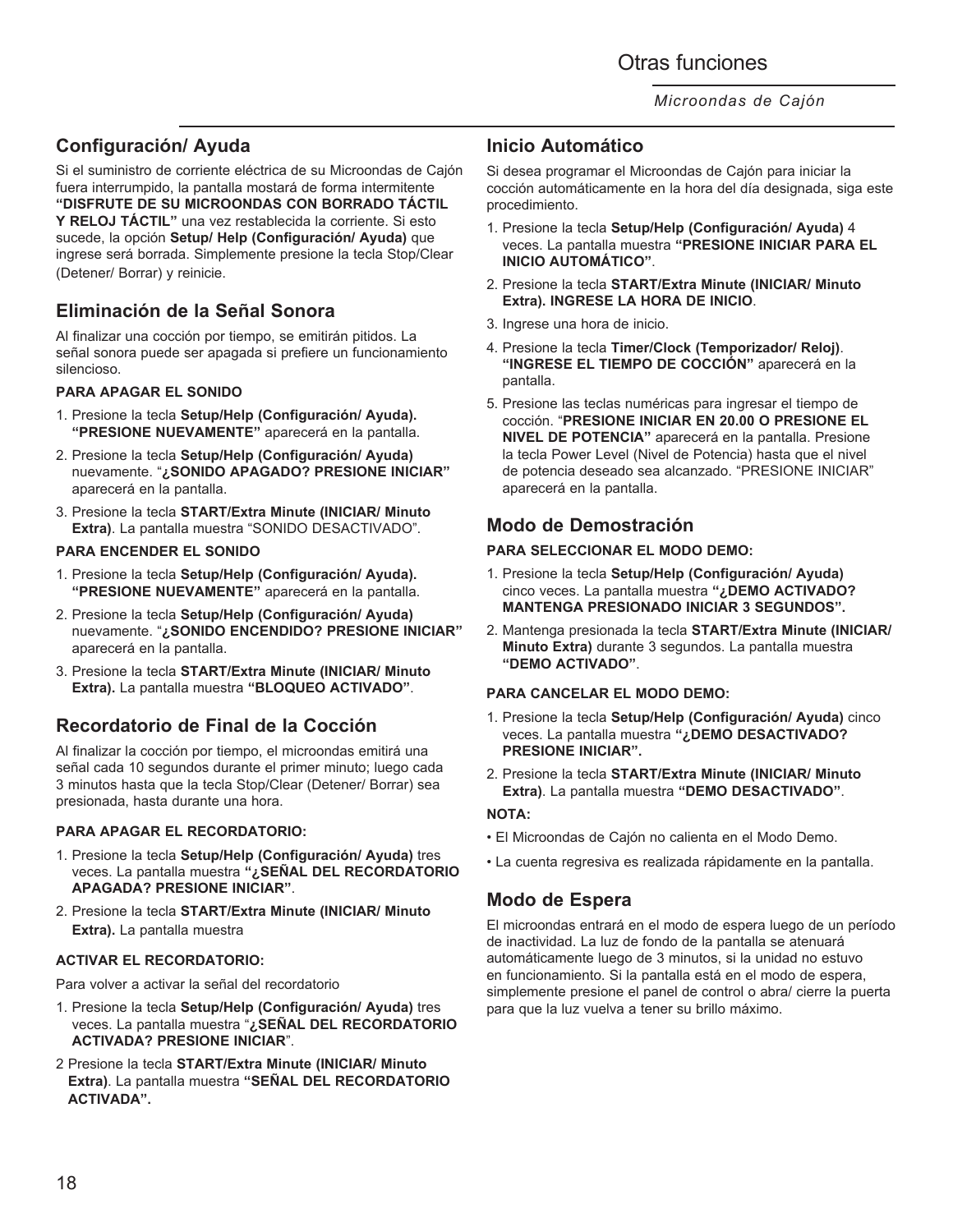Cuidado y limpieza

*Microondas de Cajón*

### **Exterior**

La superficie exterior cuenta con una precapa de metal y plástico. Limpie la parte exterior con agua y un jabón suave; enjuague y seque con una tela seca. No use ningún tipo de limpiador hogareño ni abrasivo.

## **Superficie de Acero Inoxidable**

El exterior debería ser limpiado con frecuencia con una tela suave y húmeda y pulido con una tela suave y seca para mantener su belleza. Existe también una variedad de productos diseñados especialmente para limpiar y dar brillo a la parte exterior de acero inoxidable del horno. Recomendamos que el limpiador sea aplicado a una tela suave y que luego con cuidado sea usado sobre la parte exterior de acero inoxidable, en lugar de rociar directamente la superficie. Lea las instrucciones del paquete detenidamente.

## **Lado frontal del Cajón**

Limpie la ventana a ambos lados con una tela suave y húmeda para eliminar cualquier derrame o salpicadura. Las partes metálicas pueden ser mantenidas más fácilmente si son limpiadas con frecuencia con una tela suave y húmeda. Evite el uso de rociadores y otros limpiadores duros, ya que estos pueden manchar, rayar u opacar la superficie del cajón.

## **Panel de Control Táctil**

Si lo desea, las teclas táctiles se pueden desactivar antes de la limpieza. Lea la información sobre el Control de Bloqueo en la página 17 de este manual. Limpie el panel con una tela levemente húmeda con agua únicamente. Seque con una tela seca. No fregue ni use limpiadores químicos de ningún tipo. Cierre el cajón y siga las instrucciones de la página 17 para apagar el Bloqueo del Control. Presione **Stop/Clear (Detener/ Borrar)**.

### **Interior**

Antes de limpiar el Microondas de Cajón, mantenga presionado el botón de Bloqueo del Control por 3 segundos para bloquear la tecla de control y el mecanismo de la puerta automática. El cajón puede ser bloqueado tanto en la posición abierta como cerrada. La pantalla mostrará "LOCK ON" (Bloqueo Activado). Esto evitará que el cajón se abra o se cierre de forma accidental durante la limpieza.

Luego de limpiar, mantenga presionado el botón de Bloqueo del Control por 3 segundos para desactivar el mismo. La pantalla mostrará LOCK OFF (Bloqueo Desactivado).

La limpieza es fácil debido a que no se genera calor en las superficies internas; por lo tanto, no habrá espacios con derrames ni salpicaduras. Para limpiar las superficies internas, incluyendo las superficies selladas del cajón, limpie con una tela suave y húmeda. NO USE LIMPIADORES ABRASIVOS O DUROS NI ESTROPAJOS. Para eliminar la suciedad más pesada, use jabón suave; limpie con una tela suave y húmeda. No use limpiadores químicos en el horno.

## **Pautas del Microondas de Cajón**

Elimine las migas usando las pautas del Microondas de Cajón. Limpie con una tela suave y seca a fin de mantener el buen

funcionamiento de la apertura y cierre del Microondas de Cajón.

### **Tapa de la Guía de Ondas**

**ATENCIÓN: La tapa de la guía de ondas, ubicada en la parte superior interna del área del Microondas de Cajón, está hecha de mica, de modo que requiere un cuidado especial. Mantenga la tapa de la guía de ondas limpia, a fin de asegurar el buen funcionamiento del microondas. Con cuidado limpie con una tela suave y húmeda cualquier salpicadura de comida sobre la tapa, de forma inmediata luego de que esto suceda. La acumulación de salpicaduras podrá generar sobrecalentamiento y generar humo o posiblemente un incendio. No retire la tapa de la guía de ondas.**

## **Eliminación del Olor**

De forma ocasional, podrá permanecer el olor de la cocción en el Microondas de Cajón. Para eliminar el olor, combine 1 taza de agua, piel rallada y el jugo de 1 limón y varios dientes de ajo enteros en una taza de medición de vidrio equivalente a 2 tazas para uso seguro en el microondas. Hierva durante varios minutos usando el 100% de la potencia. Deje en el Microondas de Cajón hasta que el agua se enfríe. Limpie el interior con una tela seca.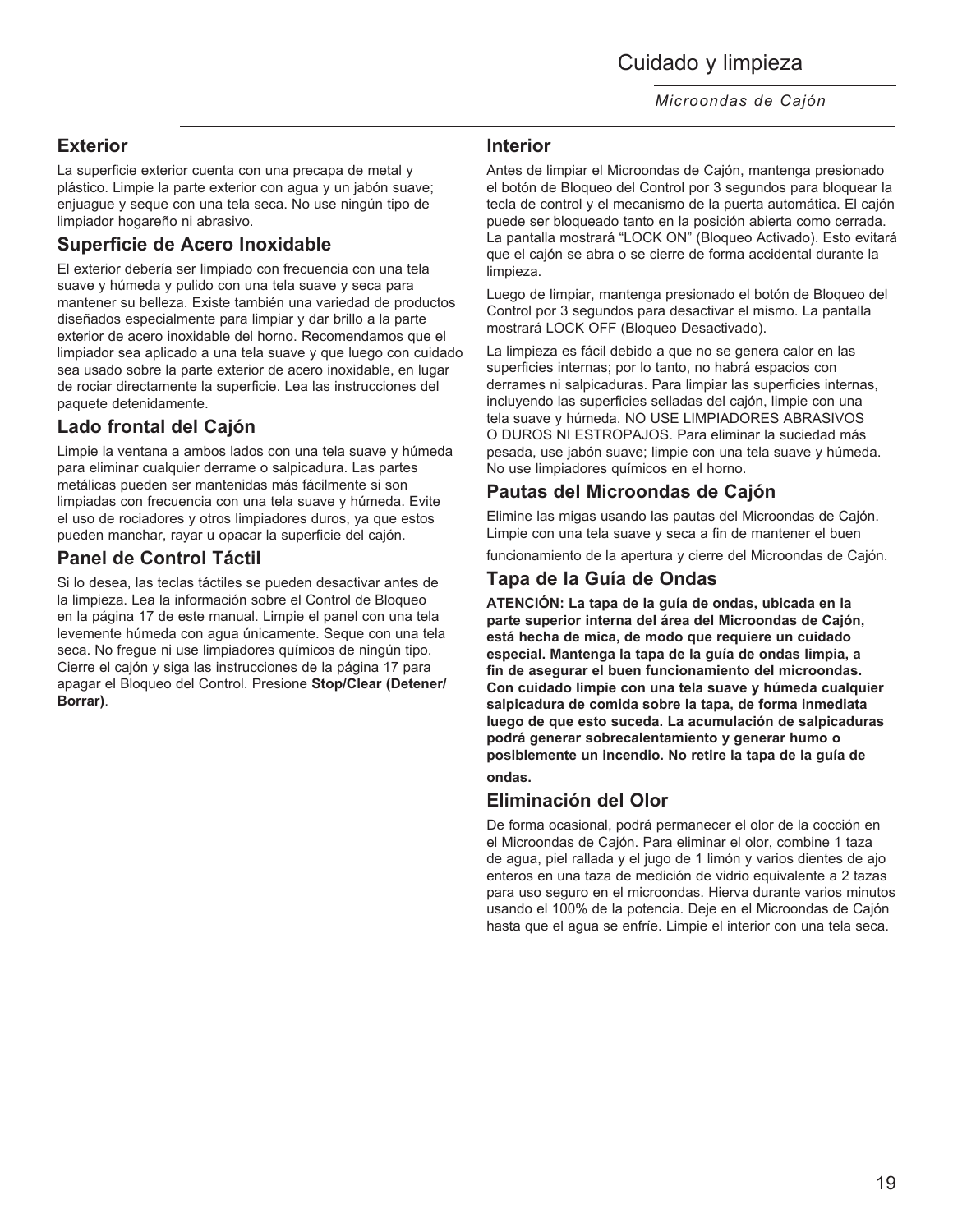| <b>Problema</b>                                       | <b>Causa Posible</b>                                                                                                                                         | Solución                                                                                                                                     |
|-------------------------------------------------------|--------------------------------------------------------------------------------------------------------------------------------------------------------------|----------------------------------------------------------------------------------------------------------------------------------------------|
| Parte o todo el<br>Microondas de Cajón no<br>funciona | El cable de corriente no está completamente<br>conectado al tomacorriente eléctrico.                                                                         | Asegúrese de que el cable de corriente esté bien<br>conectado al tomacorriente.                                                              |
|                                                       | Corte de corriente                                                                                                                                           | Controle las luces del hogar para estar seguro. Llame<br>a la empresa eléctrica local para solicitar el servicio<br>técnico.                 |
|                                                       | El fusible/ disyuntor del hogar no funciona.                                                                                                                 | Reemplace el fusible o reinicie el disyuntor.                                                                                                |
|                                                       | El Cajón está en el Modo Demo.                                                                                                                               | Lea en la página 18 sobre cómo cancelar el Modo<br>Demo.                                                                                     |
| La comida no se calienta<br>en el Microondas de cajón | El electrodoméstico no tiene corriente.                                                                                                                      | Consulte las soluciones anteriores.                                                                                                          |
|                                                       | Los controles del Cajón están configurados de<br>forma incorrecta.                                                                                           | Vea si los controles fueron configurados<br>correctamente.                                                                                   |
|                                                       | El Cajón está en Modo Demo.                                                                                                                                  | Lea en la página 18 sobre cómo cancelar el Modo<br>Demo.                                                                                     |
| La luz del Microondas con<br>Cajón no funciona        | La lámpara de luz está suelta o quemada.                                                                                                                     | Llame al servicio técnico.                                                                                                                   |
| Los controles táctiles no<br>funcionan.               | El Bloqueo del Control está activado.                                                                                                                        | Consulte cómo desactivarlo en la página 17.                                                                                                  |
| La pantalla titila.                                   | Corte de corriente                                                                                                                                           | Presione la tecla Clear (Borrar) y reinicie el reloj. Si el<br>Microondas de Cajón estaba en uso, deberá reiniciar<br>la función de cocción. |
| Vapor desde la ventilación                            | Durante la cocción con microondas, se puede<br>generar calor desde el lado derecho de la<br>ventilación.                                                     | Esto es normal.                                                                                                                              |
| Error por Tecla en<br>Cortocircuito                   | Si una tecla específica entra en cortocircuito<br>o se atora por más de 60 segundos, en la<br>pantalla aparecerá                                             | "TECLA EN CORTOCIRCUITO, LLAME AL<br>SERVICIO TÉCNICO". Llame al servicio técnico.                                                           |
| Error de Comida<br>Detectado                          | La comida no fue insertada antes de que una<br>función de cocción fuera seleccionada luego<br>de que el horno haya quedado inactivo por<br>más de 5 minutos. | Aparece en la pantalla el mensaje de error<br>"INSERTAR COMIDA"; abra el cajón e inserte la<br>comida para iniciar la cocción.               |
|                                                       | Si la comida fue dejada en el cajón luego de<br>finalizar la cocción por más de 5 minutos, en la<br>pantalla aparecerá el mensaje de error                   | "CONTROLE LA COMIDA"; abra el cajón y retire<br>la comida y controle la misma y cierre el cajón para<br>continuar con la cocción.            |
| La pantalla está oscura                               | La pantalla está en el modo de espera                                                                                                                        | Presione el panel de control o abra/ cierre el cajón.<br>Consulte en MODO DE ESPERA la página 18.                                            |

### **Cosas que son Normales de su Microondas de Cajón.**

- Vapor que sale alrededor de la puerta.
- Reflejo de luz alrededor de la puerta o la cubierta exterior.
- Luz del horno tenue y cambio del sonido del pitido en niveles de potencia que no son altos.
- Ruido de golpes secos mientras el horno está en funcionamiento.
- Se podrán observar interferencias de TV/ radio mientras usa el horno microondas. De forma similar a la interferencia causada por otros electrodomésticos pequeños, esto no indica que exista un problema con el horno microondas. Enchufe el horno microondas en un circuito eléctrico diferente, aleje la radio o la TV tanto como sea posible del horno microondas, o controle la posición y la señal de la antena de la TV/ radio.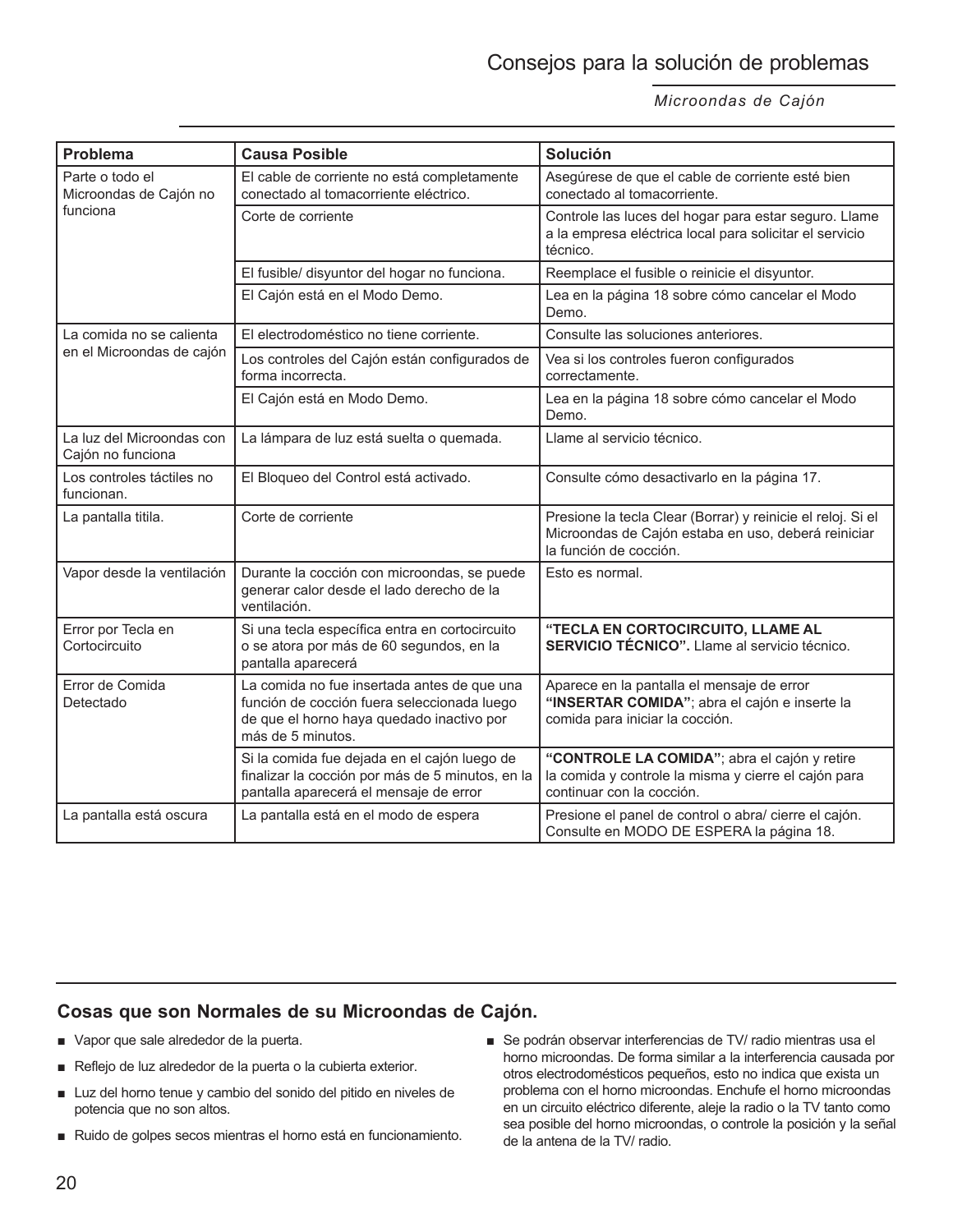Notas

*Microondas de Cajón*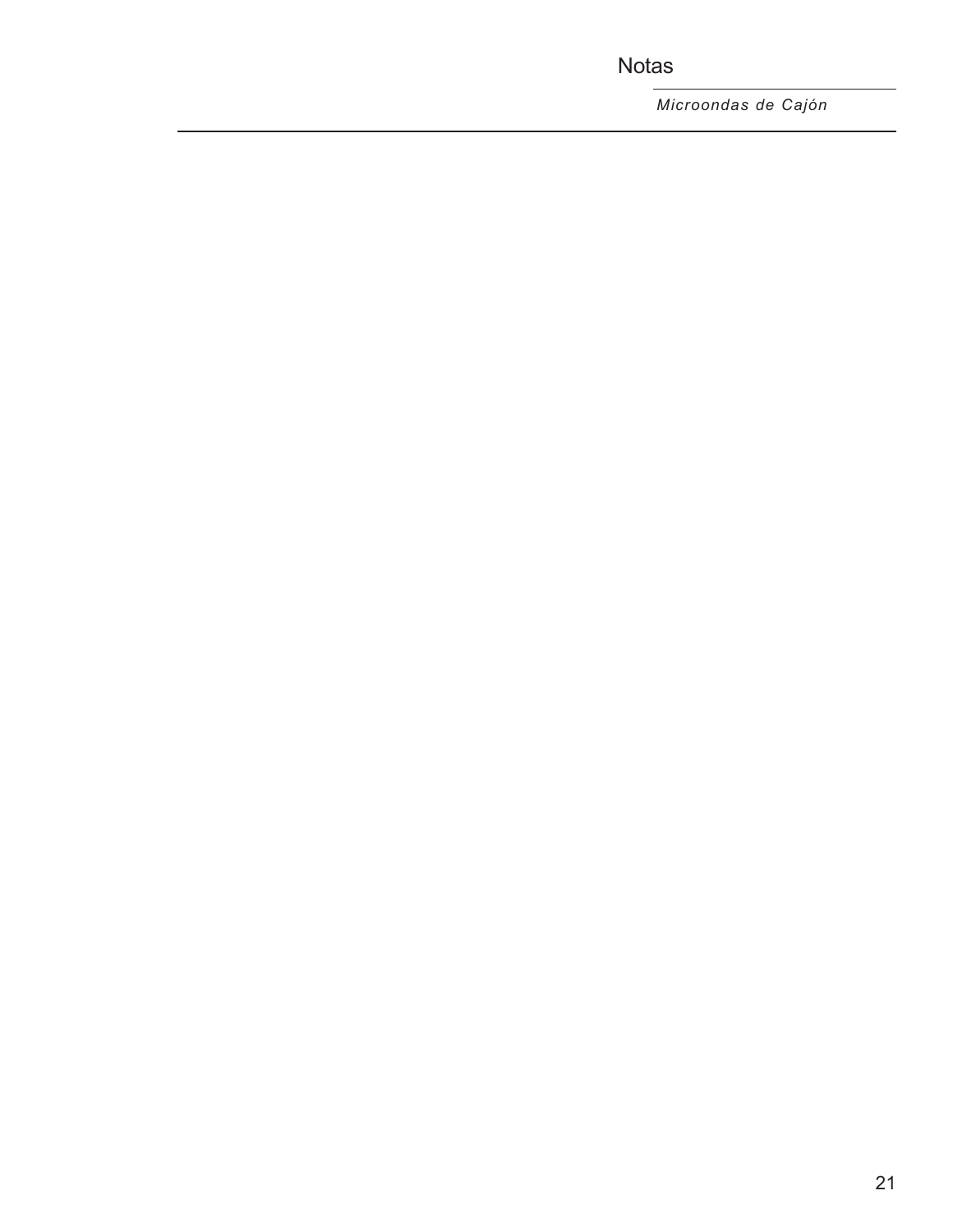Notas

*Microondas de Cajón*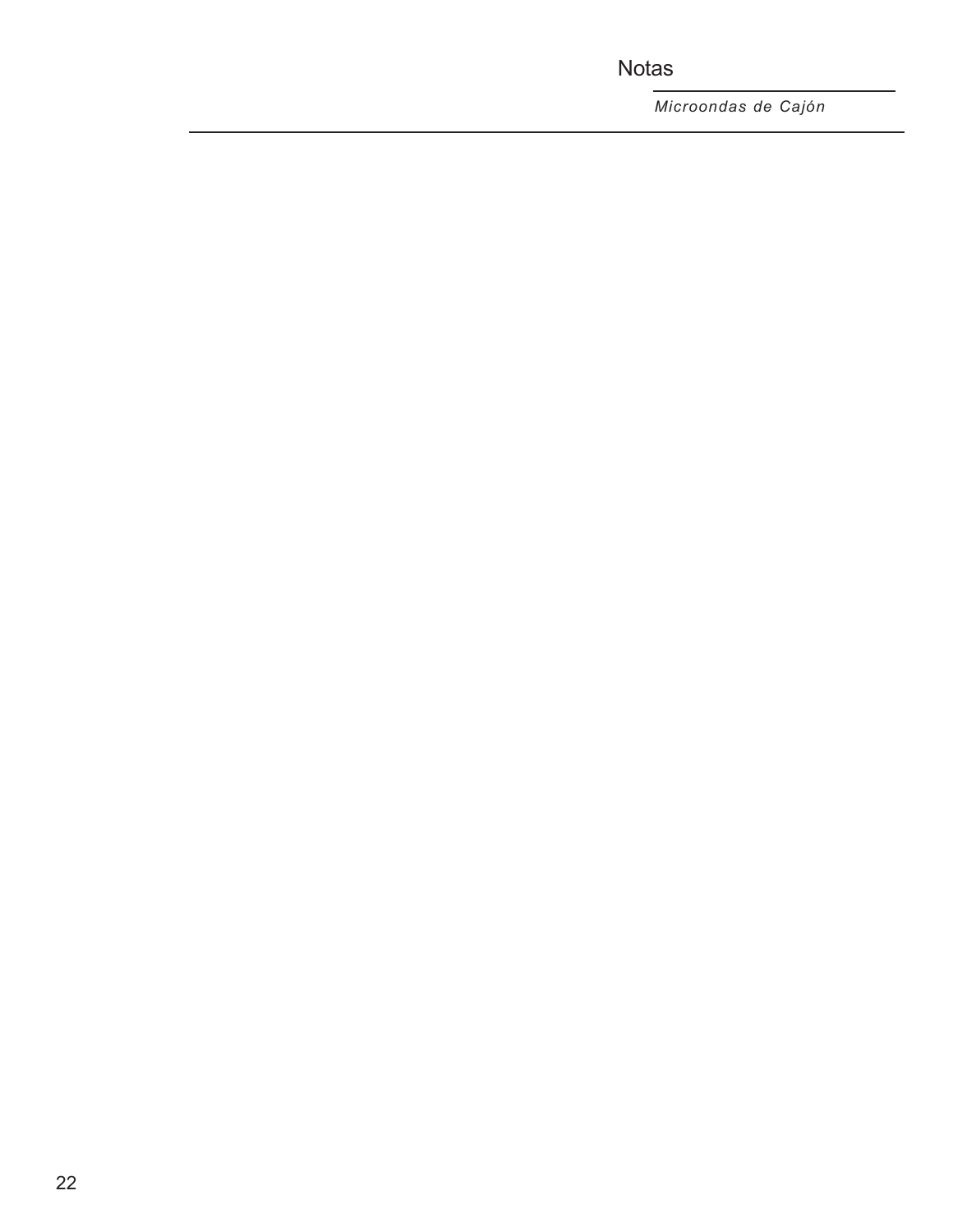### Garantía

*Microondas de Cajón*

## *SU GARANTÍA DE MONOGRAM DEL HORNO MICROONDAS Abroche su recibo aquí. Para acceder al servicio técnico de acuerdo con la garantía deberá contar con la prueba de la fecha original de compra.*

#### **• Viajes del técnico del servicio a su hogar para enseñarle sobre cómo usar el producto. • Instalación inadecuada, entrega o mantenimiento. Si tiene un problema con la instalación, comuníquese con su vendedor o instalador. Usted es responsable de brindar instalaciones adecuadas de conexión eléctrica, escape u otras instalaciones de conexión. • Falla del producto o daño sobre el producto si se produce un abuso, uso inadecuado (por ejemplo: arco eléctrico en una cavidad de la rejilla o metal/ papel de aluminio), o uso diferente para el cual fue diseñado o uso comercial. • Reemplazo de fusibles de la casa o reinicio de disyuntores. • Daños ocasionados sobre el producto por accidente, incendio, inundaciones o catástrofes naturales. • Daños consecuentes o incidentales causados por posibles defectos de este producto. • Daño ocasionado después de la entrega. • Producto no accesible para brindar el servicio requerido. • Servicio técnico para reparar o reemplazar las lámparas, excepto las lámparas LED. • Daños sobre el acabado, tales como óxido sobre la superficie, deslustre, o manchas pequeñas no informadas dentro de las 48 horas luego de la entrega.** *QUÉ CUBRE LA GARANTÍA Desde la Fecha de la Compra Original* Esta garantía se extiende al comprador original y a cualquier dueño subsiguiente de productos comprados para uso hogareño dentro de EE.UU. Si el producto se encuentra en un área donde no se encuentra disponible un proveedor autorizado del servicio técnico, usted será responsable por el costo de un viaje o se le podrá requerir que traiga el producto a una ubicación Autorizada del Servicio Técnico. En Alaska, la garantía excluye el costo de envío o llamadas del servicio a su hogar. Algunos estados no permiten la exclusión o limitación de daños fortuitos o consecuentes. Esta garantía le da derechos legales específicos y es posible que tenga otros derechos legales que varían entre un estado y otro. Para conocer cuáles son sus derechos legales, consulte a la oficina de asuntos del consumidor local o estatal o al Fiscal de su estado. **Garantías Extendidas:** Adquiera una garantía extendida de Monogram y conozca los descuentos especiales que están disponibles mientras su garantía aún está vigente. Visite **Monogram.com** o *QUÉ NO CUBRE LA GARANTÍA* **EXCLUSIÓN DE GARANTÍAS IMPLÍCITAS** Su única y exclusiva alternativa es la reparación del producto, como se indica en la Garantía Limitada. Las garantías implícitas, incluyendo garantías implícitas de comerciabilidad o conveniencia sobre un propósito particular, se limitan a un año o al período más corto permitido por la ley. **GARANTÍA LIMITADA POR DOS AÑOS**  Por el período de dos años desde la fecha de compra original, Monogram reemplazará cualquier parte del horno microondas que falle debido a un defecto en los materiales o la fabricación. Durante esta garantía limitada de dos años, Monogram también proveerá, sin costo, todo el trabajo y los costos del servicio relacionados con el reemplazo de la parte que presente defectos. **GARANTÍA LIMITADA DEL TERCER AL QUINTO AÑO**  Del tercer al quinto año desde la fecha de compra original, Monogram reemplazará el tubo magnetrón, si el mismo presenta fallas debido a un defecto en los materiales o la fabricación. Durante esta garantía limitada del tercer al quinto año, usted será responsable por el costo de cualquier trabajo o reparación en el hogar. Todos los servicios de la garantía serán provistos Monogram Centros de servicios de fábrica o por nuestros proveedores de servicios Care® durante el horario normal de trabajo. Si su aparato necesitara servicio durante el período de garantía o más adelante, llame al 800.444.1845. En Canadá: 888.880.3030. Cuando llame para solicitar servicio, por favor tenga a mano el número de serie y el número de modelo.

comuníquese al 800.444.1845 para conocer más sobre cómo hacer su adquisición.

**Garante en EE.UU.: GE Appliances,** *a* **Haier** *company*

**Garante en Canadá: MC Commercial, Burlington, ON, L7R 5B6**